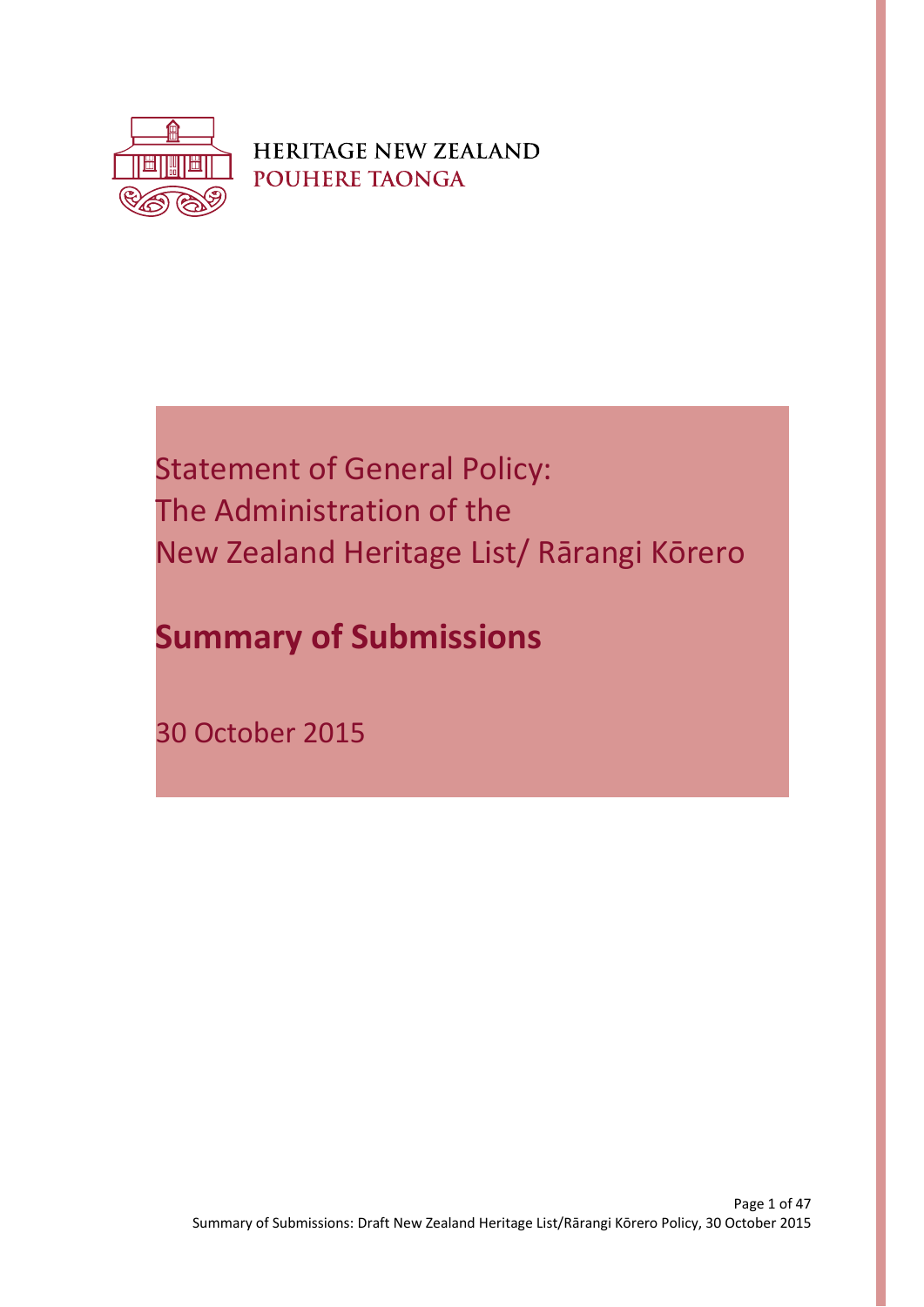# **Contents**

| <b>Public consultation process</b>                                     | 3  |
|------------------------------------------------------------------------|----|
| <b>Summary of submissions overview</b>                                 | 3  |
| <b>Summary of submission points</b>                                    | 6  |
| <b>General comments</b>                                                | 6  |
| <b>Introduction/Glossary</b>                                           | 11 |
| <b>Objective 1: Purpose and principles</b>                             | 11 |
| Objective 2: Māori heritage values                                     | 13 |
| <b>Objective 3: Access to information</b>                              | 14 |
| Objective 4: Relationship with the Resource Management Act 1991        | 18 |
| <b>Objective 5: Relationship with the Resource Management Act 1991</b> | 21 |
| Objective 6: Scope of the New Zealand Heritage List                    | 25 |
| <b>Objective 7: The application process</b>                            | 28 |
| <b>Objective 8: Assessment of proposals</b>                            | 32 |
| <b>Objective 9: Consultation</b>                                       | 36 |
| <b>Objective 10: Consultation</b>                                      | 39 |
| <b>Objective 11: Decision making</b>                                   | 40 |
| <b>Objective 12: Decision making</b>                                   | 41 |
| <b>Objective 13: Maintenance of the New Zealand Heritage List</b>      | 43 |
| <b>Objective 14: Maintenance of the New Zealand Heritage List</b>      | 44 |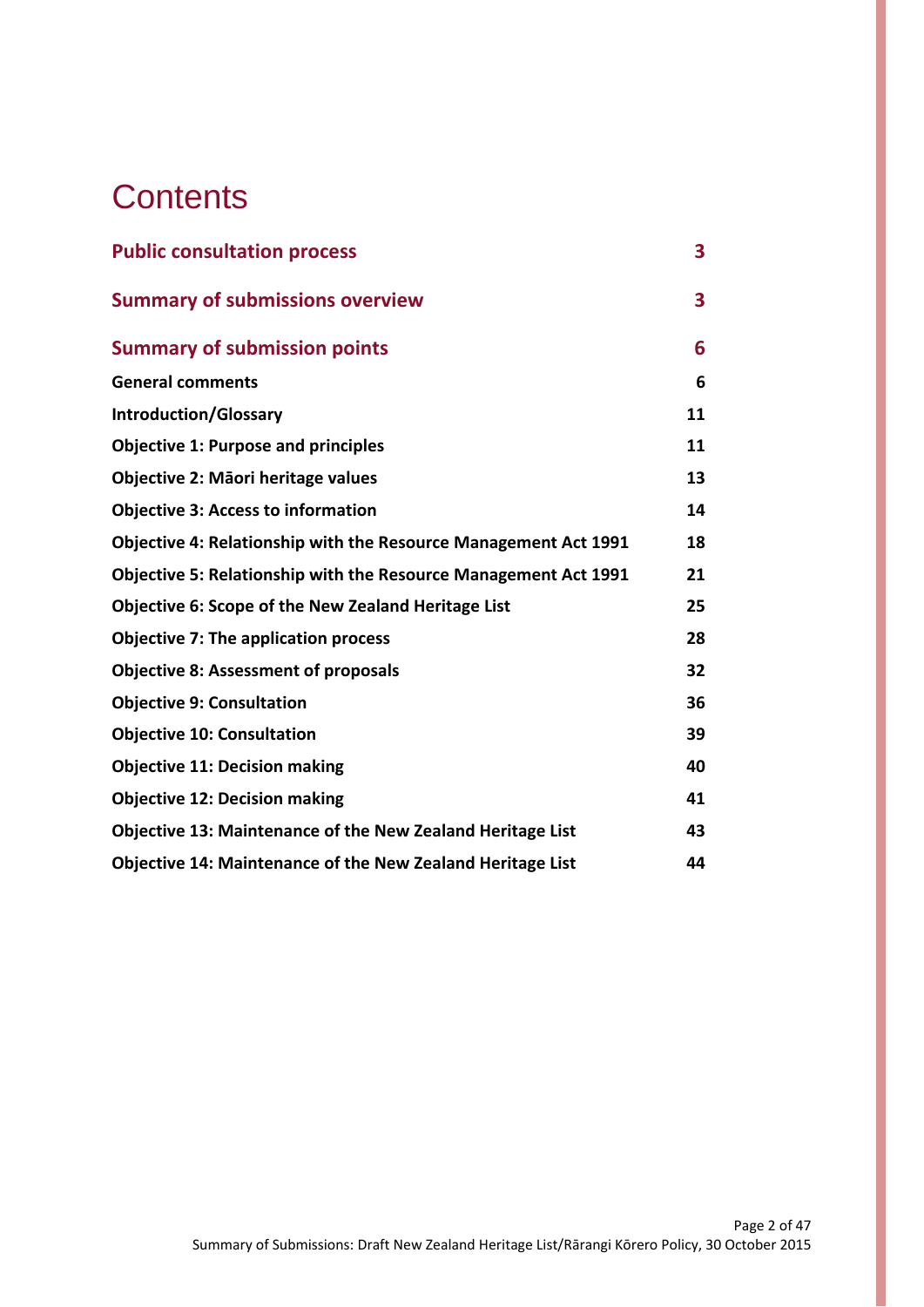# Public consultation process

The Heritage New Zealand Pouhere Taonga Act 2014 (HNZPTA) requires that Heritage New Zealand Pouhere Taonga (HNZPT) consult on five draft statements of general policy by making them publicly available and inviting public comments [HNZPTA section 17]. These comments must be considered before adopting the draft as a statement of general policy. The draft policies were notified on 3 February 2015 and public submissions closed on 17 April 2015. The final policies will be available from heritage.org.nz no later than 20 November 2015.

This document summarises submissions, and HNZPT responses to suggestions by submitters, on the administration of the New Zealand Heritage List/Rārangi Kōrero.

The other four statements of general policy consulted on address:

- the administration of the archaeological provisions under the HNZPTA
- the management and use of historic places owned, controlled or vested in HNZPT
- the administration of the National Historic Landmarks List/Ngā Manawhenua o Aotearoa me ōna Kōrero Tūturu
- the statutory role of advocacy.

## Summary of submissions overview

#### **Submissions by Stakeholder**

There were **52** out of a total of **71** submissions that referred to, or made comment on, the Draft New Zealand Heritage List/Rārangi Kōrero Policy document.

In total, the 52 submitters made **245** separate submission points or comments.

Percentage of submissions **by group** in full:

| Group / Organisation                 | <b>No. of Submitters</b> | ℅    |
|--------------------------------------|--------------------------|------|
| Consultant/Professional Organisation |                          | 1%   |
| Heritage Owner                       | 3                        | 5%   |
| Industry                             | 3                        | 5%   |
| <b>Other Organisation</b>            | 3                        | 5%   |
| Regional Heritage Organisation       | 4                        | 7%   |
| <b>Central Government</b>            | 5                        | 9%   |
| National Heritage Organisation       | 6                        | 11%  |
| Local Authority                      | 7                        | 13%  |
| Iwi                                  | 8                        | 15%  |
| Individual                           | 12                       | 23%  |
| <b>Total Submitters</b>              | 52 out of 71             | 100% |

#### **General Comments of Support / Opposition**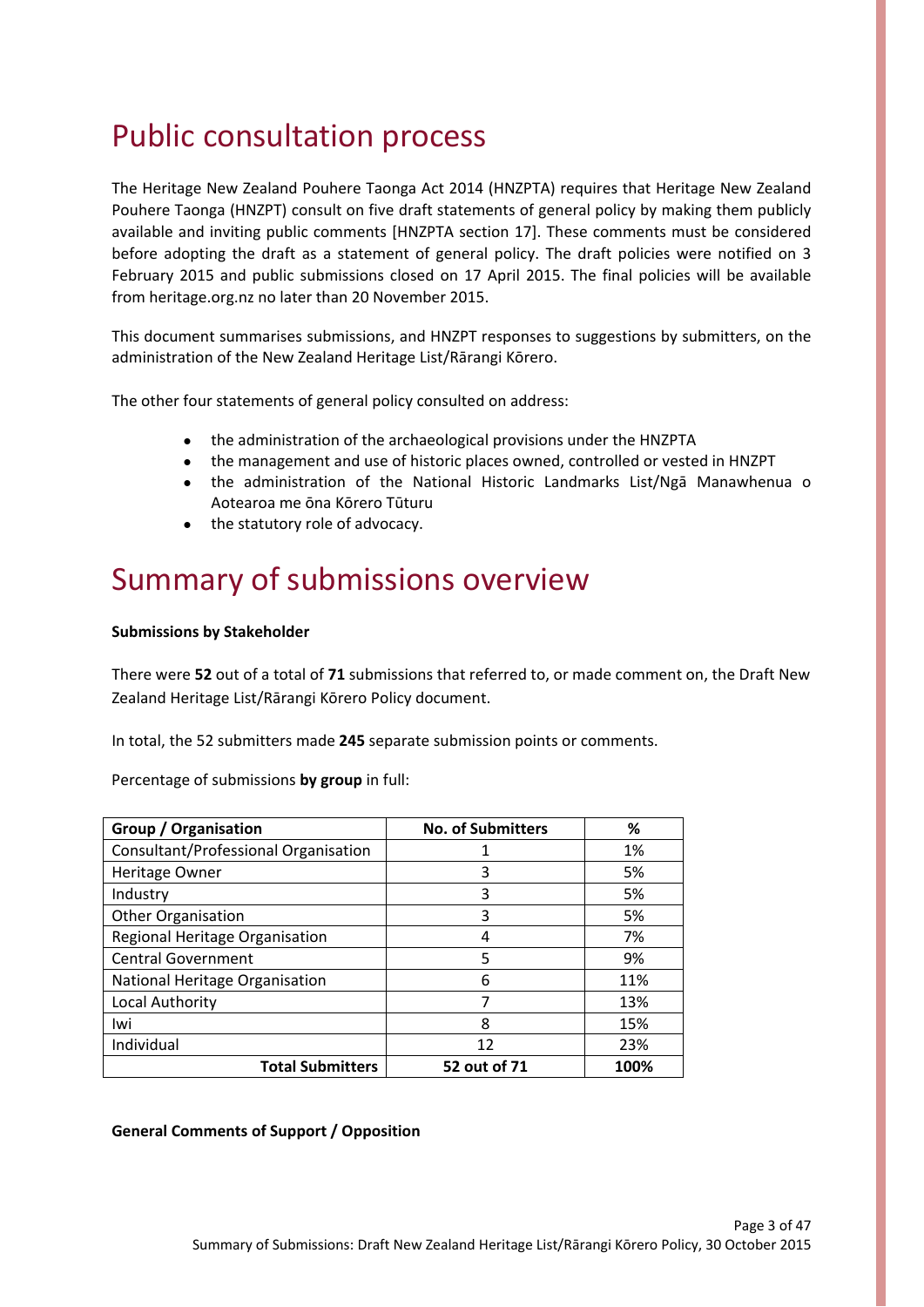Out of the 52 separate submitters to the Draft New Zealand Heritage List/Rārangi Kōrero Policy, there were **20 comments giving general support**. The majority of submitters went on to comment or further submit on particular policies or objectives with the document. There were no submitters voicing general opposition to the document. However, one submission takes issue with Pākehā governmental systems in general.

| <b>Objective / Section</b> | <b>No. of Submissions</b> |
|----------------------------|---------------------------|
| <b>General Comments</b>    | 31                        |
| Introduction/Glossary      | 2                         |
| Objective 1                | 11                        |
| Objective 2                | 4                         |
| Objective 3                | 16                        |
| Objective 4                | 27                        |
| Objective 5                | 15                        |
| Objective 6                | 16                        |
| Objective 7                | 28                        |
| Objective 8                | 27                        |
| Objective 9                | 15                        |
| Objective 10               | 3                         |
| Objective 11               | 12                        |
| Objective 12               | 7                         |
| Objective 13               | 6                         |
| Objective 14               | 25                        |
| <b>Total Submissions</b>   | 245                       |

#### **Support and Opposition**

There were generally positive comments about the inclusivity of the application process, although again the dominant suggestion for change was to give greater regard to the rights and comments of property owners during this process.

#### **Key Themes**

#### *Clarification of wording*

The largest number of submissions points were in regard to small changes and requests for clarification. There was general overall support for the objectives of the Draft New Zealand Heritage List/Rārangi Kōrero Policy. However, there were suggestions for small changes and clarification of some of the policies in every objective of the policy.

The most prevalent amongst these was the request that where the document refers to "we", "our" and "us", this wording be amended to refer to "Heritage New Zealand", in line with the other Heritage New Zealand Pouhere Taonga (HNZPT) policy documents. Other small changes requested centre on the need for clarification of policy wording.

#### *Application and consultation process*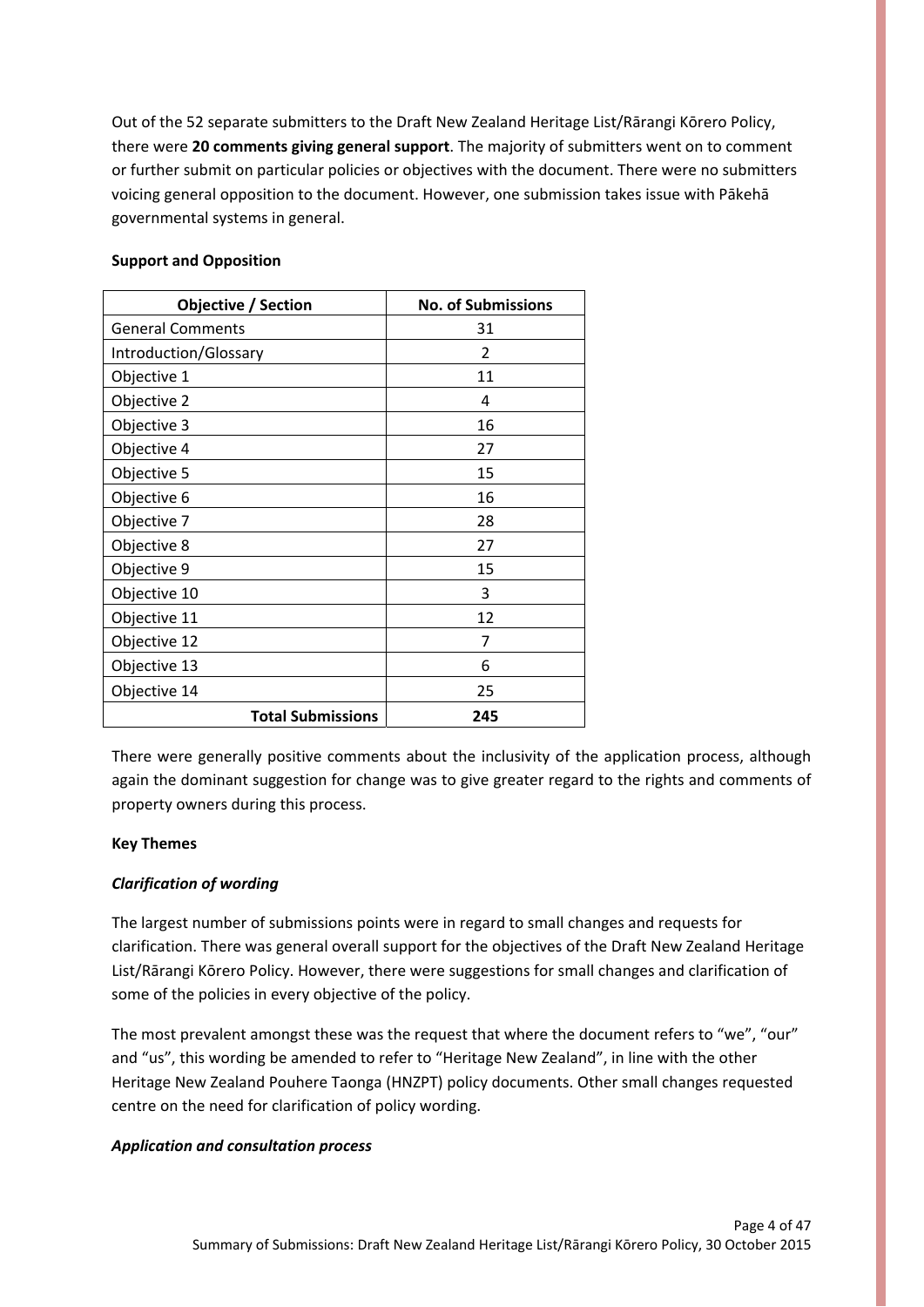The next largest theme by number of submission points was in regard to the application and consultation process for entry on the Draft New Zealand Heritage List/Rārangi Kōrero Policy. This theme was particularly highly represented in submissions on Objectives 7, 9 & 14.

Several supporting comments came with the suggestion that the timeframes for the various application stages be significantly reduced. There was concern, mostly from organisations with large property portfolios, that the aspirational timeframes for each stage were too long. Some submissions suggested amended timeframes of reviews 3 or 6 months, down from 1 year.

Some submissions argued for greater consultation of property owners at all steps of the application/consultation/review processes.

#### *Ownership of and access to information*

Ownership of and access to information was another prominent theme. Some Maori groups expressed concern about the security of information provided showing the location of wāhi tapu wāhi tupuna, and other taonga. However, there was broad support for the expansion of the types of information used in reporting for the List in particular the inclusion of maps and photographs which were seen as being very valuable for identification and understanding.'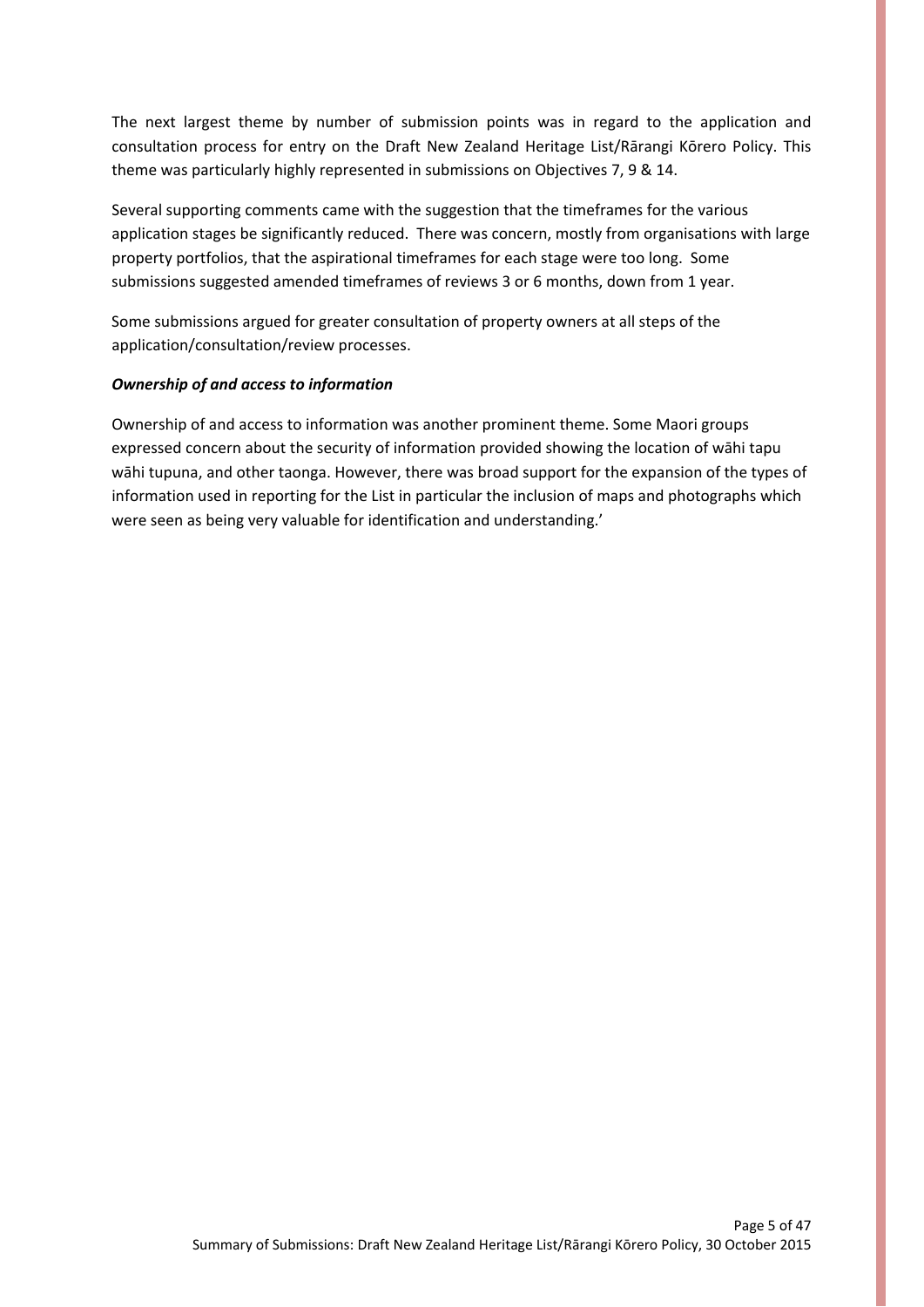# Summary of submission points

Note the following abbreviations are used in these tables: Heritage New Zealand Pouhere Taonga (HNZPT) Heritage New Zealand Pouhere Taonga Act 2014 (HNZPTA) New Zealand Heritage List/Rārangi Kōrero (the 'List') Resource Management Act 1991 (RMA)

Note that Policy numbers in the final version may well have changed since the publicly notified version. When they occur, these changes have been noted in the 'HNZPT Response' or 'Revision to Policy' fields. Policy numbers in the 'Submission Point' or 'Relief sought' fields retain their original, publicly notified, numbers.

#### General comments

| Policy no. | <b>Support</b>    | <b>Submission Point</b>                                                                                         | <b>Relief sought</b>                                                                                                                                                       | <b>HNZPT response</b>                                                                                                                                                          | <b>Revision to Policy</b> |
|------------|-------------------|-----------------------------------------------------------------------------------------------------------------|----------------------------------------------------------------------------------------------------------------------------------------------------------------------------|--------------------------------------------------------------------------------------------------------------------------------------------------------------------------------|---------------------------|
| $1 - 14$   |                   | Generally support Objectives 1 to 14 and all the related<br>policies                                            | None                                                                                                                                                                       | Noted                                                                                                                                                                          | No change required        |
| $1 - 14$   | Y with<br>changes | The document makes no reference to adopting<br>international best practice in regards to the List.              | HNZPT should be benchmarking<br>its "inclusive" List to those used<br>overseas and adopting innovative<br>and relevant Objectives and<br>Policies as it deems appropriate. | Heritage New Zealand<br>has used international<br>examples for<br>comparative analysis as<br>a matter of course, but<br>HNZPT are not<br>considering clarifying<br>the policy. | No change required        |
| $1 - 14$   | Y with<br>changes | Notes this Policy refers to "we", "our" and "us" and                                                            | recommend this wording be<br>amended to refer to Heritage NZ,<br>in line with the other HNZPT<br>policies [We have] reviewed.                                              | Agree                                                                                                                                                                          | Amended                   |
| $1 - 14$   | Y with<br>changes | Notes this Policy refers to "the Act" while a number of<br>the other HNZPT policies reviewed refer to "HNZPTA". | We recommend consistent<br>terminology be used in the<br>policies to enhance<br>comprehension.                                                                             | Noted                                                                                                                                                                          | Amended                   |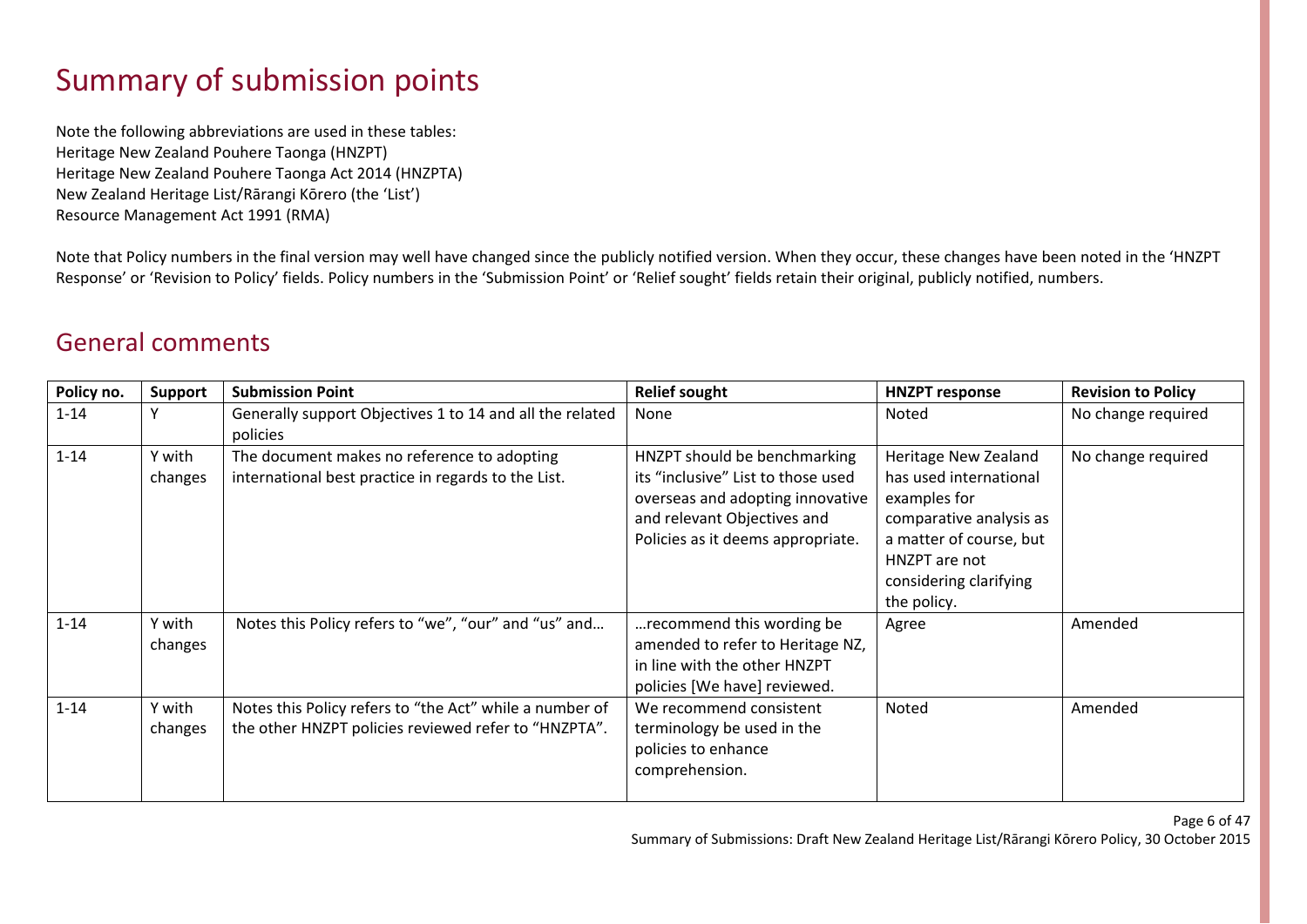| Policy no. | Support           | <b>Submission Point</b>                                                                                                                                                                                                                                                                                                              | <b>Relief sought</b>                                                                                                       | <b>HNZPT response</b>                                                                                                        | <b>Revision to Policy</b>                                                                     |
|------------|-------------------|--------------------------------------------------------------------------------------------------------------------------------------------------------------------------------------------------------------------------------------------------------------------------------------------------------------------------------------|----------------------------------------------------------------------------------------------------------------------------|------------------------------------------------------------------------------------------------------------------------------|-----------------------------------------------------------------------------------------------|
| $1 - 14$   | Y with<br>changes | Subject to the particular matters raised below, the<br>submitter supports the following draft Heritage New<br>Zealand policies particularly as it has a number of<br>internal policies that align with them: Administration of<br>the NZ Heritage List/Rarangi Korero Policy                                                         | None                                                                                                                       | Noted                                                                                                                        | No change required                                                                            |
| $1 - 14$   | Y                 | Recognise that the transport network may contain or<br>pass in close proximity to land and buildings that are<br>listed in the Heritage New Zealand List and supports<br>the processes, objectives and policies outlined in this<br>draft policy.                                                                                    | None                                                                                                                       | Noted                                                                                                                        | No change required                                                                            |
| $1 - 14$   | Y with<br>changes | The constant use of "we" and "our" is not very<br>professional.                                                                                                                                                                                                                                                                      | The reference should be to<br>HNZPT.                                                                                       | Noted                                                                                                                        | Amended                                                                                       |
| $1 - 14$   | Y with<br>changes | Generally supportive of the intent of all three<br>statements of policy but is concerned that the policies<br>are unduly extensive, particularly in length and                                                                                                                                                                       | could be refined further to<br>provide clarity and ease for<br>readers                                                     | Noted                                                                                                                        | Check policies for<br>surplus text and editing<br>where necessary                             |
| $1 - 14$   | Y with<br>changes | Supportive of referencing the Act throughout the<br>policies, this is currently occurring sporadically and at<br>times this referencing is inconsistent. Some policies<br>repeat the Act without specific reference to it whilst<br>other policies alter the wording of the Act within a<br>policy which creates a different intent. | There should be a consistent<br>approach to both referencing<br>and repetition of the Act within<br>the policies.          | Noted                                                                                                                        | Ensure consistency<br>across policies and<br>referencing of the<br><b>HNZPTA</b> in footnotes |
| $1 - 14$   | Y with<br>changes | Old nineteenth-century churches are often impractical<br>to adapt to modern worship practice, standards of<br>comfort or technology. Adapting such buildings to fit<br>modern requirements, or achieve compliance to<br>legislation, such as accessibility requirements, can be<br>fraught with difficulty.                          | It should be accepted that, in<br>certain circumstances,<br>destruction or demolition may be<br>the only practical option. | This is outside of the<br>scope of the New<br>Zealand Heritage<br>List/Rārangi Kōrero<br>policy refer to Advocacy<br>Policy. | No change                                                                                     |
| $1 - 14$   | Υ                 | [The policies] support the need to work collaboratively<br>with owners, iwi and relevant organisations to identify<br>historical and cultural history; and that the research<br>undertaken to determine eligibility of an item or site on<br>the list is robust and reliable.                                                        | None                                                                                                                       | Noted                                                                                                                        | No change required                                                                            |
| $1 - 14$   | Y with<br>changes | None of the objectives 1-14 address the need for the<br>List to be a dynamic rather than a static document,<br>although it is acknowledged that policy 6.2 assumes                                                                                                                                                                   | The list should be dynamic and<br>be subject to a process of<br>consistent, planned and                                    | <b>HNZPT</b> prioritises<br>assessments and<br>reviews using the                                                             | No change                                                                                     |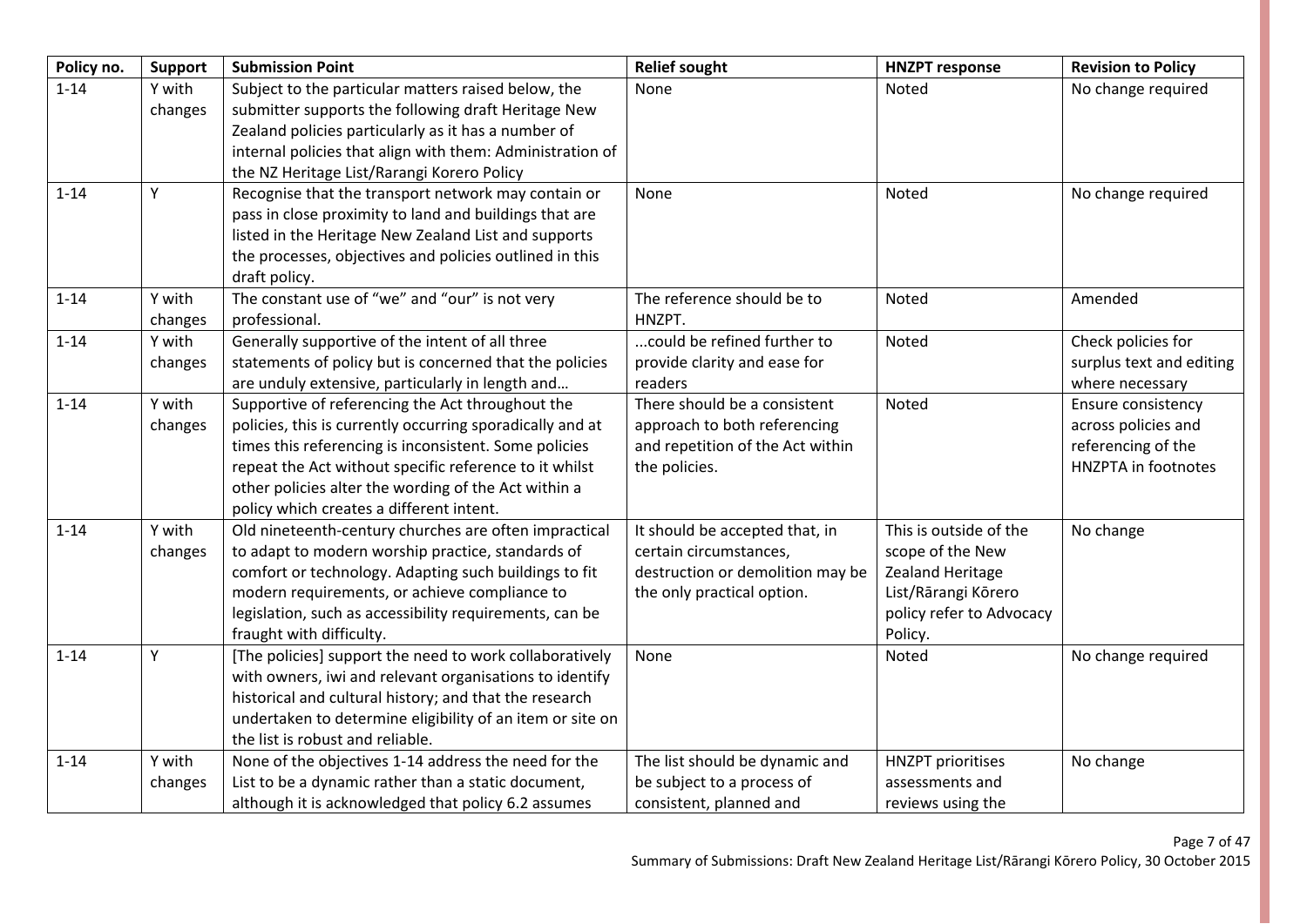| Policy no. | <b>Support</b> | <b>Submission Point</b>                                  | <b>Relief sought</b>                | <b>HNZPT response</b>     | <b>Revision to Policy</b> |
|------------|----------------|----------------------------------------------------------|-------------------------------------|---------------------------|---------------------------|
|            |                | that more recent places and sites will be added to the   | thoroughly researched review        | criteria                  |                           |
|            |                | list. Policies under objective 7 however, imply that     | and augmentation. This objective    | (Risk/Alignment/          |                           |
|            |                | listing will be, from HNZPT's perspective, a passive     | needs to be addressed in a          | Impact/Significance/      |                           |
|            |                | rather than an active process, in which more proposals   | clearly articulated policy.         | Efficiency). However,     |                           |
|            |                | will be submitted to HNZPT in any one year than can be   | Without such a policy there is a    | availability of resources |                           |
|            |                | processed annually (7.10). This suggests there is little | danger that listings will occur in  | impacts upon our ability  |                           |
|            |                | scope for listings initiated by HNZPT. Perspectives on   | an ad hoc fashion or in response    | to comprehensively        |                           |
|            |                | what constitutes heritage have changed dramatically      | to crises, a policy (or rather lack | review the List. The      |                           |
|            |                | since the introduction of New Zealand's first national   | of policy) that did not served the  | prioritisation process is |                           |
|            |                | heritage legislation in the 1950s, our understanding of  | NZHPT well in the past.             | laid out in Policies 7.10 |                           |
|            |                | New Zealand history has changed fundamentally and        | Furthermore, without such a         | & 7.11.                   |                           |
|            |                | research on New Zealand's architectural history has      | policy of systematic and regular    |                           |                           |
|            |                | progressed significantly. It is reasonable to assume     | review, the aspiration that the     |                           |                           |
|            |                | that this process will continue and that aspects of our  | list will be 'authoritative,        |                           |                           |
|            |                | past that are scarcely considered at present will        | respected and comprehensive'        |                           |                           |
|            |                | assume much greater importance in the future.            | (Objective 4) will not be           |                           |                           |
|            |                |                                                          | achieved.                           |                           |                           |
| $1 - 14$   | Y with         | The role of Heritage New Zealand as the record keeper    | All listed buildings should be      | <b>HNZPT</b> currently    | Amended 11.3(b) to        |
|            | changes        | for information on the nation's historic and cultural    | thoroughly documented through       | documents List entries    | include "high quality     |
|            |                | heritage is not adequately addressed in policies 1-14.   | photographs of a professional       | to a high standard at     | photos"                   |
|            |                | The experience of the Canterbury earthquakes of 2010-    | standard, including exterior and    | the time of entry.        |                           |
|            |                | 11 has highlighted the importance of maintaining high    | interior views, significant details | However, availability of  |                           |
|            |                | quality records not just for the purpose of listing and  | and including chattels identified   | resources impacts upon    |                           |
|            |                | advocacy, but also as a permanent documentary record     | in any listing. Ideally HNZPT       | our ability to document   |                           |
|            |                | of heritage that may be lost through natural hazards,    | should employ an in-house           | all existing places on    |                           |
|            |                | fire or demolition. The limitations of the records       | photographer with appropriate       | the List to the highest   |                           |
|            |                | maintained by the NZHPT in the past have been            | skills for the documentation of     | standards.                |                           |
|            |                | highlighted by recent events, especially in regard to    | the range of sites listed by        |                           |                           |
|            |                | photographic records of historic places. Even the most   | HNZPT. Alternatively                |                           |                           |
|            |                | cursory survey of the photographs included on the List   | professional photographers          |                           |                           |
|            |                | on the HNZPT website indicates that photographic         | should be commissioned to           |                           |                           |
|            |                | documentation of sites is of a very poor standard,       | record, at the very least, all      |                           |                           |
|            |                | often of little more than 'snapshot' quality. While      | category one historic places. As a  |                           |                           |
|            |                | significant emphasis is placed on written                | minimum, HNZPT staff should be      |                           |                           |
|            |                | documentation of historic places there is no             | provided with appropriate           |                           |                           |
|            |                | corresponding emphasis on high-quality visual            | photographic equipment (a           |                           |                           |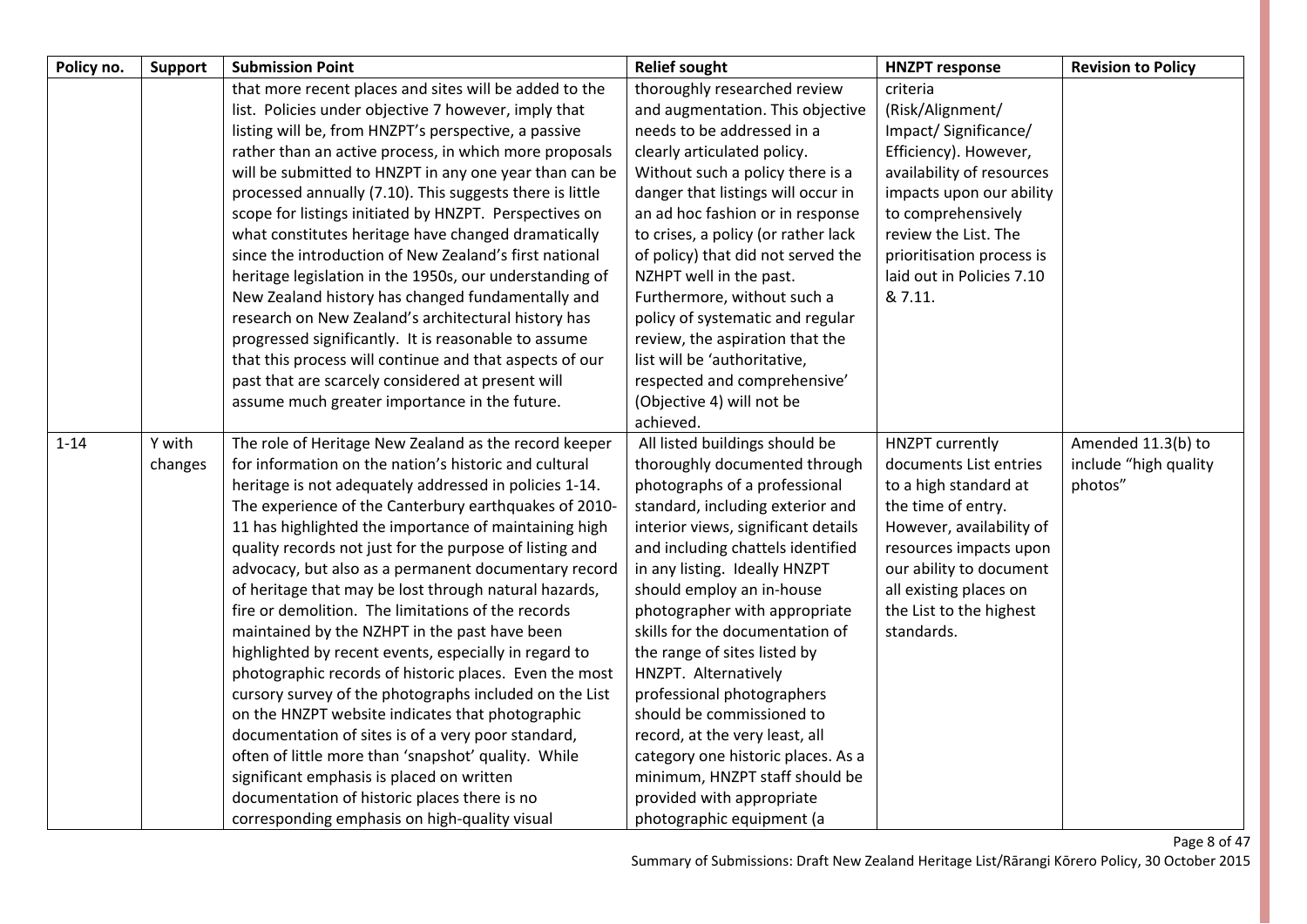| Policy no.                                           | Support           | <b>Submission Point</b>                                                                                                                                                                                                                                                                                                                                                                                                                                                         | <b>Relief sought</b>                                                                                                             | <b>HNZPT response</b>                                    | <b>Revision to Policy</b>                                      |
|------------------------------------------------------|-------------------|---------------------------------------------------------------------------------------------------------------------------------------------------------------------------------------------------------------------------------------------------------------------------------------------------------------------------------------------------------------------------------------------------------------------------------------------------------------------------------|----------------------------------------------------------------------------------------------------------------------------------|----------------------------------------------------------|----------------------------------------------------------------|
|                                                      |                   | documentation. Given that the heritage values of                                                                                                                                                                                                                                                                                                                                                                                                                                | digital SLR such as a Canon 5D                                                                                                   |                                                          |                                                                |
|                                                      |                   | many sites are closely related to their visible features a                                                                                                                                                                                                                                                                                                                                                                                                                      | and lenses of similar quality) and                                                                                               |                                                          |                                                                |
|                                                      |                   | corresponding emphasis on thorough visual records is                                                                                                                                                                                                                                                                                                                                                                                                                            | training to produce visual records                                                                                               |                                                          |                                                                |
|                                                      |                   | essential.                                                                                                                                                                                                                                                                                                                                                                                                                                                                      | of an adequate standard.                                                                                                         |                                                          |                                                                |
| $1 - 14$                                             | Υ                 | Consider that there is good material in the Policies that<br>will assist with providing leadership and direction in<br>key areas of work, and will support initiatives aimed at                                                                                                                                                                                                                                                                                                 | None                                                                                                                             | Noted                                                    | No change required                                             |
|                                                      |                   | identifying and protecting New Zealand's important                                                                                                                                                                                                                                                                                                                                                                                                                              |                                                                                                                                  |                                                          |                                                                |
|                                                      |                   | heritage places and areas.                                                                                                                                                                                                                                                                                                                                                                                                                                                      |                                                                                                                                  |                                                          |                                                                |
| $1 - 14$                                             | Y with<br>changes | Generally supportive of the Draft Policies and the<br>pragmatic approach taken by HNZPT in its drafting.<br>Particularly supportive of the way in which HNZPT has<br>sought to recognise and balance the importance of<br>heritage protection with the rights of landowners and<br>the need to use land.                                                                                                                                                                        | None                                                                                                                             | Noted                                                    | No change required                                             |
| $1 - 14$                                             | Y with<br>changes | It is considered that the Draft Policies are, in some<br>instances, unduly onerous and ambiguous. Recent case<br>law has emphasised the need for care to be taken<br>when using strong language such as "avoid" and<br>"protect" in policy documents. Submitter seeks that<br>the language used in the Draft Policies is appropriate<br>and will not be interpreted in an unintended way.                                                                                       | Ensure that the language used in<br>the Draft Policies is appropriate<br>and will not be interpreted in an<br>unintended way.    | Noted                                                    | Reconsidered use of<br>terms such as "avoid"<br>and "protect". |
| <b>All Policies</b><br>and<br>Guideline<br>documents | Y with<br>changes | It is noted that many policies are simply a restatement<br>of sections of the Act and therefore add little guidance<br>as to how HNZPT intends to administer the HNZPTA.<br>There are differences in style and structure between<br>the policies, with some having explanation and others<br>not, when they would benefit from having reasons and<br>explanation. Generally, the policies are repetitive,<br>lengthy, lack clarity, and some policies are worded as<br>methods. | Re-wording of policies                                                                                                           | Noted                                                    | Reviewed style and<br>structure of policies.                   |
| <b>All Policies</b><br>and<br>Guideline<br>documents | Y with<br>changes | The views and values of Māori will inform decision<br>making, assessments and actions under the HNZPTA (as<br>opposed to just being taken into account)                                                                                                                                                                                                                                                                                                                         | The views and values of Māori<br>will inform decision making,<br>assessments and actions under<br>the HNZPTA (as opposed to just | These issues are<br>covered by policies 2.3<br>& 11.4(a) | No change required                                             |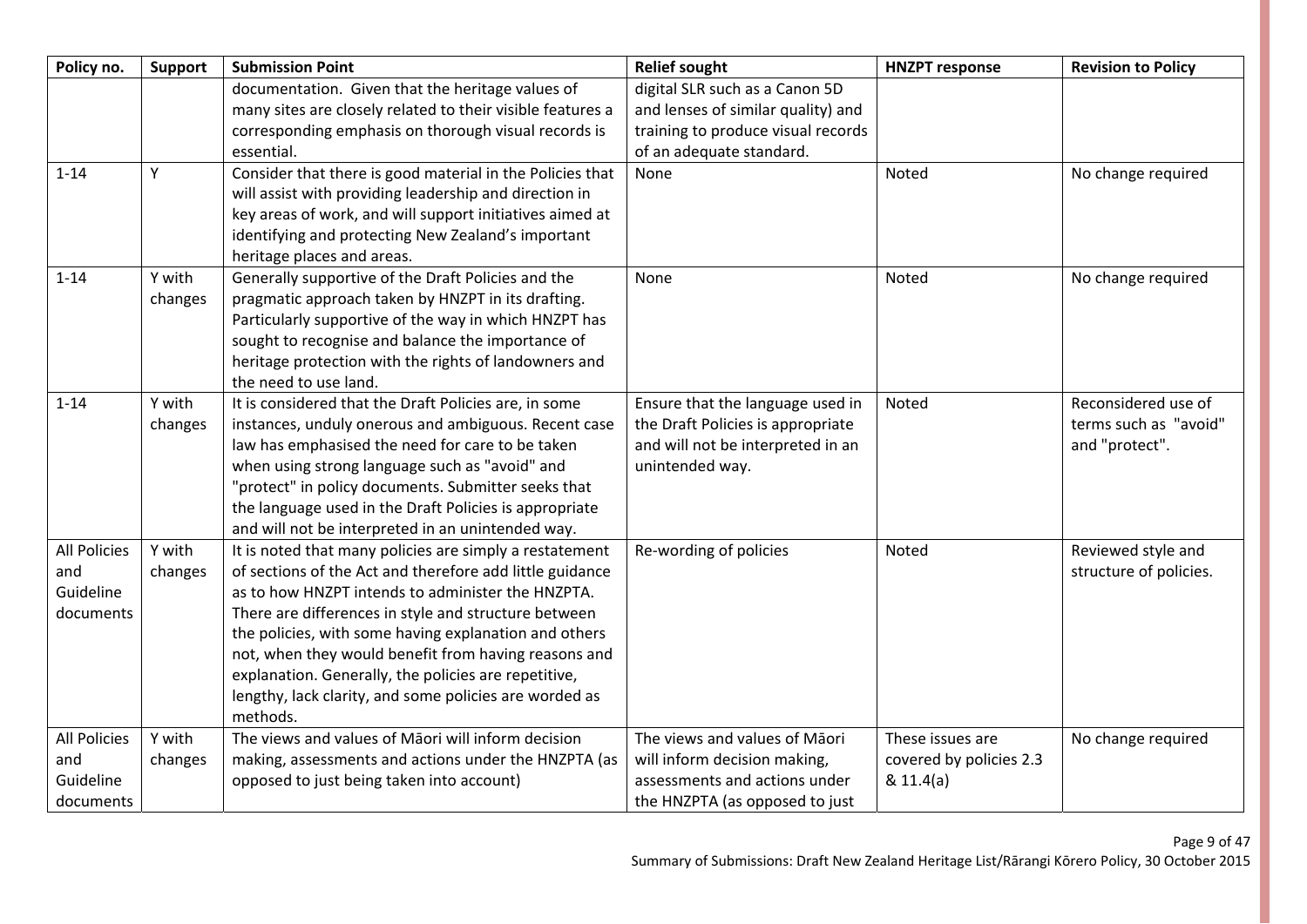| Policy no.                                           | <b>Support</b>    | <b>Submission Point</b>                                                                                                                                                                                                                                                                                                                                                                                                                                                                                            | <b>Relief sought</b>                                                                                                                             | <b>HNZPT response</b>                      | <b>Revision to Policy</b>                  |
|------------------------------------------------------|-------------------|--------------------------------------------------------------------------------------------------------------------------------------------------------------------------------------------------------------------------------------------------------------------------------------------------------------------------------------------------------------------------------------------------------------------------------------------------------------------------------------------------------------------|--------------------------------------------------------------------------------------------------------------------------------------------------|--------------------------------------------|--------------------------------------------|
|                                                      |                   |                                                                                                                                                                                                                                                                                                                                                                                                                                                                                                                    | being taken into account)                                                                                                                        |                                            |                                            |
| <b>All Policies</b><br>and<br>Guideline<br>documents | Y with<br>changes | There is an expectation that HNZPT will provide<br>resourcing (including funding and training<br>opportunities) that support Māori effectively engaging<br>in processes.                                                                                                                                                                                                                                                                                                                                           | HNZPT should provide<br>resourcing (including funding and<br>training opportunities) that<br>support Māori effectively<br>engaging in processes. | Outside the scope of<br>this Policy        | No change required                         |
| <b>All Policies</b><br>and<br>Guideline<br>documents | Y with<br>changes | Acknowledges and supports the many significant<br>aspects of these draft statutory policies, under<br>HNZPTA, that aim to improve the position and<br>engagement with Iwi/hapū with regard to protecting<br>heritage.                                                                                                                                                                                                                                                                                              | None                                                                                                                                             | Noted                                      | No change required                         |
| <b>All Policies</b><br>and<br>Guideline<br>documents | Y                 | The suite of policies is clear and thorough. It provides<br>an open and transparent picture of the objectives of<br>HNZPT and encourages engagement from<br>stakeholders.                                                                                                                                                                                                                                                                                                                                          | None                                                                                                                                             | Noted                                      | No change required                         |
| <b>All Policies</b><br>and<br>Guideline<br>documents | Y                 | The policies include principles for sustainable<br>management, methods of promoting conservation, and<br>objectives that are well defined and would apply<br>equally well in other historical and cultural<br>organisations. It was noted that the definition of<br>historical and cultural heritage seemed to exclude<br>moveable heritage. While appropriate in the context of<br>Heritage New Zealand, this would not be the case for<br>[our organisation], and some other elements of the<br>heritage sector. | None                                                                                                                                             | Noted                                      | No change required                         |
| <b>All Policies</b><br>and<br>Guideline<br>documents | Y with<br>changes | Our main submission is that mana whenua, as first<br>peoples and in relation to Te Tiriti o Waitangi, should<br>be recognised as partners, not merely as key<br>stakeholders. We realise that this will not always be<br>possible, especially when the policy is determined by<br>the legislation; however, the policies could be<br>strengthened.                                                                                                                                                                 | Specific policies addressed in this<br>submission                                                                                                | See specific responses<br>to submission 65 | See specific responses<br>to submission 65 |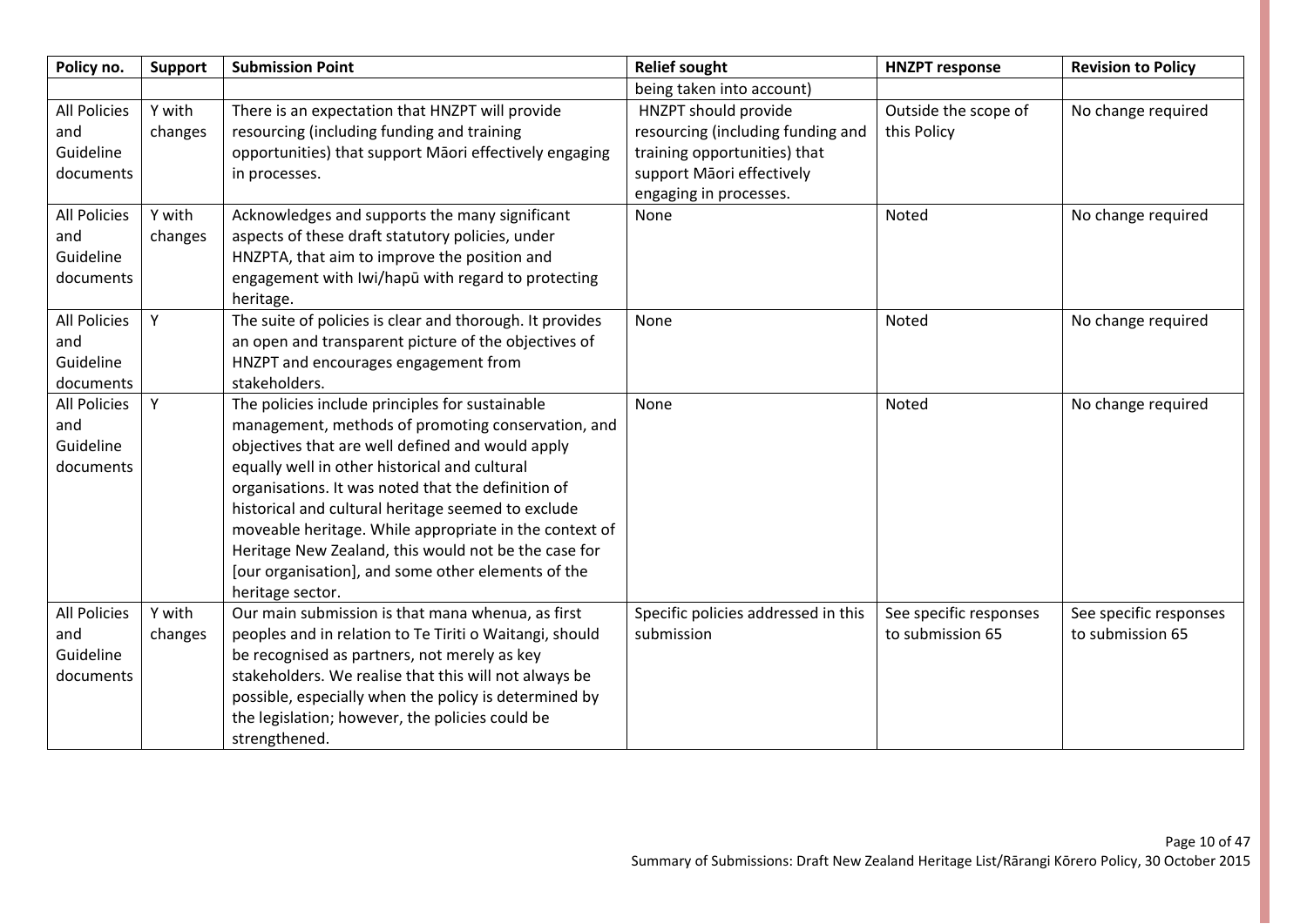### Introduction/Glossary

| Policy no. | <b>Support</b> | <b>Submission Point</b>                               | <b>Relief sought</b>              | <b>HNZPT response</b>   | <b>Revision to Policy</b> |
|------------|----------------|-------------------------------------------------------|-----------------------------------|-------------------------|---------------------------|
| Intro      | Y with         | Comment should be made that the List replaces the     | Note that the List replaces the   | This is outlined in     | A revision to the         |
|            | changes        | former Register, to remove doubt or confusion.        | former Register.                  | paragraph 4 of          | introduction has been.    |
|            |                |                                                       |                                   | 'Legislative Context',  |                           |
|            |                |                                                       |                                   | however, this could be  |                           |
|            |                |                                                       |                                   | made clearer            |                           |
| Intro      | Y with         | It was noted that the Glossaries could usefully offer | Add a definition of 'Heritage' to | Throughout the          | No change required        |
|            | changes        | definitions of 'Heritage'.                            | the Glossary.                     | document we use the     |                           |
|            |                |                                                       |                                   | standard dictionary     |                           |
|            |                |                                                       |                                   | definition of heritage. |                           |

### Objective 1: Purpose and principles

| Policy no. | Support           | <b>Submission Point</b>                                                                                                                                                                                                                                                        | <b>Relief sought</b>                                                                          | <b>HNZPT response</b>                                                                                                                                                                             | <b>Revision to Policy</b>                                                                                                                         |
|------------|-------------------|--------------------------------------------------------------------------------------------------------------------------------------------------------------------------------------------------------------------------------------------------------------------------------|-----------------------------------------------------------------------------------------------|---------------------------------------------------------------------------------------------------------------------------------------------------------------------------------------------------|---------------------------------------------------------------------------------------------------------------------------------------------------|
| 1.5        | Y with<br>changes | Organisations set up to continue and develop the work<br>previously carried out by the branch committees of<br>NZHPT should be treated as an automatic stakeholder<br>re the List. They are not just any "heritage society".                                                   | Further recognition of former<br>branch committees                                            | Noted                                                                                                                                                                                             | Addition of policy 1.6:<br>HNZPT recognises the<br>special relationship it<br>has with national,<br>regional and local<br>heritage organisations. |
|            | Y with<br>changes | There are approximately 17,000 Historic Places<br>scheduled in the relevant territorial authority district<br>plans. Submit that the List be "comprehensive" and the<br>majority of the heritage listed in district plans needs to<br>be considered for inclusion on the List. | Heritage items listed in district<br>plans should be considered for<br>inclusion on the List. | District plans may<br>involve heritage that<br>may not meet the<br>criteria for listing under<br>the HNZPTA. Where<br>places do meet the<br>criteria they can be<br>considered for List<br>entry. | No change required                                                                                                                                |
| 1.3        | Y with<br>changes | Using the sole phrase "New Zealand's distinct society"<br>implies a uniformity that is not representative of our<br>Historic Places and the regions, towns etc. they inhabit.                                                                                                  | List needs to reflect the<br>differences in NZ<br>society/heritage                            | This is taken from the<br>HNZPTA (Section 4)                                                                                                                                                      | No change required                                                                                                                                |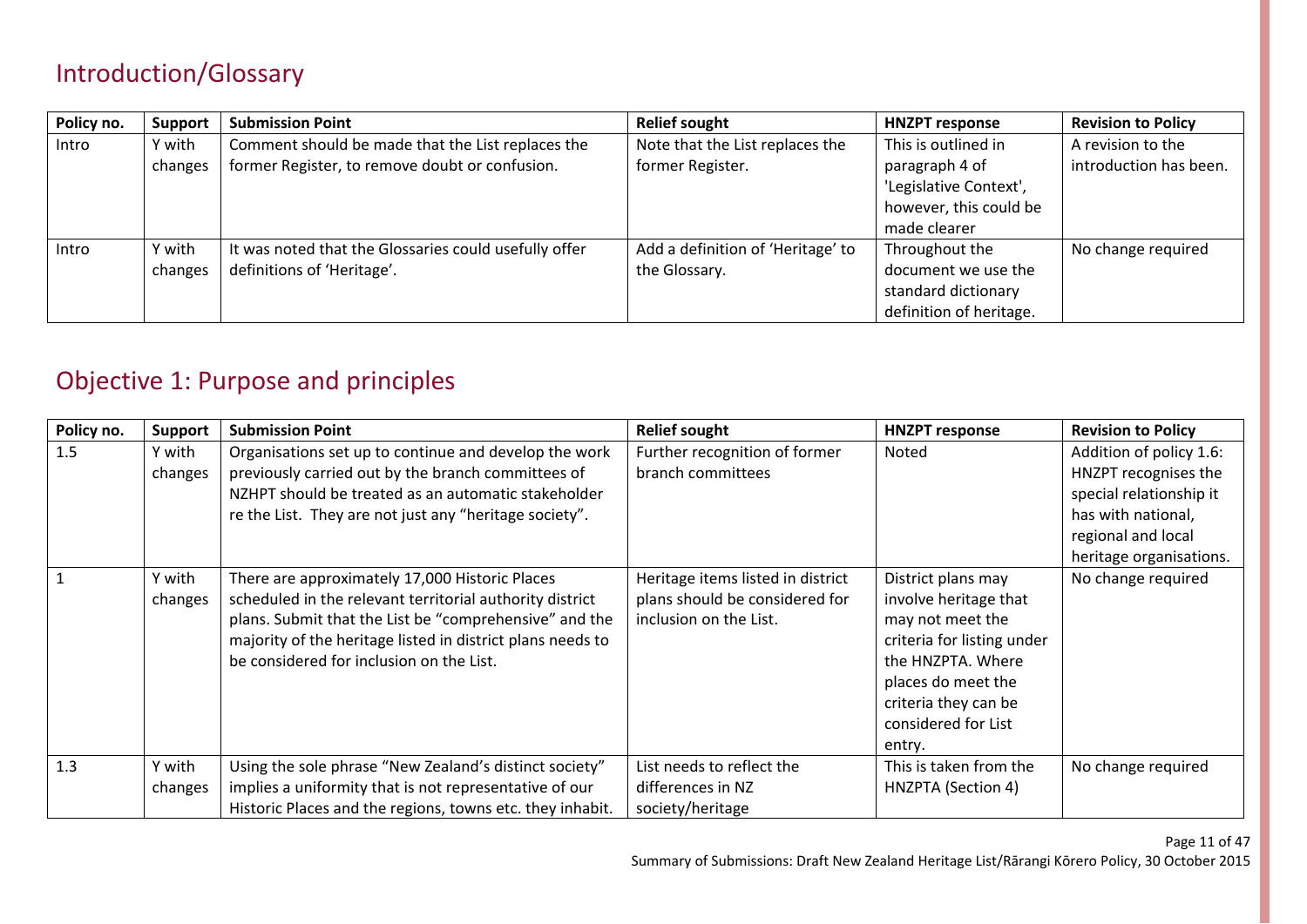| Policy no.   | Support           | <b>Submission Point</b>                                                                                                                                                                                                                                                                                                                                                                                                | <b>Relief sought</b>                                                                                                                                                                                                                          | <b>HNZPT response</b>                                                                                                                                                                       | <b>Revision to Policy</b>                               |
|--------------|-------------------|------------------------------------------------------------------------------------------------------------------------------------------------------------------------------------------------------------------------------------------------------------------------------------------------------------------------------------------------------------------------------------------------------------------------|-----------------------------------------------------------------------------------------------------------------------------------------------------------------------------------------------------------------------------------------------|---------------------------------------------------------------------------------------------------------------------------------------------------------------------------------------------|---------------------------------------------------------|
| 1.1          | Y with<br>changes | The Act prescribes the process for inclusion.                                                                                                                                                                                                                                                                                                                                                                          | Objective 1.1 should be<br>amended to read: "The New<br>Zealand Heritage List includes<br>nationally, regionally and locally<br>significant heritage, where<br>appropriate, in accordance with<br>the criteria set out in the Act."<br>(P.7.) | The term 'significant'<br>implies that a Heritage<br>List entry meets the<br>HNZPTA's criteria.<br>Assessment against<br>HNZPTA criteria is<br>covered by the policies<br>under Objective 8 | No change required                                      |
| $1.4 - 1.6$  | Y with<br>changes | Support this Policy to guide Heritage New Zealand's<br>administration of the List. Suggests removing the word<br>"we" from all policies.                                                                                                                                                                                                                                                                               | Remove the word "we" from<br>policies 1.4, 1.5 and 1.6.                                                                                                                                                                                       | Noted                                                                                                                                                                                       | Revised all policies to<br>remove references to<br>'we' |
| $\mathbf{1}$ | Y                 | Acknowledge that the List is New Zealand's only<br>national statutory record of our rich and diverse place-<br>based historical and cultural heritage.                                                                                                                                                                                                                                                                 | None                                                                                                                                                                                                                                          | The first sentence of<br>the introduction refers<br>to the List as being the<br>only national statutory<br>List of placed based<br>heritage.                                                | No change.                                              |
| 1.1          | Υ                 | Policies 1.1 and 6.1 recognise locally significant heritage<br>and will not exclude further examples of heritage<br>already listed. This is positive for local authorities and<br>communities. Anyone can propose an entry and owners<br>are informed but their permission is not a requirement<br>for advancing a nomination through the listing process.<br>However, justification has to be made in an application. | None                                                                                                                                                                                                                                          | Noted                                                                                                                                                                                       | No change required                                      |
| 1.1          | Y with<br>changes | Amendments better reflect the provisions of the<br>HZNPTA. Section 66 sets out criteria for inclusion on the<br>List, which can only occur if HNZPT is satisfied in<br>relation to those criteria.                                                                                                                                                                                                                     | Amend as follows:<br>The New Zealand Heritage List<br>includes nationally, regionally<br>and locally significant heritage.<br>where appropriate, in<br>accordance with the criteria in<br>the Act.                                            | The term 'significant'<br>implies that a Heritage<br>List entry meets the<br>HNZPTA criteria.<br>Assessment against<br>HNZPTA criteria is<br>covered by the policies<br>under Objective 8.  | No change required                                      |
| 1.2          | Y with<br>changes | Amendments better reflect the provisions of the Act.<br>Section 66 sets out criteria for inclusion on the List,<br>which can only occur if HNZPT is satisfied in relation to                                                                                                                                                                                                                                           | Amend as follows:<br>and cultural heritage<br>throughout New Zealand                                                                                                                                                                          | The term 'significance'<br>implies that a Heritage<br>List entry meets the                                                                                                                  | No change required                                      |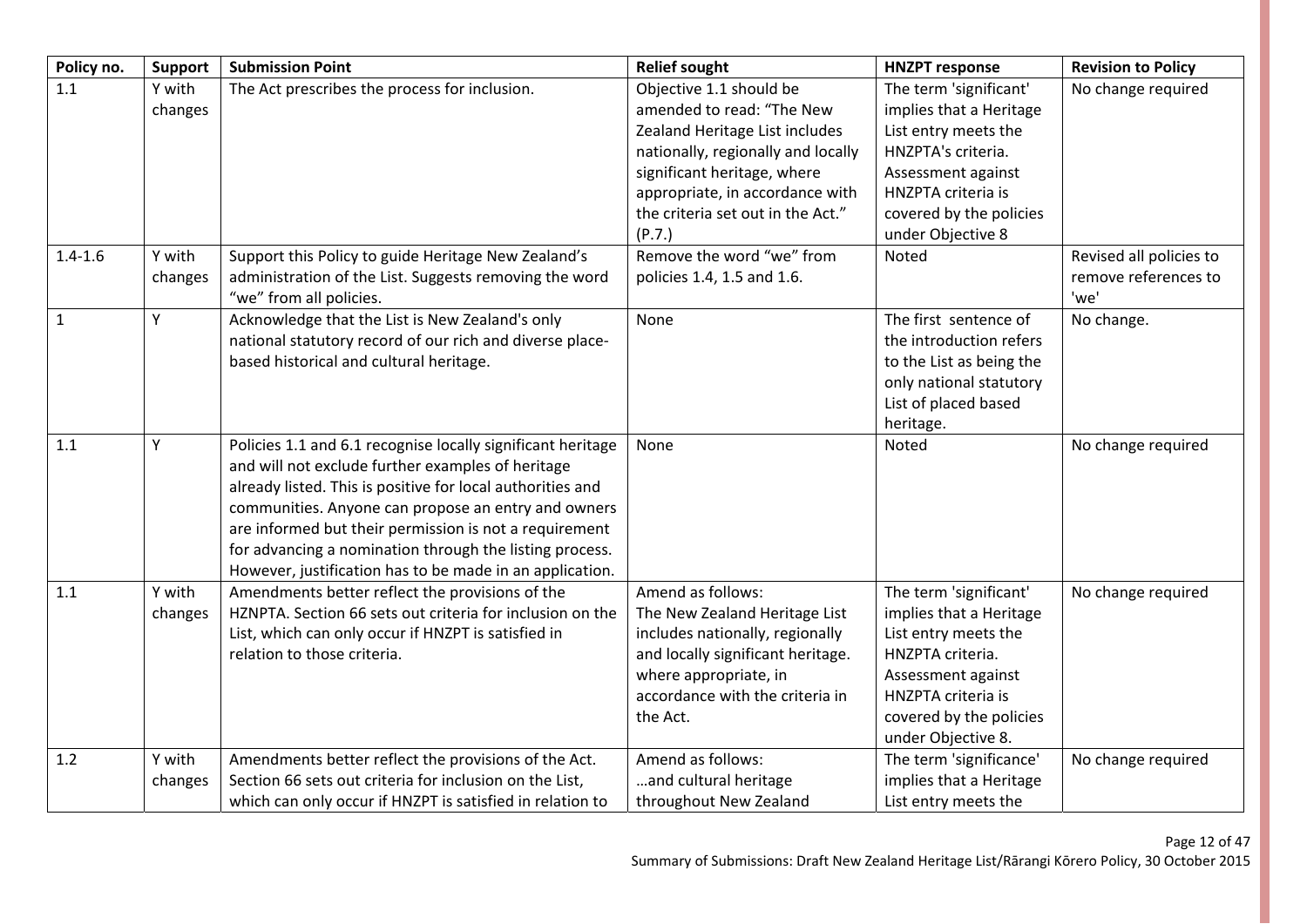| Policy no. | Support | <b>Submission Point</b>                | <b>Relief sought</b>             | <b>HNZPT response</b>    | <b>Revision to Policy</b> |
|------------|---------|----------------------------------------|----------------------------------|--------------------------|---------------------------|
|            |         | those criteria.                        | of significance to people and    | HNZPTA's criteria.       |                           |
|            |         |                                        | communities                      | Assessment against       |                           |
|            |         |                                        | provided the criteria in the Act | HNZPTA criteria is       |                           |
|            |         |                                        | are met.                         | covered by the policies  |                           |
|            |         |                                        |                                  | under Objective 8        |                           |
| 1.6        | Y with  | As worded, this a very high threshold. | Amend as follows:                | This is wording directly | No change required        |
|            | changes |                                        | and involve the least possible   | from the HNZPTA.         |                           |
|            |         |                                        | practicable                      |                          |                           |
|            |         |                                        | alteration or loss of it; and    |                          |                           |

## Objective 2: Māori heritage values

| Policy no.     | Support | <b>Submission Point</b>                                   | <b>Relief sought</b>               | <b>HNZPT response</b>       | <b>Revision to Policy</b> |
|----------------|---------|-----------------------------------------------------------|------------------------------------|-----------------------------|---------------------------|
| 2.4            | Y with  | The implementation of this policy does raise a number     | Review and maintain the            | Usually HNZPT would be      | No change required        |
|                | changes | of questions around pragmatism. We assume the             | concept that the Māori heritage    | the ones to contact the     |                           |
|                |         | responsibility for getting a Māori heritage assessment    | assessment should be               | relevant iwi/hapu.          |                           |
|                |         | falls on the applicant. How is the applicant to know      | commensurate with the strength     |                             |                           |
|                |         | which iwi and hapu to contact? What is expected           | of connection and relevance.       |                             |                           |
|                |         | where a number of hapu have interests? Will iwi and       |                                    |                             |                           |
|                |         | hāpu expect payment? Who determines what level of         |                                    |                             |                           |
|                |         | assessment is adequate given the allowance for            |                                    |                             |                           |
|                |         | variation dependent on strength of connection and         |                                    |                             |                           |
|                |         | relevance? As all proposed entries are required to be     |                                    |                             |                           |
|                |         | assessed for Maori heritage, what is the bottom line      |                                    |                             |                           |
|                |         | and what does the nil or minimum assessment involve?      |                                    |                             |                           |
| 2.2            | Y with  | There are currently no sites of significance to the hapū  | Financial assistance from HNZPT    | Heritage New Zealand        | No change required        |
|                | changes | within the submitter's exclusive area of Interest. It is  | would be very beneficial to aid in | staff are available to      |                           |
|                |         | difficult to source the resources required to collate the | identifying sites and entering     | assist identifying sites of |                           |
|                |         | site information and submit applications to the List.     | them on the List.                  | significance to hapū.       |                           |
| $\overline{2}$ | Y with  | We re-iterate our previous position, set out in the July  | HNZPT recognise that the           | The definitions are         | No change required        |
|                | changes | 2012 submission on the Heritage New Zealand Pouhere       | statutory definition for wāhi      | stated in the HNZPTA        |                           |
|                |         | Taonga Bill, that reads: - "Currently wāhi tapu or wahi   | tūpuna, wāhi tapu and wāhi tapu    |                             |                           |
|                |         | tapu area are the definitions used to identify areas of   | area, should be a guideline        |                             |                           |
|                |         | cultural significance to Iwi in the Historic Places       | rather than an exhaustive list.    |                             |                           |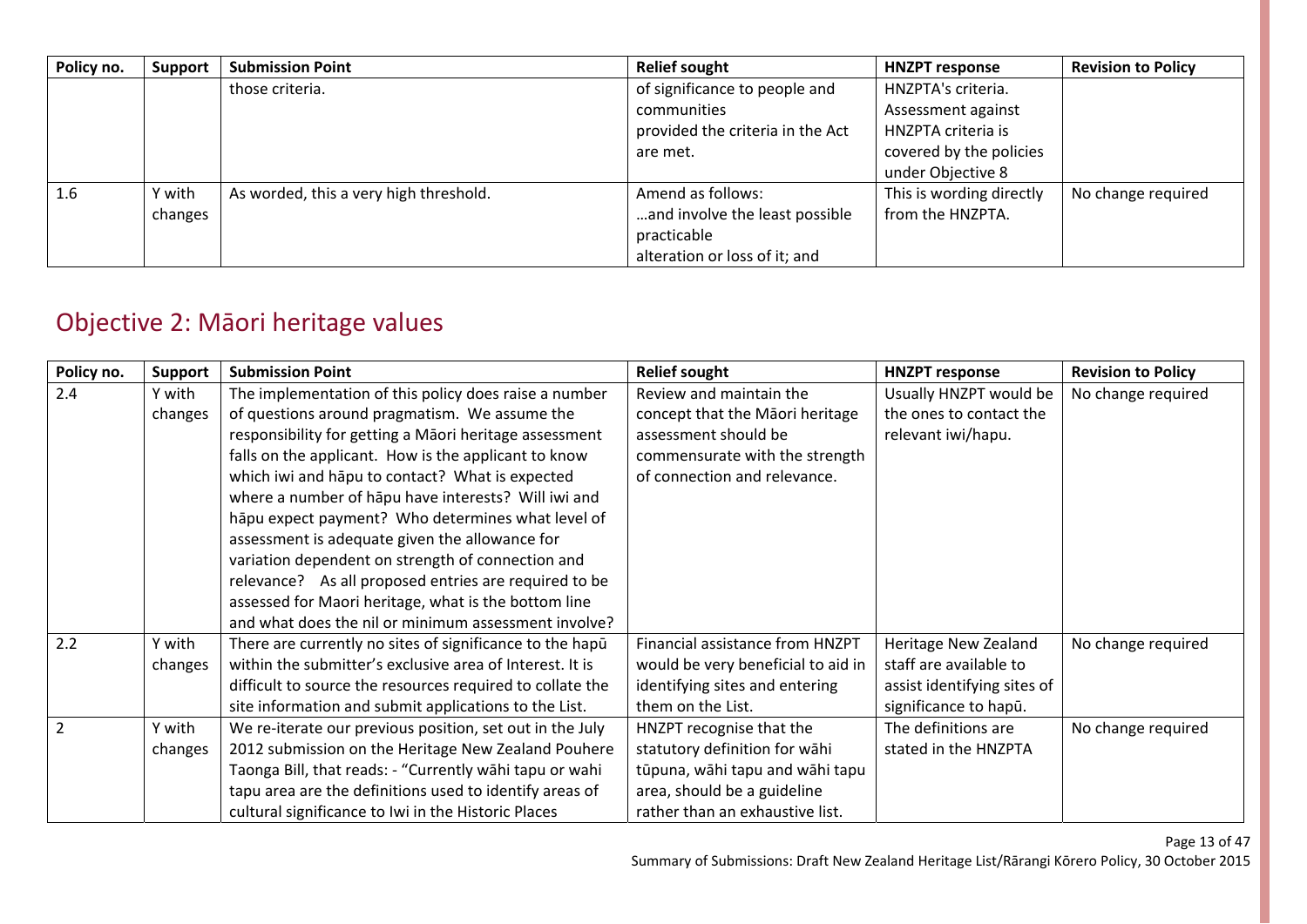| Policy no. | Support           | <b>Submission Point</b>                                                                                                                                                                                                                                                                                                                                                                                                                                          | <b>Relief sought</b>                                                                                                                                                           | <b>HNZPT response</b>                                                                     | <b>Revision to Policy</b>            |
|------------|-------------------|------------------------------------------------------------------------------------------------------------------------------------------------------------------------------------------------------------------------------------------------------------------------------------------------------------------------------------------------------------------------------------------------------------------------------------------------------------------|--------------------------------------------------------------------------------------------------------------------------------------------------------------------------------|-------------------------------------------------------------------------------------------|--------------------------------------|
|            |                   | Register. Consider this definition to be too narrow and<br>recommends that another term, such as wahi tupuna or<br>wāhi taonga, be available to Iwi to use which may be a<br>better way of encapsulating the cultural significance of<br>a site to iwi. In any event the statutory definition should<br>be a guideline rather than an exhaustive list."<br>We note our later submission on the Supplementary<br>Order Paper No. 135, dated 29 November 2012, the |                                                                                                                                                                                |                                                                                           |                                      |
|            |                   | introduction of the term wāhi tupuna was supported:<br>"The inclusion of 'wāhi tūpuna' as a definition for a<br>place of importance to Māori is a positive change which<br>better encapsulates the range of cultural significance a<br>site may have to Māori.                                                                                                                                                                                                   |                                                                                                                                                                                |                                                                                           |                                      |
| 2.1        | Y with<br>changes | Amendments better reflect the provisions of the<br>HNZPTA. The Act prescribes the process for inclusion in<br>sections 65-73.                                                                                                                                                                                                                                                                                                                                    | Amend as follows:<br>"as historic places and areas of<br>interest to Maori, wahi tupuna,<br>wahi tapu and wahi tapu areas in<br>accordance with the provisions<br>of the Act." | Assessment against<br>HNZPTA criteria is<br>covered by the policies<br>under Objective 8. | No change required                   |
| 2.2        | Y with<br>changes | Amendments better reflect the provisions of the<br>HNZPTA. The Act prescribes the process for inclusion in<br>sections 65-73.                                                                                                                                                                                                                                                                                                                                    | Amend as follows:<br>"identify sites of interest to<br>Maori and enter them on the<br>New Zealand Heritage List in<br>accordance with the<br>provisions of the Act."           | Noted                                                                                     | Added 'significant' to<br>Policy 2.2 |

## Objective 3: Access to information

| Policy no. | <b>Support</b> | <b>Submission Point</b>                              | <b>Relief sought</b>              | <b>HNZPT response</b>     | <b>Revision to Policy</b> |
|------------|----------------|------------------------------------------------------|-----------------------------------|---------------------------|---------------------------|
| l 3        |                | That all information on all heritage and significant | That all information on all       | Policy 3.3 allows for iwi | No change required        |
|            |                | historic information is managed and operated by the  | heritage and significant historic | and hapu views on         |                           |
|            |                | local whanau hapu iwi and marae of a Local Authority | information is managed and        | availability of           |                           |
|            |                | and Regional Council where it pertains to Maori      | operated by the local whanau      | information to be         |                           |
|            |                | histories.                                           | hapu iwi and marae of a Local     | recognised.               |                           |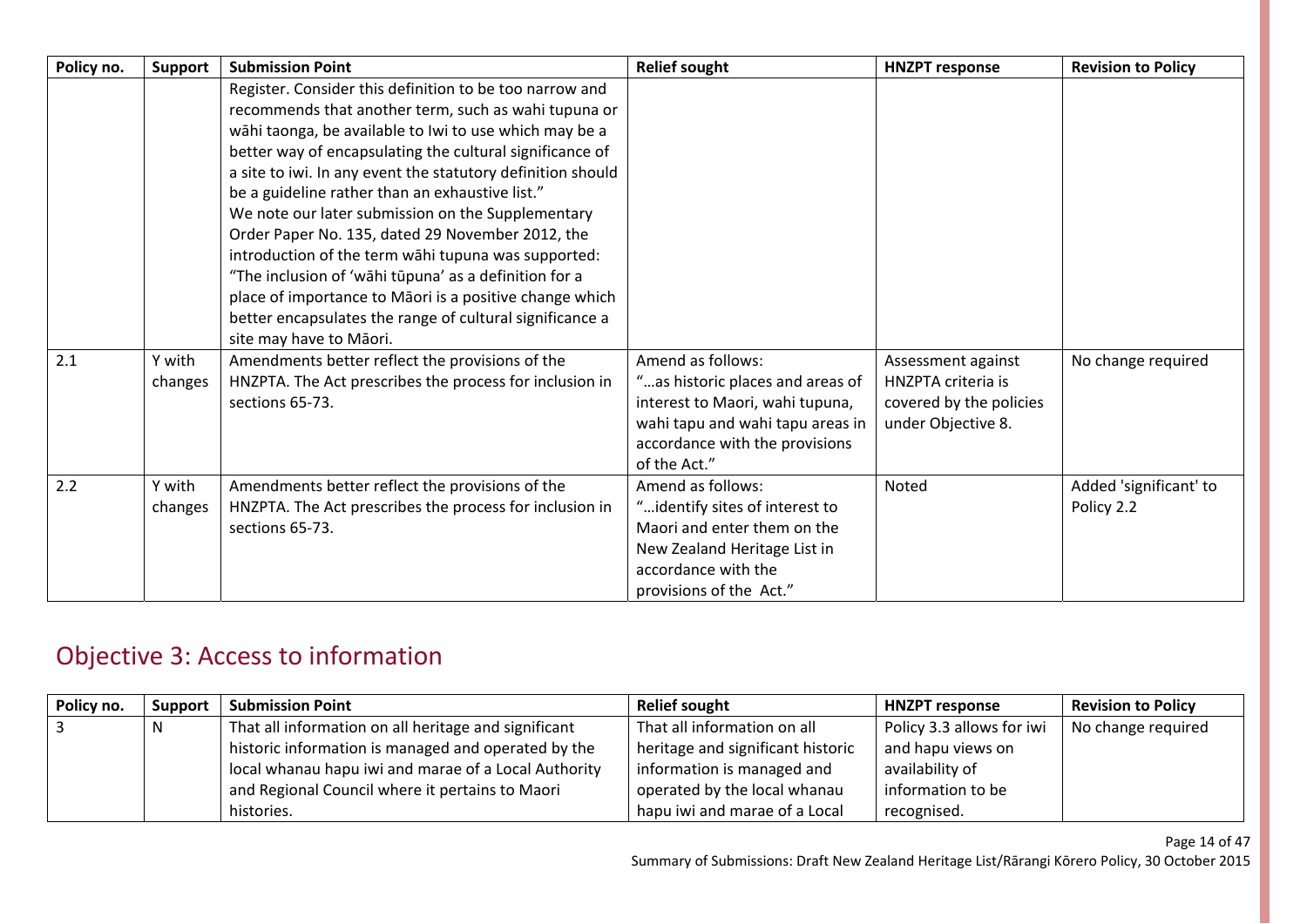| Policy no.   | Support | <b>Submission Point</b>                                                                                          | <b>Relief sought</b>                                            | <b>HNZPT response</b>                                                 | <b>Revision to Policy</b> |
|--------------|---------|------------------------------------------------------------------------------------------------------------------|-----------------------------------------------------------------|-----------------------------------------------------------------------|---------------------------|
|              |         |                                                                                                                  | Authority and Regional Council                                  |                                                                       |                           |
|              |         |                                                                                                                  | where it pertains to Maori                                      |                                                                       |                           |
|              |         |                                                                                                                  | histories.                                                      |                                                                       |                           |
| 3.1 & 8.3.2  | N       | That all heritage and significant historic information on                                                        | That all heritage and significant                               | HNZPT makes available                                                 | No change required        |
|              |         | settlers housing architecture are to be operated by the                                                          | historic information on settlers                                | information about all                                                 |                           |
|              |         | museum and genealogical organisations that are                                                                   | housing architecture are to be                                  | List entries.                                                         |                           |
|              |         | located in the Local or Regional information on settlers                                                         | operated by the museum and                                      |                                                                       |                           |
|              |         | housing architecture are to Authorities.                                                                         | genealogical organisations that<br>are located in the Local or  |                                                                       |                           |
|              |         |                                                                                                                  | Regional information on settlers                                |                                                                       |                           |
|              |         |                                                                                                                  | housing architecture are to                                     |                                                                       |                           |
|              |         |                                                                                                                  | Authorities                                                     |                                                                       |                           |
| $3.1 - 3.11$ | Υ       | Objective 3 Policies $3.1 - 3.11$ -the submitter supports<br>access being freely available and acknowledges that | None                                                            | Noted                                                                 | No change required        |
|              |         | costs may be recovered under the Official Information                                                            |                                                                 |                                                                       |                           |
|              |         | Act 1982 if information is requested.                                                                            |                                                                 |                                                                       |                           |
| 3            | Y with  | Understands that the HNZPT needs to know of iwi                                                                  | But concerns about the security                                 | The purpose of the List                                               | No change required        |
|              | changes | interests areas to be able to assess an application fully.                                                       | of the any information provided                                 | is to be an available<br>source of information                        |                           |
|              |         |                                                                                                                  | showing the location of waahi<br>tapu, waahi tuupuna, and other | and therefore HNZPT                                                   |                           |
|              |         |                                                                                                                  | taonga                                                          | doesn't collect sensitive                                             |                           |
|              |         |                                                                                                                  |                                                                 | information as part of                                                |                           |
|              |         |                                                                                                                  |                                                                 | this process.                                                         |                           |
| 3.3          | Υ       | Support this policy - iln particular the inclusion of maps                                                       | None                                                            | Noted                                                                 | No change required        |
|              |         | and photographs can be very valuable for identification<br>and understanding.                                    |                                                                 |                                                                       |                           |
| 3.3          | Υ       | Note that some of the school heritage listings are very<br>scanty on detail                                      | and should be expanded                                          | HNZPT has an ongoing<br>programme to upgrade<br>our List information. | No change required        |
| 3/4          | Υ       | Support improved information systems and                                                                         | None                                                            | Noted                                                                 | No change required        |
|              |         | collaboration between agencies in the management                                                                 |                                                                 |                                                                       |                           |
|              |         | and maintenance of heritage information, and                                                                     |                                                                 |                                                                       |                           |
|              |         | facilitation of access by the community.                                                                         |                                                                 |                                                                       |                           |
| 3.5          | Y with  | does "referenced New Zealand Heritage List reports"                                                              | Answer to question                                              | Yes, it does and this                                                 | No change required        |
|              | changes | include deficient registration reports? These also                                                               |                                                                 | information is available                                              |                           |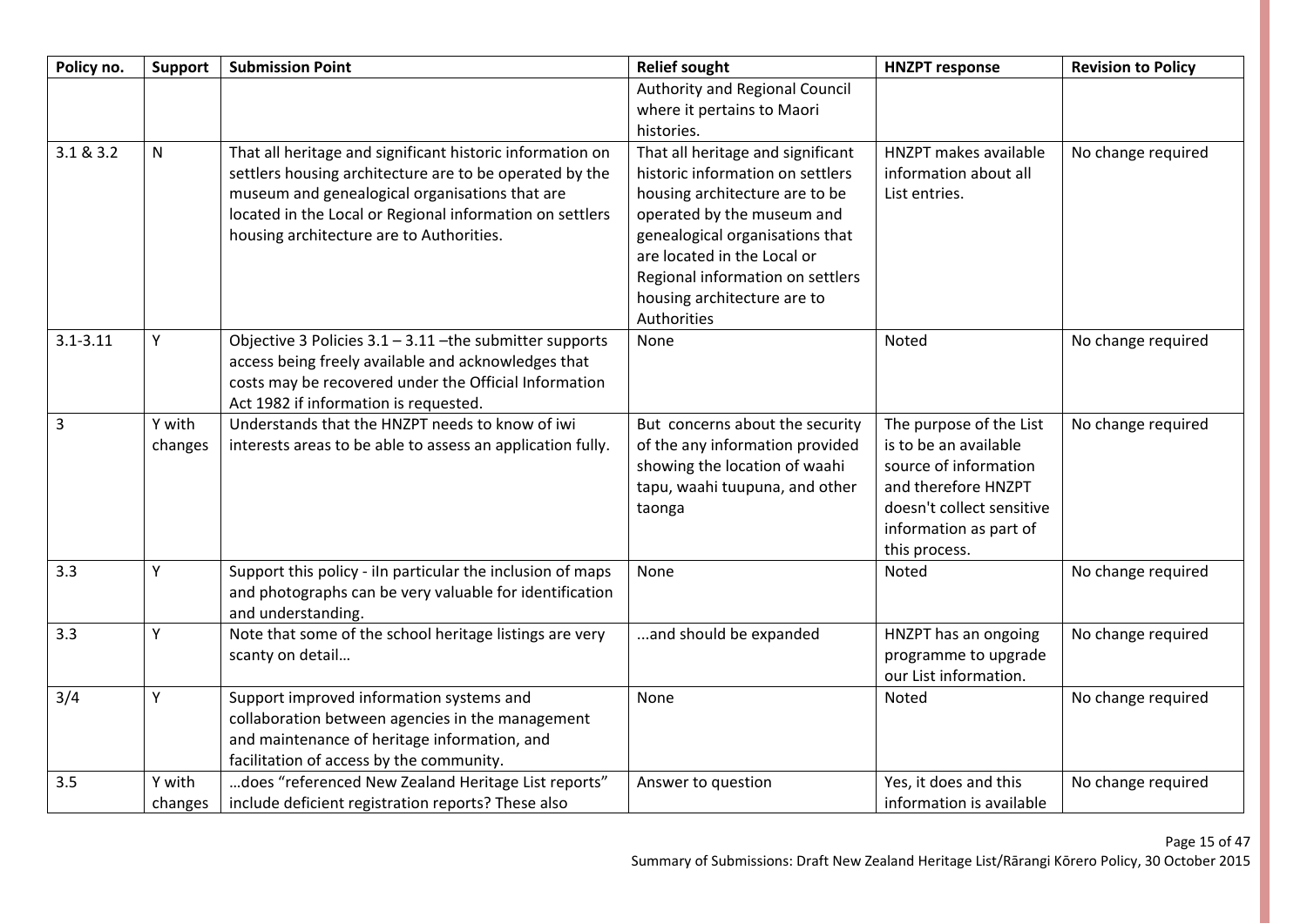| Policy no.                                  | <b>Support</b>              | <b>Submission Point</b>                                                                                                                                                                                                                                                                                                                                                                     | <b>Relief sought</b>                                                                                                                                                                                                               | <b>HNZPT response</b>                                                                                                                                                  | <b>Revision to Policy</b>                                                                                                           |
|---------------------------------------------|-----------------------------|---------------------------------------------------------------------------------------------------------------------------------------------------------------------------------------------------------------------------------------------------------------------------------------------------------------------------------------------------------------------------------------------|------------------------------------------------------------------------------------------------------------------------------------------------------------------------------------------------------------------------------------|------------------------------------------------------------------------------------------------------------------------------------------------------------------------|-------------------------------------------------------------------------------------------------------------------------------------|
|                                             |                             | contain significant information and research.                                                                                                                                                                                                                                                                                                                                               |                                                                                                                                                                                                                                    | online.                                                                                                                                                                |                                                                                                                                     |
| 3.6<br>3.1                                  | Y with<br>changes<br>Y with | how is "sensitive information" defined?<br>To ensure that the submitter receives all information                                                                                                                                                                                                                                                                                            | Answer to question<br>HNZPT provides necessary and is                                                                                                                                                                              | Sensitive information is<br>defined as information<br>that an interested party<br>doesn't want released.<br>Ie. information that is<br>confidential<br>Use of the verb | Change made to Policy<br>to indicate that the<br>collection of<br>confidential<br>information will be<br>avoided.<br>Change made to |
|                                             | changes                     | about the heritage value of the property if it is included<br>on the List, HNZPT should be required to provide<br>information to all relevant stakeholders.                                                                                                                                                                                                                                 | required to provide accurate<br>notification to owners,<br>registered interests, relevant<br>local authorities and the<br>appropriate iwi and hapū of<br>historical and cultural heritage<br>included on the List.                 | 'required' suggests that<br>this is a statutory<br>requirement.                                                                                                        | strengthen the wording<br>at Policy 1.1.                                                                                            |
| 3.3, 3.6,<br>3.7, 3.8,<br>$3.9$ and<br>3.10 | Y with<br>changes           | Remove the word "we" from policies 3.3, 3.6, 3.7, 3.8,<br>3.9 and 3.10. For example, amend Policy 3.6 to: 'As the<br>List is a matter of public record, the collection of<br>sensitive information to support List decisions is<br>avoided.' Rather than "As the List is a matter of public<br>record, we will avoid the collection of sensitive<br>information to support List decisions." | Remove "we" from policies 3.3,<br>3.6, 3.7, 3.8, 3.9 and 3.10.                                                                                                                                                                     | The word 'we' should<br>rightfully be removed.<br>However, all policies are<br>active sentences.                                                                       | The word 'we' has<br>been removed from<br>the all objectives and<br>policies.                                                       |
| 3                                           | Y with<br>changes           | Policy 3.5 recognises the need to provide referenced<br>reports but this does not go far enough in recognising<br>the need to make information available for researchers<br>studying New Zealand's culture and history.                                                                                                                                                                     | Policies under this heading<br>should address the need to make<br>information accessible for<br>academic research and for<br>educational purposes at primary,<br>secondary and tertiary levels.                                    | We agree, however the<br>policies listed under the<br>Access to Information<br>objective indicate that<br>the information will be<br>made available to all.            | No change required                                                                                                                  |
| 3.1                                         | Y with<br>changes           | When HNZPT notifies landowners of cultural heritage<br>on their property, the notification should include a clear<br>explanation of the legal protection afforded to the site,<br>funding options for protection of the site and<br>encouragement to liaise with hapū regarding protection<br>of the site.                                                                                  | When HNZPT notifies<br>landowners of cultural heritage<br>on their property, include a clear<br>explanation of the legal<br>protection afforded to the site,<br>funding options for protection of<br>the site and encouragement to | We do this already by<br>notification<br>correspondence with<br>owners which explains<br>legal protection and<br><b>HNZPT</b><br>recommendations.                      | No change required                                                                                                                  |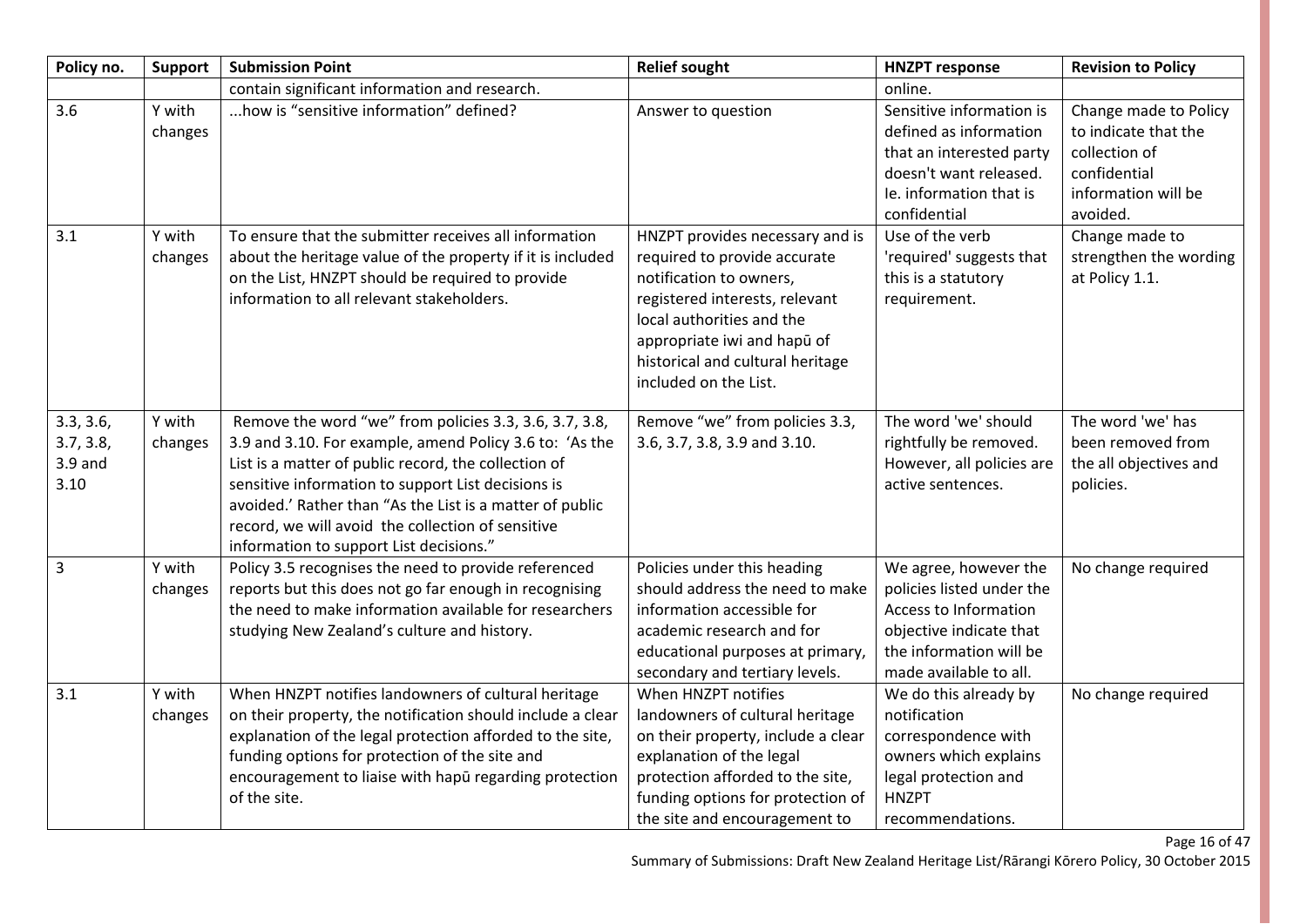| Policy no.     | Support           | <b>Submission Point</b>                                                                                                                                                                                                                                                                                                                                                                                                                                                                                                                                                                                                                            | <b>Relief sought</b>                                                                                                              | <b>HNZPT response</b>                                                                                                                                                                                | <b>Revision to Policy</b> |
|----------------|-------------------|----------------------------------------------------------------------------------------------------------------------------------------------------------------------------------------------------------------------------------------------------------------------------------------------------------------------------------------------------------------------------------------------------------------------------------------------------------------------------------------------------------------------------------------------------------------------------------------------------------------------------------------------------|-----------------------------------------------------------------------------------------------------------------------------------|------------------------------------------------------------------------------------------------------------------------------------------------------------------------------------------------------|---------------------------|
|                |                   |                                                                                                                                                                                                                                                                                                                                                                                                                                                                                                                                                                                                                                                    | liaise with hapū regarding<br>protection of the site in the<br>notification.                                                      | Liaison with iwi or hapu<br>may be appropriate in<br>some cases.                                                                                                                                     |                           |
| $3.2 - 3.3$    | Y with<br>changes | There should be options to list wāhi tapu and wāhi tapu<br>areas privately so that sensitive information is not<br>publicly available.                                                                                                                                                                                                                                                                                                                                                                                                                                                                                                             | Provide options to list wāhi tapu<br>and wāhi tapu areas privately so<br>that sensitive information is not<br>publicly available. | The purpose of the List<br>is to be a public record<br>of New Zealand's<br>Heritage. Refer to policy<br>3.6                                                                                          | No change required        |
| $\overline{3}$ | Y with<br>changes | Note the government's intentions in terms of open data<br>(NZGOAL) and specifically to the desire to have a<br>Creative Commons licence put on the List. It may also<br>be helpful to consider putting the List on data.govt.nz as<br>a dataset which is updated at regular intervals.                                                                                                                                                                                                                                                                                                                                                             | Have a Creative Commons<br>licence put on the Heritage List.<br>Consider putting the List on<br>data.govt.nz as a dataset.        | HNZPT has concerns<br>about appropriate use<br>of List data, especially<br>around maintaining up-<br>to-date data. We do<br>provide downloadable<br>information from our<br>website.                 | No change required        |
| $\overline{3}$ | Y with<br>changes | In order to promote re-use, HNZPT could consider how<br>the shared data should be structured to comply with<br>relevant standards. For geographic data, this may mean<br>GIS standards as well as the Legal Descriptions<br>mentioned in section 11.2a. The Submitter would like to<br>work with HNZPT on shareable GIS referencing.                                                                                                                                                                                                                                                                                                               | Consider how the shared data<br>should be structured to comply<br>with relevant standards.                                        | <b>HNZPT has concerns</b><br>about appropriate use<br>of List data, especially<br>around maintaining up-<br>to-date data. We do<br>provide downloadable<br>information from our<br>website.          | No change required        |
| 3.5            | Y with<br>changes | The more information that is accessible online, the<br>more comprehensive will be the heritage resources<br>available to various communities of interest. On the<br>basis that Policy 1.6 recognises identification for the<br>purpose of inclusion on the List has been fully<br>researched and documented, Policy 3.5 could usefully<br>commit further than making List reports available upon<br>request to making them available online. Since the<br>items are already on the List, this would not be a<br>project of an urgent nature and one that could be<br>integrated, resources permitting, into an ongoing<br>process of List reviews. | Policy 3.5 could usefully commit<br>further making List reports<br>available online.                                              | HNZPT makes the text<br>information in List<br>reports available on the<br>List Online. We supply<br>fully referenced copies<br>of List reports on the<br>rare occasions when<br>they are requested. | No change required        |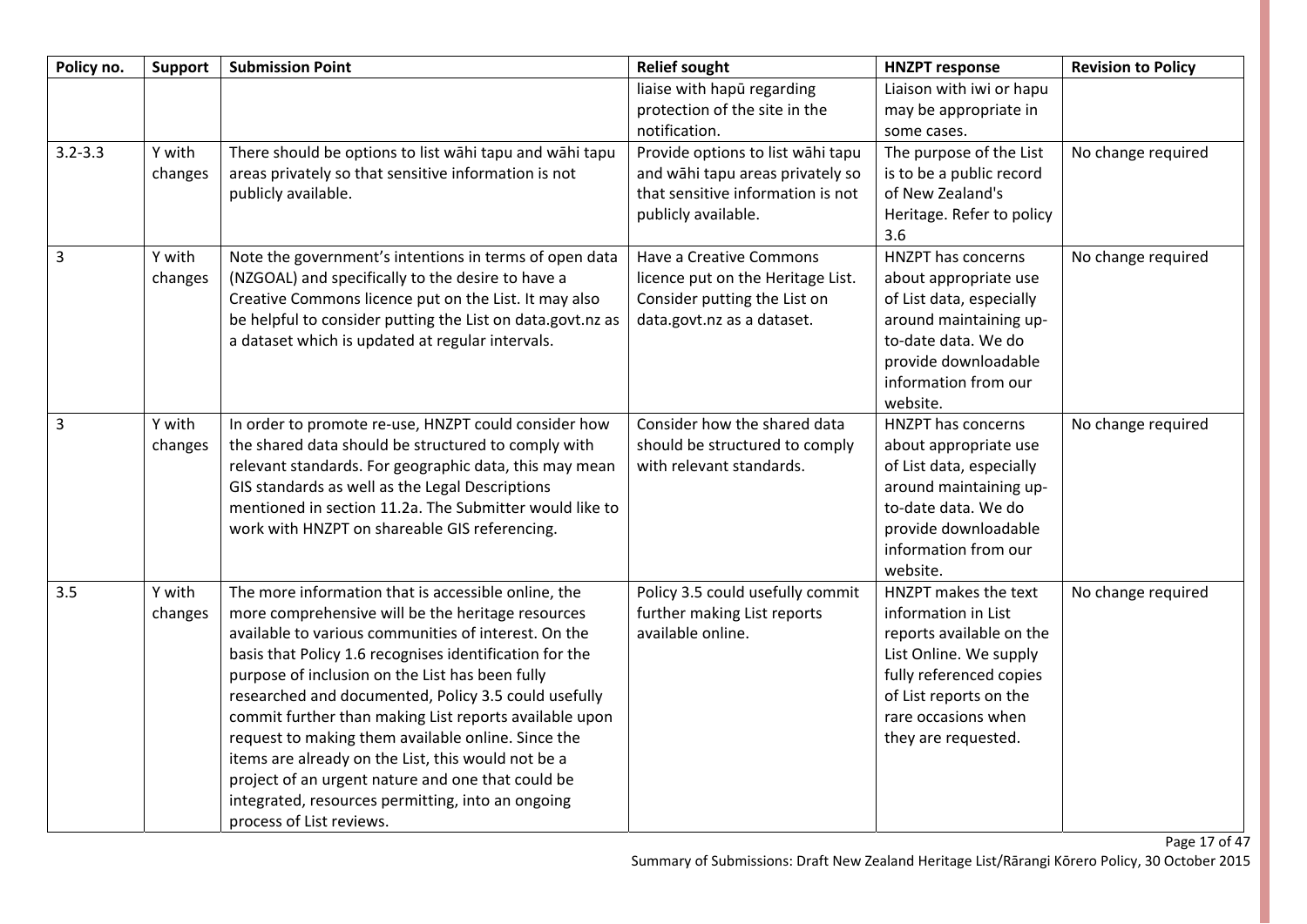#### Objective 4: Relationship with the Resource Management Act 1991

| Policy no. | <b>Support</b> | <b>Submission Point</b>                                                                                              | <b>Relief sought</b>               | <b>HNZPT response</b>                             | <b>Revision to Policy</b>                       |
|------------|----------------|----------------------------------------------------------------------------------------------------------------------|------------------------------------|---------------------------------------------------|-------------------------------------------------|
| 4.1        | Y with         | Heritage values exist for a variety of reasons and there                                                             | policy 4.1 does endeavour to       | <b>HNZPT</b> acquires                             | No change required                              |
|            | changes        | sometimes seems to be a lack of clarity as to what is                                                                | ensure the information is          | information at the time                           |                                                 |
|            |                | actually being protected, the extent of the protection                                                               | sufficient for statutory purposes, | of Listing to the extent                          |                                                 |
|            |                | and why. Having clarity of these can provide certainty                                                               | but this could be made clearer     | necessary for the Listing                         |                                                 |
|            |                | for future decisions in regards to items of historical                                                               | and stronger                       | process.                                          |                                                 |
|            |                | importance, whether it is for the local and regional                                                                 |                                    |                                                   |                                                 |
|            |                | councils, the property owner or Heritage New Zealand.                                                                |                                    |                                                   |                                                 |
| 4.3        | Y with         | suggest rewording Policy 4.3 to read 'We maintain                                                                    | suggest rewording Policy 4.3 to    | Agree with the first                              | Consider revision to 4.3                        |
|            | changes        | contact will have a collaborative working relationship                                                               | read 'We maintain contact will     | part; regarding the                               |                                                 |
|            |                | with local authorities, particularly in relation to consent                                                          | have a collaborative working       | second part, this will be                         |                                                 |
|            |                | applications and the change [and] review of policy                                                                   | relationship with local            | covered by the                                    |                                                 |
|            |                | statements and plans, to provide information about List                                                              | authorities, particularly in       | <b>Statutory Advocacy</b>                         |                                                 |
|            |                | entries and guidance on appropriate RMA management                                                                   | relation to consent applications   | Policies.                                         |                                                 |
|            |                | provisions of these entries.                                                                                         | and the change [and] review of     |                                                   |                                                 |
|            |                |                                                                                                                      | policy statements and plans, to    |                                                   |                                                 |
|            |                |                                                                                                                      | provide information about List     |                                                   |                                                 |
|            |                |                                                                                                                      | entries and guidance on            |                                                   |                                                 |
|            |                |                                                                                                                      | appropriate RMA management         |                                                   |                                                 |
|            |                |                                                                                                                      | provisions of these entries.       |                                                   |                                                 |
| 4.1        | Y with         | With respect to 4.1 the policy refers to HNZPT                                                                       | Reconsider policy 4.1              | If information received                           | Add new policy: 4.4                             |
|            | changes        | endeavouring to keep necessary and sufficient                                                                        |                                    | is significant enough to                          | 'HNZPT will continue to                         |
|            |                | information to inform RMA and other legislative                                                                      |                                    | warrant a review of the                           | collate information                             |
|            |                | processes. I submit that this is a blanket statement and                                                             |                                    | List entry then this can<br>be considered. In all | relating to List entries<br>as it is received." |
|            |                | cannot possibly apply to every registered site in terms<br>of the information that is held. This information evolves |                                    |                                                   |                                                 |
|            |                |                                                                                                                      |                                    | cases, additional<br>information can be           |                                                 |
|            |                | in terms of mana whenua participation and their<br>reconnection with the land. We have found that our                |                                    | added to our Listing                              |                                                 |
|            |                | tuupuna koorero becomes accessible when we have the                                                                  |                                    | files post-entry onto the                         |                                                 |
|            |                | opportunity to once again walk our land. This                                                                        |                                    | List.                                             |                                                 |
|            |                | information often becomes available 'post application'                                                               |                                    |                                                   |                                                 |
|            |                | and so is missed when HNZPT considers the application.                                                               |                                    |                                                   |                                                 |
| 4          | Y with         | There is no reference to the importance of the List in                                                               | Refer to the importance of the     | The HNZPTA requires                               | No change required.                             |
|            | changes        | any actions undertaken under the RMA or when                                                                         | List in RMA processes and          | that the List is used in                          |                                                 |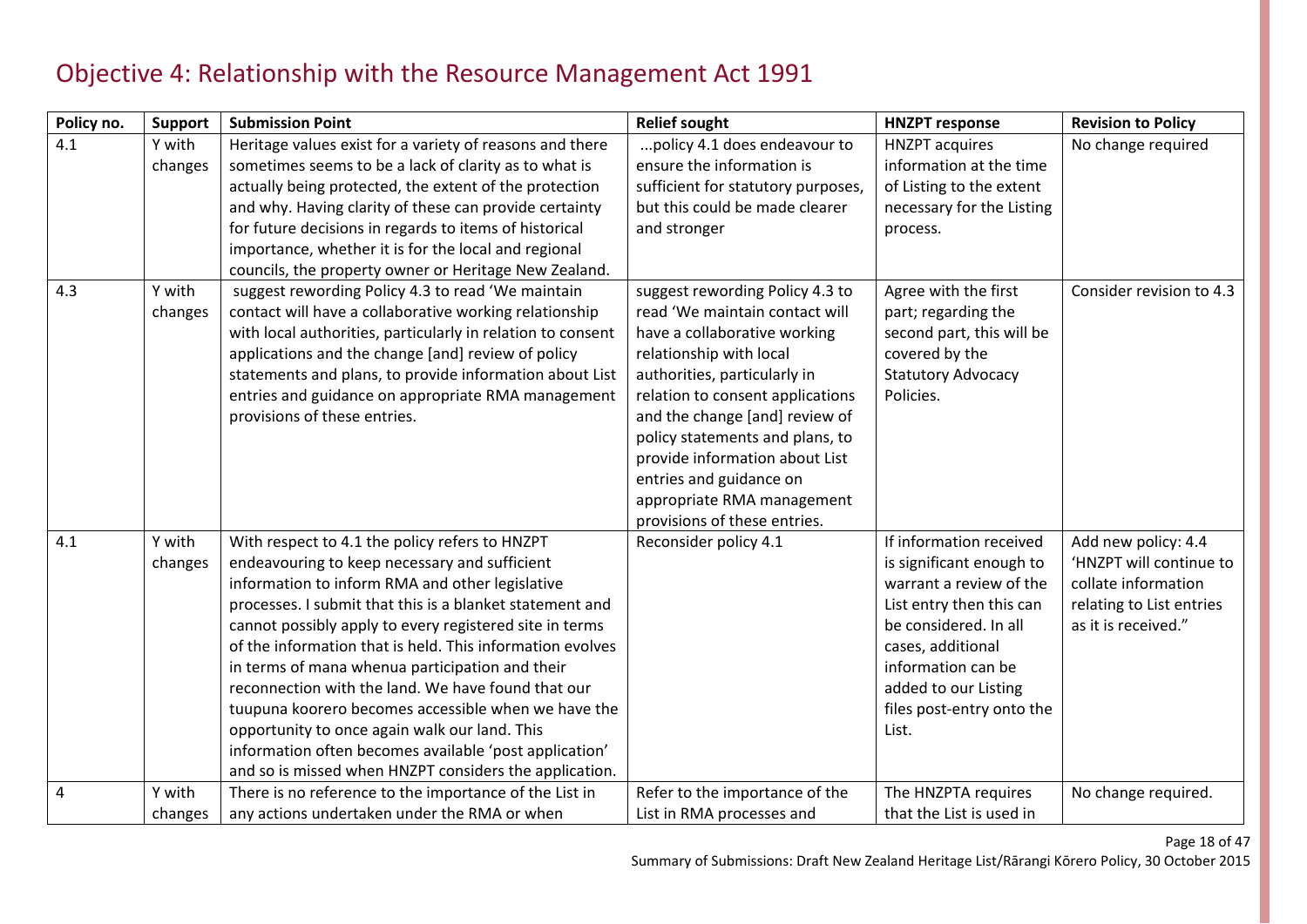| Policy no. | Support | <b>Submission Point</b>                                    | <b>Relief sought</b>              | <b>HNZPT response</b>      | <b>Revision to Policy</b> |
|------------|---------|------------------------------------------------------------|-----------------------------------|----------------------------|---------------------------|
|            |         | advising territorial authorities in regard to inclusion of | advising territorial authorities. | certain RMA processes.     |                           |
|            |         | Historic Places for protection under their district plans  |                                   | This is noted in the       |                           |
|            |         | and related advocacy. Both of these areas have legal       |                                   | policy in the section on   |                           |
|            |         | status and the List and the Objectives and Policies must   |                                   | relationship with the      |                           |
|            |         | meet certain criteria before it can have any affect.       |                                   | RMA.                       |                           |
| 4          | Y with  | There is no reference to the importance of the List in     | Both of these areas have legal    | The HNZPTA requires        | No change required        |
|            | changes | any actions undertaken under the RMA or when               | status and the List and the       | that the List is used by   |                           |
|            |         | advising Territorial Authorities (TA) in regard to         | Objectives and Policies must      | territorial authorities in |                           |
|            |         | inclusion of Historic Places for protection under their    | meet certain criteria before it   | certain RMA processes.     |                           |
|            |         | District Plans and related advocacy.                       | can have any affect.              | Refer to the               |                           |
|            |         |                                                            |                                   | introduction to            |                           |
|            |         |                                                            |                                   | Objective 4; however,      |                           |
|            |         |                                                            |                                   | we can't make policies     |                           |
|            |         |                                                            |                                   | for other agencies.        |                           |
| 4          | Y       | [We] support the advocate work that HNZPT is doing in      | None                              | Noted                      | No change required        |
|            |         | regards with District Plans to improve the regulatory      |                                   |                            |                           |
|            |         | basis for heritage conservation and to ensure the          |                                   |                            |                           |
|            |         | assessment of resource consent applications takes into     |                                   |                            |                           |
|            |         | account historical and cultural heritage values.           |                                   |                            |                           |
| 4.1        | Y with  | We believe the wording in section 4.1 is unclear and       | 4.1 HNZPT endeavours to ensure    | Agreed                     | Make change: 4.1          |
|            | changes | recommend this be amended as follows:                      | that information in the New       |                            | HNZPT endeavours to       |
|            |         |                                                            | Zealand Heritage List is          |                            | ensure that               |
|            |         |                                                            |                                   |                            | information in the New    |
|            |         |                                                            |                                   |                            | Zealand Heritage          |
|            |         |                                                            |                                   |                            | List/Rārangi Kōrero is    |
| 3/4        | Y       | Support improved information systems and                   | None                              | Agreed                     | No change required        |
|            |         | collaboration between agencies in the management           |                                   |                            |                           |
|            |         | and maintenance of heritage information, and               |                                   |                            |                           |
|            |         | facilitation of access by the community.                   |                                   |                            |                           |
| 4.1        | Y with  | Policy 4.1 "endeavours" to do what?                        | Answer question                   | Agreed, that the policy    | Change: 4.1 HNZPT         |
|            | changes |                                                            |                                   | should be altered for      | endeavours to ensure      |
|            |         |                                                            |                                   | clarity                    | that information in the   |
|            |         |                                                            |                                   |                            | New Zealand Heritage      |
|            |         |                                                            |                                   |                            | List/Rārangi Kōrero is    |
| 4.2        | Y with  | It is important that local authorities receive details of  | Amend Policy 4.2 (page 11) to:    | Consultation is covered    | No change required        |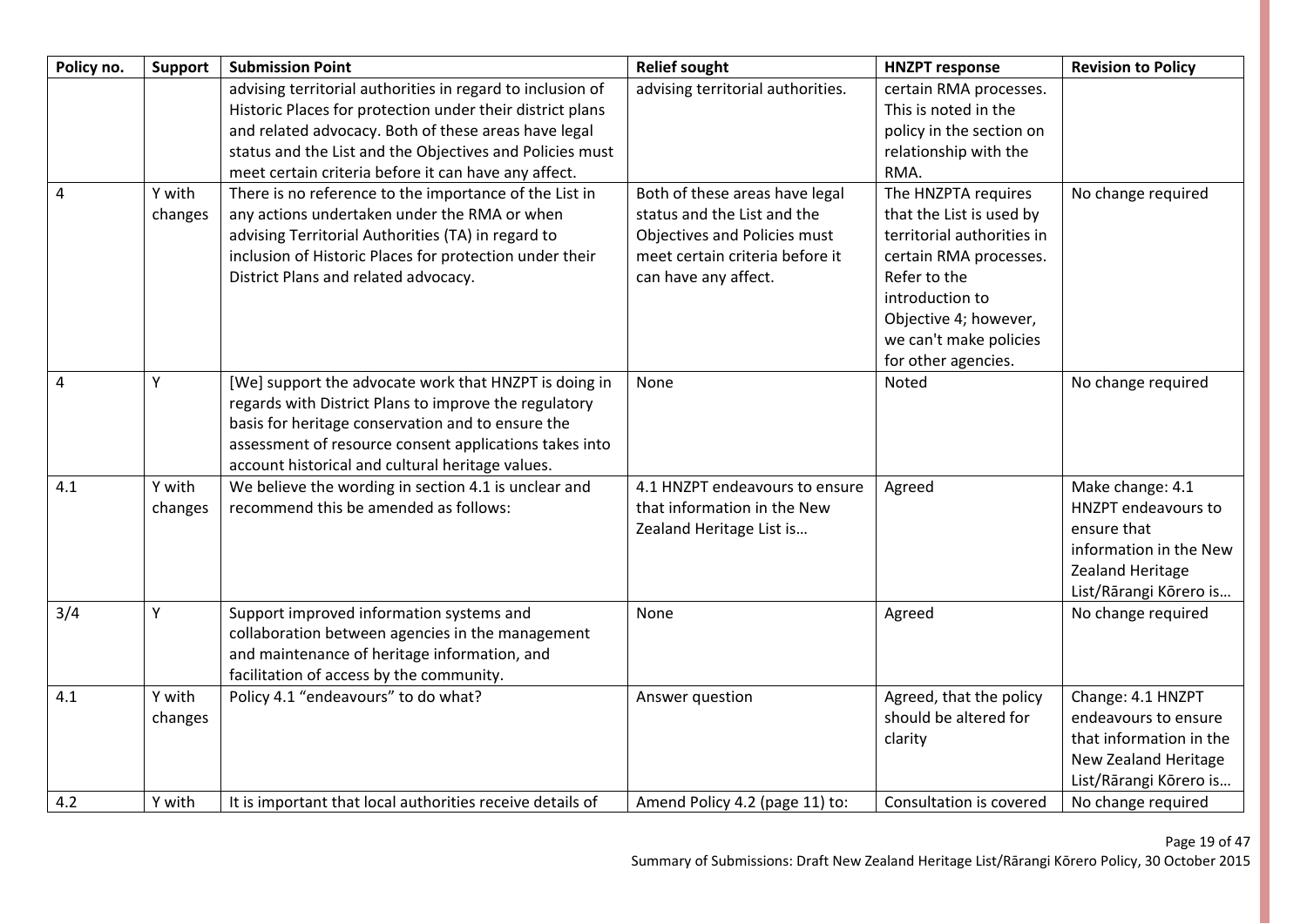| Policy no.  | Support           | <b>Submission Point</b>                                                                                                                                                                                                                                                                                                                                       | <b>Relief sought</b>                                                                                                                                                                                                                                                                                                                                                                                                                                                 | <b>HNZPT response</b>                                                                                                                                                                                                                                               | <b>Revision to Policy</b>                                                            |
|-------------|-------------------|---------------------------------------------------------------------------------------------------------------------------------------------------------------------------------------------------------------------------------------------------------------------------------------------------------------------------------------------------------------|----------------------------------------------------------------------------------------------------------------------------------------------------------------------------------------------------------------------------------------------------------------------------------------------------------------------------------------------------------------------------------------------------------------------------------------------------------------------|---------------------------------------------------------------------------------------------------------------------------------------------------------------------------------------------------------------------------------------------------------------------|--------------------------------------------------------------------------------------|
|             | changes           | List entries, proposals and reviews on an annual and<br>quarterly basis. Encourages HNZPT to strengthen the<br>current wording so that it is clear that there are<br>opportunities for local authorities to provide feedback<br>on proposals regarding the List. Encourages HNZPT to<br>work closely with local authorities at the early stage of<br>listing. | "We inform and seek early<br>comment from local authorities<br>about proposed New Zealand<br>Heritage List entries and review<br>in their areas of jurisdiction and<br>supplies local authorities with<br>details of New Zealand Heritage<br>List entries, proposals and<br>reviews on an annual and<br>quarterly basis, together with<br>sufficient explanation to<br>promote an understanding of<br>the purposes and effects of the<br>New Zealand Heritage List." | by policies under<br>Objective 9 (particularly<br>9.1)                                                                                                                                                                                                              |                                                                                      |
| 4           | Υ                 | I support the statement that 'We may advocate for the<br>retention of heritage values for the List entries in both<br>statutory and non-statutory processes"                                                                                                                                                                                                  | None                                                                                                                                                                                                                                                                                                                                                                                                                                                                 | Noted                                                                                                                                                                                                                                                               | No change required                                                                   |
| 4.2 and 4.3 | Y with<br>changes | Suggest rewording Policy 4.2 and 4.3 to remove the<br>word "we".                                                                                                                                                                                                                                                                                              | Remove the word "we" from<br>Policy 4.2 and 4.3.                                                                                                                                                                                                                                                                                                                                                                                                                     | Noted                                                                                                                                                                                                                                                               | All policies are being<br>revised to remove the<br>word 'we' in favour of<br>'HNZPT' |
| 4           | Y with<br>changes | The determination of entries onto the List is informative<br>to local authorities when revaluating the specific<br>heritage item list as required under the RMA within<br>their respective district plans.                                                                                                                                                    | Statement                                                                                                                                                                                                                                                                                                                                                                                                                                                            | Noted                                                                                                                                                                                                                                                               | No change required                                                                   |
| 4           | Y with<br>changes | There is an assumption underlying policies 4.1-3 that<br>the HNZPT List will include all significant heritage<br>buildings that may be subject to RMA processes.<br>However nationally and even internationally significant<br>heritage buildings, for example, the Christchurch Town<br>Hall, are listed by local authorities but not by HNZPT.              | An additional policy is needed to<br>address the need for HNZPT to<br>liaise with local authorities to<br>ensure that the HNZPT List is<br>regularly updated to include the<br>most significant heritage<br>buildings and sites included in<br>district plan heritage lists.<br>Regular and systematic review of<br>the List is essential if it is to<br>aspire to be 'authoritative'.                                                                               | HNZPT notes that this<br>policy provides<br>information to<br>territorial authorities<br>and we prioritise places<br>for entry using criteria<br>(Risk/Alignment/<br>Impact/Significance/<br>Efficiency). HNZPT may<br>also include places<br>already identified by | No change required                                                                   |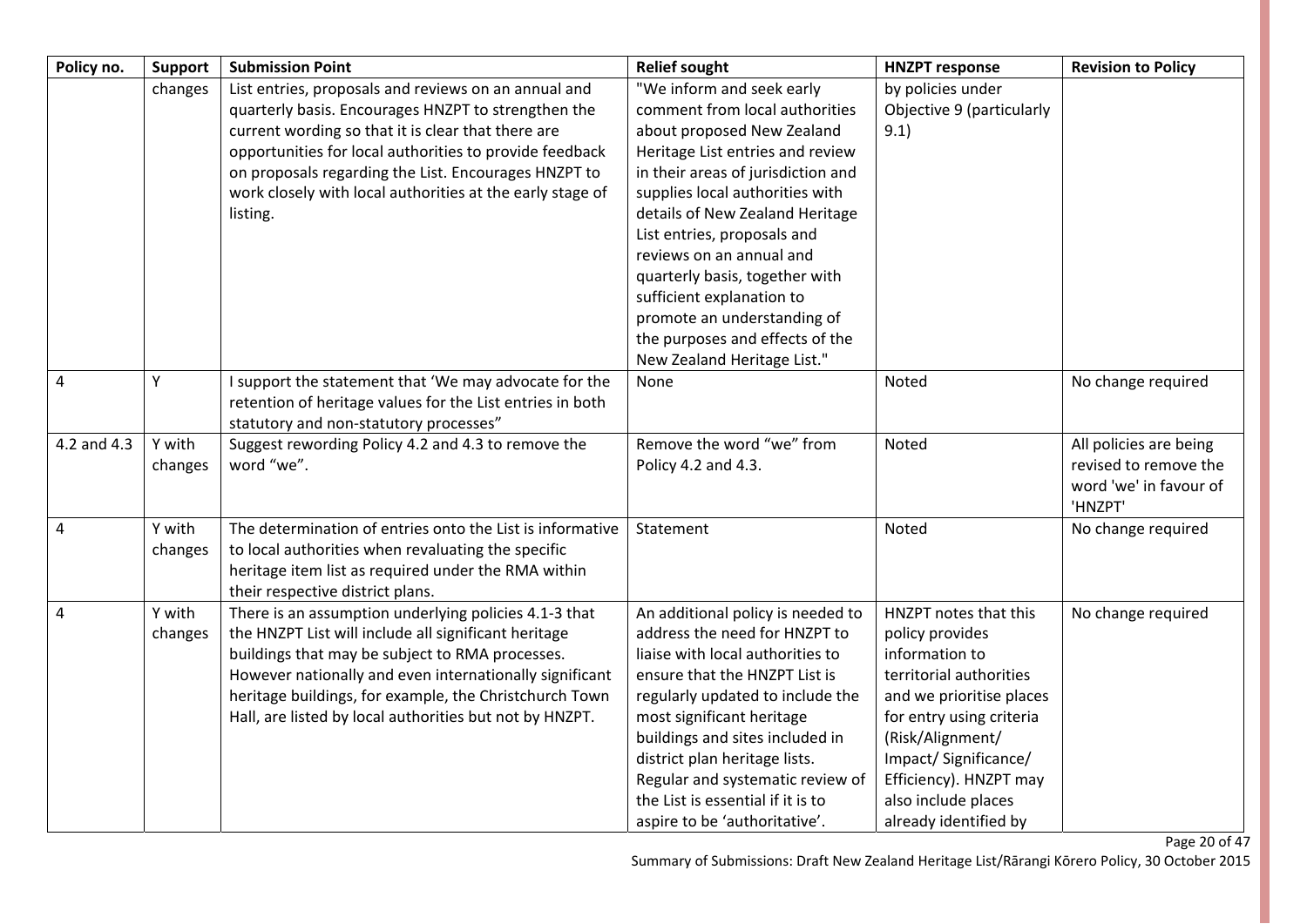| Policy no.  | Support | <b>Submission Point</b>                                   | <b>Relief sought</b>              | <b>HNZPT response</b>      | <b>Revision to Policy</b> |
|-------------|---------|-----------------------------------------------------------|-----------------------------------|----------------------------|---------------------------|
|             |         |                                                           |                                   | territorial authorities on |                           |
|             |         |                                                           |                                   | the List.                  |                           |
| $4.1 - 4.3$ |         | This Policy recognises and supports efforts that          | None                              | Noted                      | No change required        |
|             |         | recognise the relationship between the RMA and other      |                                   |                            |                           |
|             |         | legislation. This helps promote an efficient and          |                                   |                            |                           |
|             |         | streamlined approach to the consenting process            |                                   |                            |                           |
| 4           |         | Supports the statement that 'We may advocate for the      | None                              | Noted                      | No change required        |
|             |         | retention of heritage values for the List entries in both |                                   |                            |                           |
|             |         | statutory and non-statutory processes"                    |                                   |                            |                           |
| 4           | Y with  | "We may advocate for the retention of heritage values     | If HNZPT elects as a matter of    | Outside the scope of       |                           |
|             | changes | for New Zealand Heritage List entries in both statutory   | policy not to advocate in         | this policy, refer to      |                           |
|             |         | and non-statutory processes". Given that the purpose      | particular cases, it should help  | Advocacy policy            |                           |
|             |         | of the HNZPT Act 2014 is "to promote the identification,  | facilitate the involvement of     | document                   |                           |
|             |         | protection, preservation, and conservation of the         | other communities of interest in  |                            |                           |
|             |         | historical and cultural heritage of New Zealand", while   | relevant processes. It could, for |                            |                           |
|             |         | there may be discretion to advocate for retention of      | example, usefully notify local    |                            |                           |
|             |         | identified heritage values, there is wide expectation     | heritage groups interested in     |                            |                           |
|             |         | that HNZPT will meaningfully engage in relevant           | Category II items that are the    |                            |                           |
|             |         | processes to advocate against loss of such identified     | subject of consent applications   |                            |                           |
|             |         | heritage values.                                          | within their locality if HNZPT    |                            |                           |
|             |         |                                                           | elects not to advocate on behalf  |                            |                           |
|             |         |                                                           | of those List items.              |                            |                           |

### Objective 5: Relationship with the Resource Management Act 1991

| Policy no. | Support | <b>Submission Point</b>                                   | <b>Relief sought</b> | <b>HNZPT response</b>    | <b>Revision to Policy</b> |
|------------|---------|-----------------------------------------------------------|----------------------|--------------------------|---------------------------|
|            |         | City Councils continue to offer the owners of houses or   | <b>None</b>          | Noted. HNZPT             | No change required        |
|            |         | buildings which have a heritage listing, some financial   |                      | administers the          |                           |
|            |         | assistance and advice, when the owners of listed          |                      | <b>National Heritage</b> |                           |
|            |         | buildings are intending to renovate the building. So that |                      | Preservation Incentive   |                           |
|            |         | the building can be restored appropriately with a view    |                      | Fund to assist           |                           |
|            |         | to preserving and retaining the special features of the   |                      | conservation work at     |                           |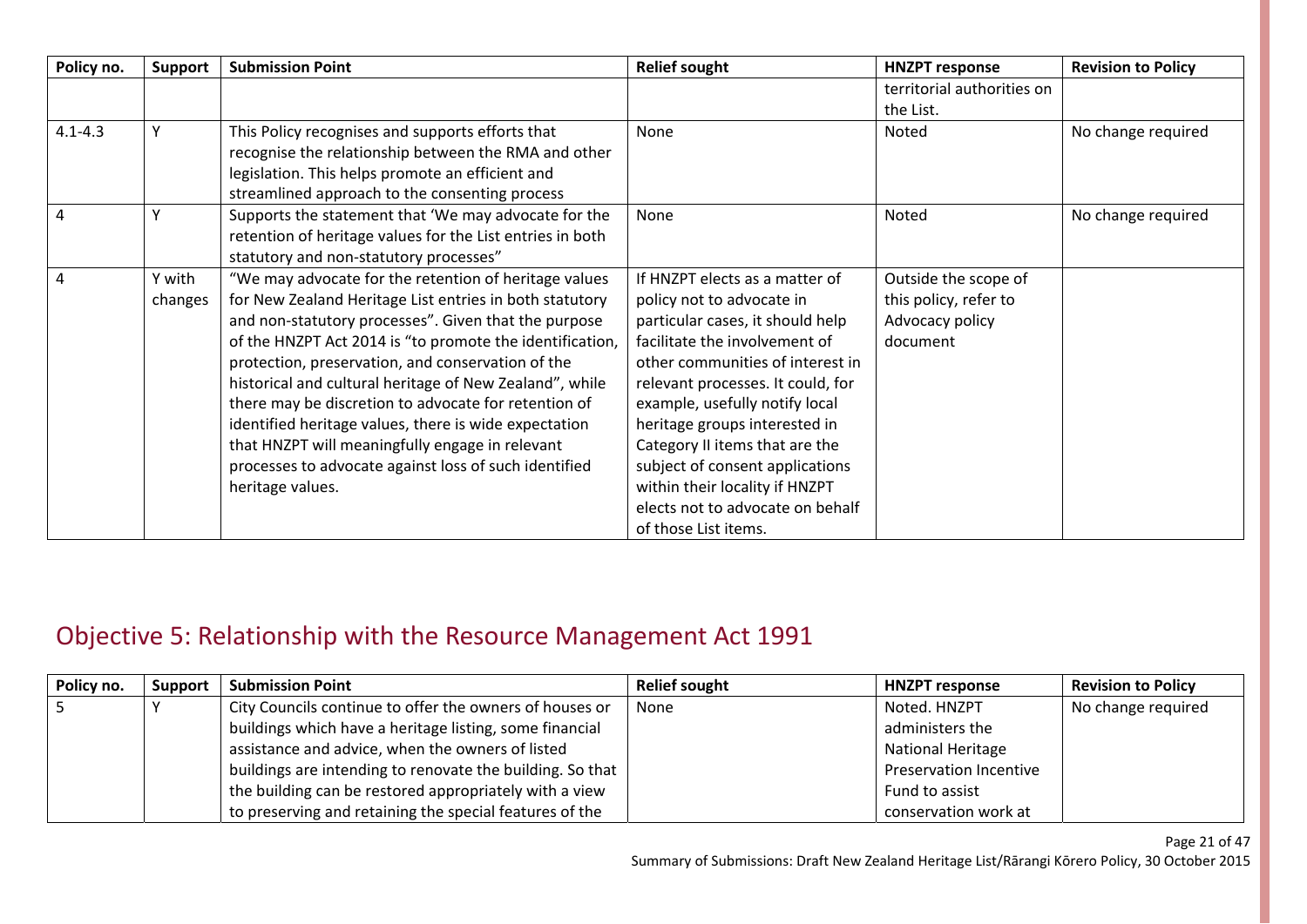| Policy no. | <b>Support</b>    | <b>Submission Point</b>                                                                                                                                                                                                                                                                                                                                                                                                                                                                                                                                   | <b>Relief sought</b>                                                                                                                                                                                                                                                                           | <b>HNZPT response</b>                                                                                                                                                                          | <b>Revision to Policy</b>                                                                     |
|------------|-------------------|-----------------------------------------------------------------------------------------------------------------------------------------------------------------------------------------------------------------------------------------------------------------------------------------------------------------------------------------------------------------------------------------------------------------------------------------------------------------------------------------------------------------------------------------------------------|------------------------------------------------------------------------------------------------------------------------------------------------------------------------------------------------------------------------------------------------------------------------------------------------|------------------------------------------------------------------------------------------------------------------------------------------------------------------------------------------------|-----------------------------------------------------------------------------------------------|
|            |                   | building for future generations to see and appreciate.                                                                                                                                                                                                                                                                                                                                                                                                                                                                                                    |                                                                                                                                                                                                                                                                                                | places on the List. Refer<br>to the Advocacy Policy.                                                                                                                                           |                                                                                               |
| 5          | Y with<br>changes | With respect to Objective 5, historical and cultural<br>heritage entered on the List is conserved for the future,<br>we submit that this Objective would be better<br>addressed by including by default listed items in the<br>relevant statutory processes, subject to the relevant<br>local authority having the right of objection, thus<br>superseding the need for much of the advocacy<br>included in Policies 5.1-5.3.                                                                                                                             | Objective 5 would be better<br>addressed by including by<br>default listed items in the<br>relevant statutory processes,<br>subject to the relevant local<br>authority having the right of<br>objection, thus superseding the<br>need for much of the advocacy<br>included in Policies 5.1-5.3 | The HNZPTA does not<br>provide for this. This<br>would also require a<br>change to the RMA.                                                                                                    | No change required                                                                            |
| 5          | Y with<br>changes | The property rights of owners are in general under-<br>stated or over-assumed. Listing a place under the<br>powers of the HNZPTA is a lawful declaration that the<br>place is deemed to have a public amenity benefit. The<br>principle of "public good" warrants public financial<br>recognition of such public amenity benefit rather than<br>just public advocacy while leaving the financial risk as<br>entirely a private one. The Public Works Act in contrast<br>has for very many decades compensated property<br>owners for public good benefit. | Thus, the statutory policies<br>should include at the very<br>least the potential of covenants,<br>foregone income (remissions<br>etc.) or investment as tools for<br>offsetting the ownership risks of<br>listing.                                                                            | The HNZPTA does not<br>provide for this. Listing<br>in itself does not create<br>positive obligations of<br>heritage place owners                                                              | No change required                                                                            |
| 5          | Y with<br>changes | In Objective 5 there is only reference to advocacy and<br>promotion but more is needed to ensure that the<br>options for the present and future are safeguarded<br>specifically funding to assist owners and councils to<br>undertake works of conservation and protection from<br>natural disaster for those places on the list.                                                                                                                                                                                                                         | Provide for funding to assist<br>owners and councils to<br>undertake works of conservation<br>and protection from natural<br>disaster for those places on the<br>list.                                                                                                                         | Noted. HNZPT<br>administers the<br><b>National Heritage</b><br><b>Preservation Incentive</b><br>Fund to assist<br>conservation work at<br>places on the List. Refer<br>to the Advocacy Policy. | No change required                                                                            |
| 5.1        | Y with<br>changes | Policy 5.1 advocates for the protection of "List entries",<br>which seems to forget that these are places in the real<br>world, not entries in a virtual list.                                                                                                                                                                                                                                                                                                                                                                                            | Statement                                                                                                                                                                                                                                                                                      | Noted.                                                                                                                                                                                         | Amended to<br>'protection of places on<br>the Heritage New<br>Zealand List/Rarangi<br>Korero' |
| 5.3        | Y with            | However, within a 10 year review cycle it is not always                                                                                                                                                                                                                                                                                                                                                                                                                                                                                                   | It is suggested that the following                                                                                                                                                                                                                                                             | HNZPT often works with                                                                                                                                                                         | Amended 4.3 to                                                                                |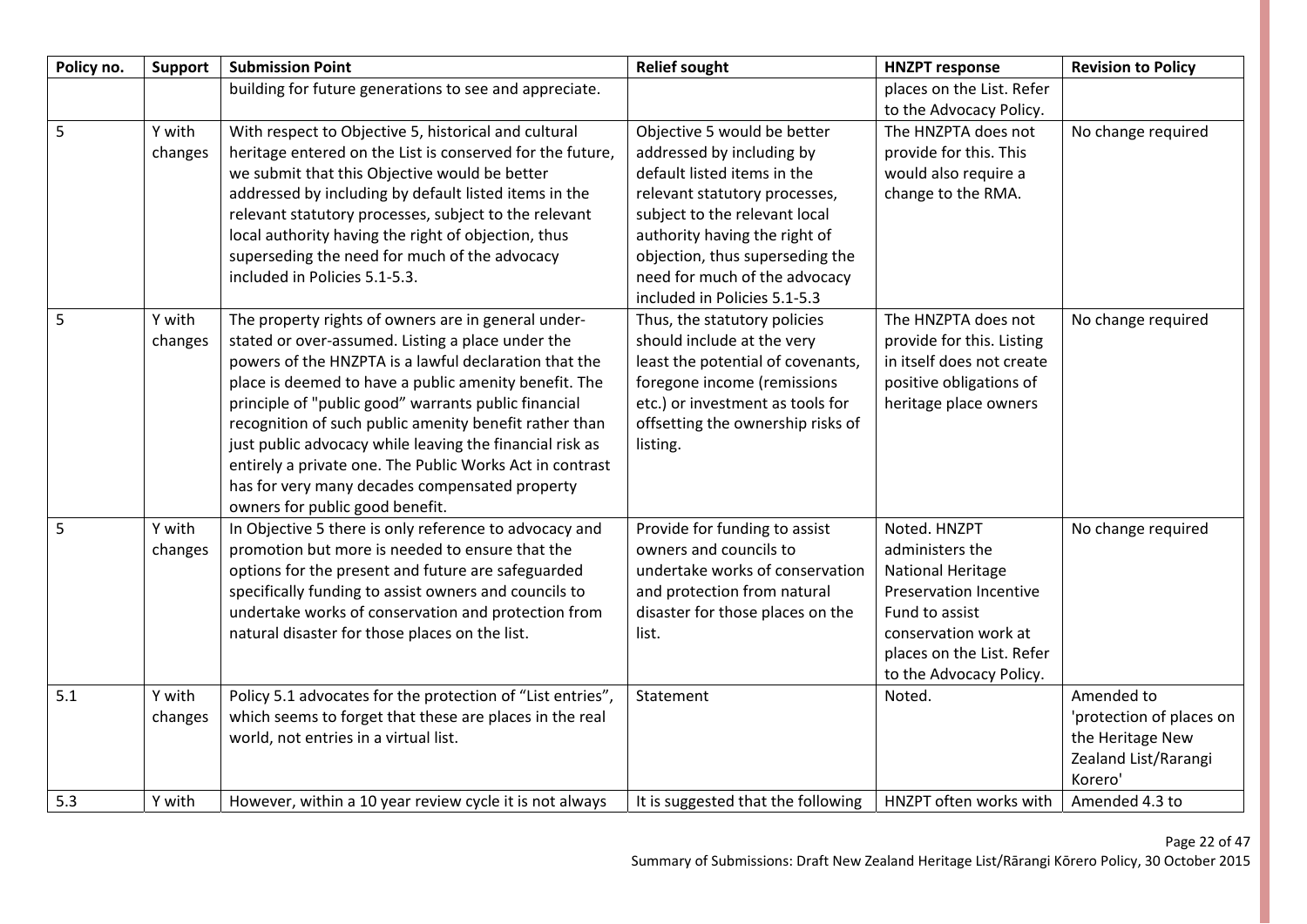| Policy no. | <b>Support</b>    | <b>Submission Point</b>                                                                                                                                                               | <b>Relief sought</b>                                                                                                                                                                                                                                | <b>HNZPT response</b>                                                                                                                                                                                                                                                                                | <b>Revision to Policy</b>                                           |
|------------|-------------------|---------------------------------------------------------------------------------------------------------------------------------------------------------------------------------------|-----------------------------------------------------------------------------------------------------------------------------------------------------------------------------------------------------------------------------------------------------|------------------------------------------------------------------------------------------------------------------------------------------------------------------------------------------------------------------------------------------------------------------------------------------------------|---------------------------------------------------------------------|
|            | changes           | timely or appropriate for local authorities to list places<br>of heritage value that are recently registered on the<br>Heritage New Zealand List/Rarangi Korero in district<br>plans. | sentence, or similar, be added in<br>the Administration of the NZ<br>Heritage List/Rarangi Korero<br>general statement of policy<br>under Policy 5.3 (page 12):<br>"HNZPT will work with local<br>authorities to reduce duplication<br>of process." | local authorities in the<br>preparation of their<br>District Plan schedules.<br><b>HNZPT</b> provides listing<br>reports to local<br>authorities on a regular<br>basis. This is covered by<br>the Statutory Advocacy<br>policy.                                                                      | include collaboration<br>with councils.                             |
| 5          | Y with<br>changes | Details on the cost for land owners have not been<br>clearly considered in the policies. This should be<br>something that is considered and addressed as part of<br>these policies.   |                                                                                                                                                                                                                                                     | The HNZPTA requires us<br>to recognise the<br>interests of owners,<br>particularly with regard<br>to advocacy; this is<br>covered in more detail<br>in the Statutory<br>Advocacy policy.<br>However,<br>recommendations made<br>by HNZPT should<br>specifically consider the<br>interests of owners. | Amended 5.4 to<br>specifically refer to the<br>interests of owners. |
| 5          | Y with<br>changes | Submit that it is not always possible to conserve                                                                                                                                     | Objective 5 should include the<br>words 'where appropriate' for<br>the future.                                                                                                                                                                      | This is an aspirational<br>Objective, not a Policy                                                                                                                                                                                                                                                   | No change required                                                  |
| 5.3        | Y with<br>changes |                                                                                                                                                                                       | Policy 5.3 should substitute the<br>word 'entries' for 'proposals' for<br>the List, to better reflect the<br>provisions of the Act. (p.12.)                                                                                                         | Agreed                                                                                                                                                                                                                                                                                               | Amended5.3 (Now<br>Policy No. 5.4)                                  |
| 5          | Y with<br>changes | [We do not] exist just to conserve its heritage but<br>rather to build upon and adapt it to serve each new<br>generation. This includes maintenance, restoration and<br>modification. | Statement                                                                                                                                                                                                                                           | Agreed. The best<br>conservation method is<br>continued, appropriate<br>use. This is covered by<br>the Advocacy policy                                                                                                                                                                               | No change required                                                  |
| 5.2        | Y with            | Suggest rewording Policy 5.2 to remove the word "we".                                                                                                                                 | Amend Policy 5.2 to remove                                                                                                                                                                                                                          | Noted                                                                                                                                                                                                                                                                                                | Amended.                                                            |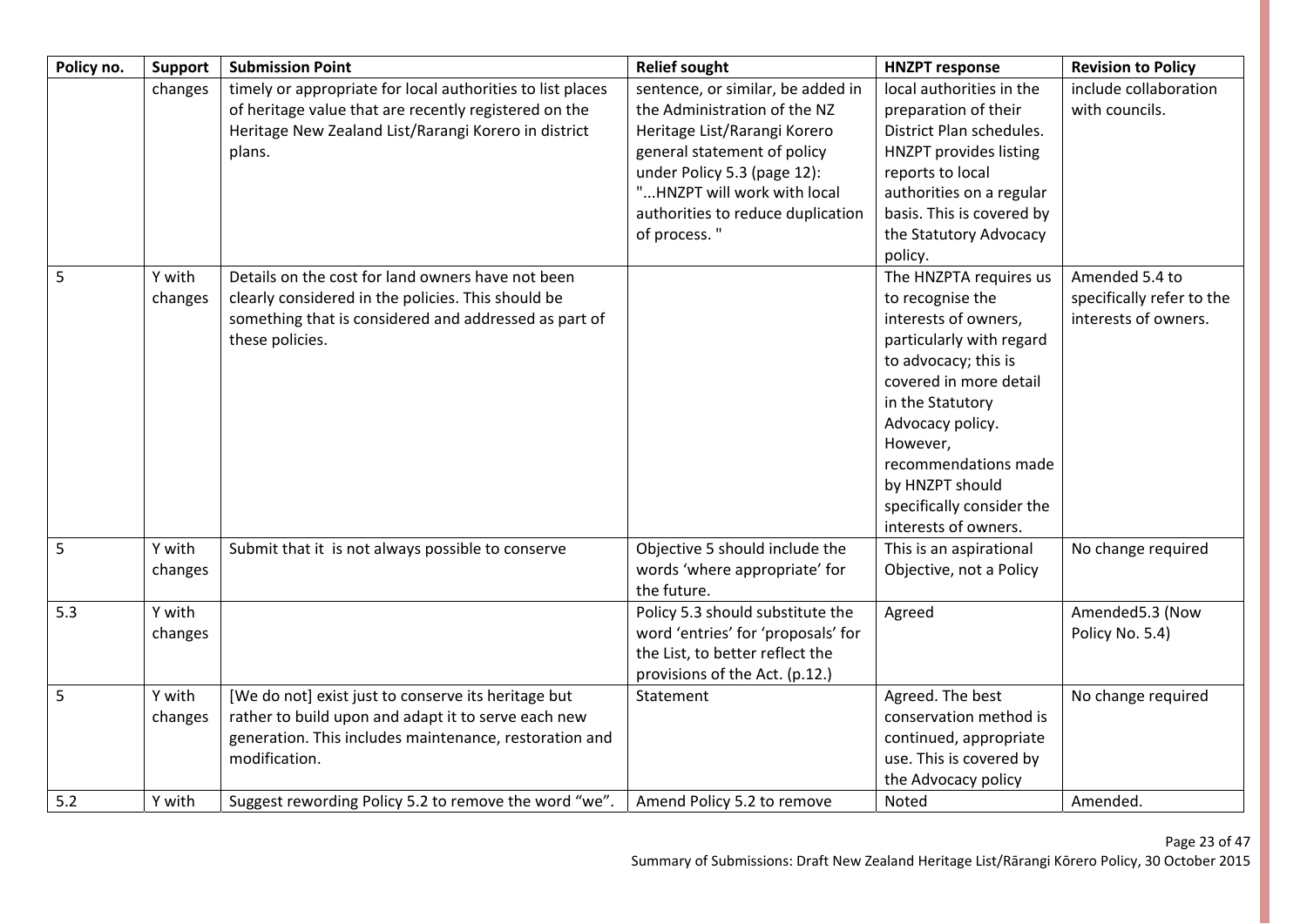| Policy no. | Support | <b>Submission Point</b>                                      | <b>Relief sought</b>               | <b>HNZPT response</b>   | <b>Revision to Policy</b> |
|------------|---------|--------------------------------------------------------------|------------------------------------|-------------------------|---------------------------|
|            | changes |                                                              | word "we".                         |                         |                           |
| 5.         | Y with  | there is a widespread public misconception that              | it is important that HNZPT         | Noted                   | Added a statement in      |
|            | changes | inclusion on the NZ Heritage list provides protection for    | educates the public about the      |                         | the Introduction that     |
|            |         | heritage                                                     | limitations of the list for the    |                         | inclusion in the List has |
|            |         |                                                              | purposes of conserving heritage    |                         | no direct regulatory      |
|            |         |                                                              | for the future.                    |                         | consequences.             |
| 5          | Y with  | Consider that the wording of this Objective is inflexible    | Amend as follows: Objective 5:     | This is an aspirational | No change required        |
|            | changes | and may not always be achievable in the particular           | Historical and cultural heritage   | objective               |                           |
|            |         | circumstances.                                               | entered onto the New Zealand       |                         |                           |
|            |         |                                                              | Heritage List is conserved for the |                         |                           |
|            |         |                                                              | future where practicable           |                         |                           |
|            | Y with  | This is a very strong objective as it is not always possible | Amend as follows:                  | This is an aspirational | No change required        |
|            | changes | to conserve.                                                 | Historical and cultural heritage   | objective               |                           |
|            |         |                                                              | entered on the                     |                         |                           |
|            |         |                                                              | New Zealand Heritage List is       |                         |                           |
|            |         |                                                              | conserved where                    |                         |                           |
|            |         |                                                              | appropriate for the future.        |                         |                           |
| 5.3        | Y with  | Amendments better reflect the provisions in the              | Amend part of as follows:          | Agreed                  | Amend to 5.3 (Now         |
|            | changes | HNZPTA, HNZPT can make recommendations that a                | For New Zealand List proposals     |                         | Policy No. 5.4)           |
|            |         | local authority should take into account only for entries    | entries, HNZPT may                 |                         |                           |
|            |         | on the List (section 74).                                    |                                    |                         |                           |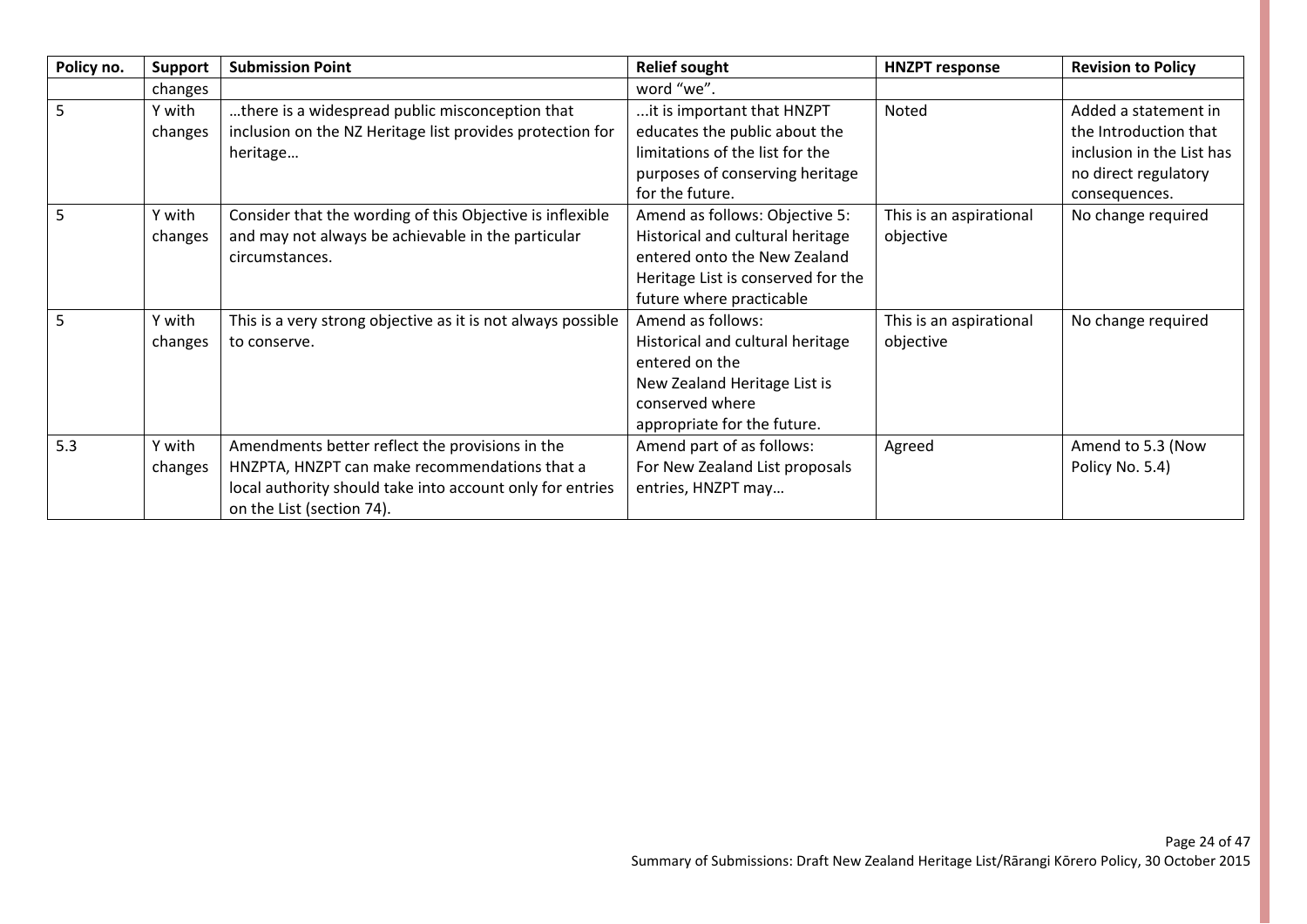### Objective 6: Scope of the New Zealand Heritage List

| Policy no. | <b>Support</b>    | <b>Submission Point</b>                                                                                                                                                                                                                                                                                                                                                                                                                                                                         | <b>Relief sought</b>                                                                                                                                         | <b>HNZPT response</b>                                                                                                                                       | <b>Revision to Policy</b>          |
|------------|-------------------|-------------------------------------------------------------------------------------------------------------------------------------------------------------------------------------------------------------------------------------------------------------------------------------------------------------------------------------------------------------------------------------------------------------------------------------------------------------------------------------------------|--------------------------------------------------------------------------------------------------------------------------------------------------------------|-------------------------------------------------------------------------------------------------------------------------------------------------------------|------------------------------------|
| 6.2        | Y with<br>changes | In Policy 6.2 the word "historiography" is probably not a<br>term that the layman would easily understand. Is there<br>a better word, or can an explanation be provided?                                                                                                                                                                                                                                                                                                                        | Replace 'historiography' in 6.2.                                                                                                                             | Agree                                                                                                                                                       | Deleted<br>'historiography'        |
| 6.2        | Y with<br>changes | Policy 6.2 other peoples also see the past and present<br>as a continuum.                                                                                                                                                                                                                                                                                                                                                                                                                       | Statement                                                                                                                                                    | 6.2(c) refers particularly<br>to iwi and hapu, not<br>exclusively.                                                                                          | No change required                 |
| 6.2(c)     | N                 | 6.2(c) makes no sense.                                                                                                                                                                                                                                                                                                                                                                                                                                                                          | Clarification                                                                                                                                                | Noted                                                                                                                                                       | Amended 6.2(c)                     |
| 6.2        | Y with<br>changes | Not opposed to including a variety of themes and ideas<br>about heritage on the list. However, considering HNZPT<br>is against including a minimum age and has justified this<br>extensively in policy 6.2, it would be advantageous if<br>the policy did give some indication of ideas and themes<br>that may be considered when deciding whether or not a<br>property should be on the list.                                                                                                  | Policy 6.2 should give some<br>indication of ideas and themes<br>that may be considered when<br>deciding whether or not a<br>property should be on the list. | The HNZPTA does not<br>provide for themes, but<br>does provide broad<br>criteria to which each<br>proposal must be<br>assessed, on a case by<br>case basis. | No change required                 |
| 6.1        | Y with<br>changes | Currently the intention of this policy (to include<br>additional types of heritage) is not fulfilled as it<br>constrains types of heritage to what is on the list<br>already. "HNZPT does not exclude additional examples<br>of types of heritage not already represented on the List<br>from potential entry, recognising that heritage of<br>importance in a particular location or to a particular<br>community, iwi or hapu is not devalued by the entry of<br>heritage located elsewhere." | Revise policy.                                                                                                                                               | Noted                                                                                                                                                       | Amended 6.1 to<br>provide clarity. |
| 6.2        | Y with<br>changes | This policy broadens what is considered to be heritage,<br>rather than focusing on justifying, not utilising, a<br>minimum age.                                                                                                                                                                                                                                                                                                                                                                 | This policy should be reframed<br>to exemplify some<br>characteristics/themes which are<br>useful when identifying what<br>should be on heritage list.       | Noted, however<br>heritage is the things we<br>want to keep for future<br>generations, not merely<br>'old' things.                                          | No change required.                |
| 6.3        | Y with<br>changes | Part 3 Subpart 2 of the HNZPTA provides processes for<br>protecting archaeological sites whether or not they are<br>listed on the New Zealand Heritage List/Rārangi Kōrero.<br>It is therefore unnecessary to provide another                                                                                                                                                                                                                                                                   | Remove Policy 6.3 in its entirety                                                                                                                            | The archaeological<br>sections of the HNZPTA<br>provide for the<br>modification or                                                                          | No change required                 |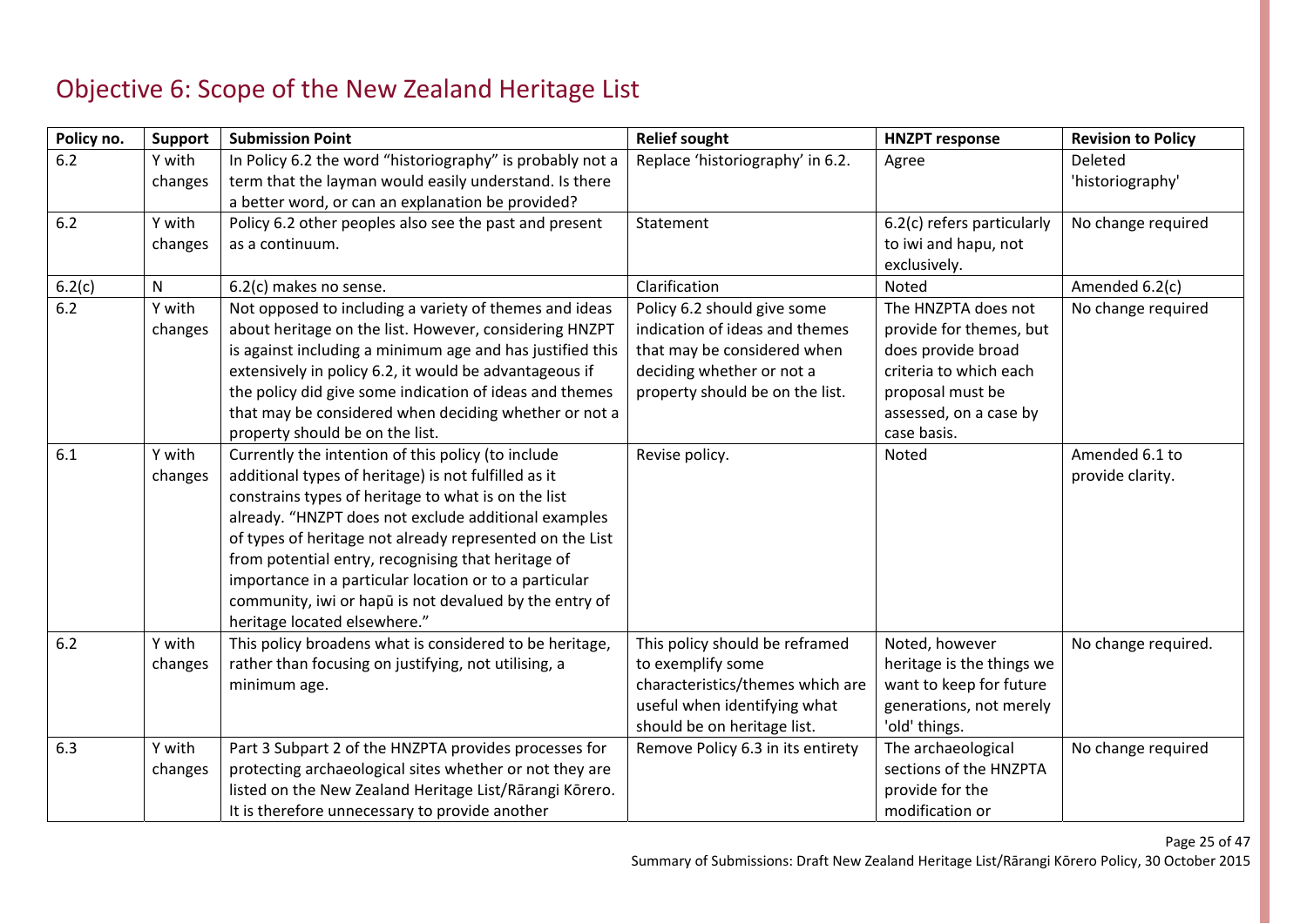| Policy no. | <b>Support</b>    | <b>Submission Point</b>                                                                                                                                                                                                                                                            | <b>Relief sought</b>                                                                                                                                                                                                                                                         | <b>HNZPT response</b>                                                                                                                                                                                                                                                                                                                    | <b>Revision to Policy</b>                                                                                                                                                         |
|------------|-------------------|------------------------------------------------------------------------------------------------------------------------------------------------------------------------------------------------------------------------------------------------------------------------------------|------------------------------------------------------------------------------------------------------------------------------------------------------------------------------------------------------------------------------------------------------------------------------|------------------------------------------------------------------------------------------------------------------------------------------------------------------------------------------------------------------------------------------------------------------------------------------------------------------------------------------|-----------------------------------------------------------------------------------------------------------------------------------------------------------------------------------|
|            |                   | mechanism to protect archaeological sites, particularly<br>when it is not clear what it is meant by "the provisions                                                                                                                                                                |                                                                                                                                                                                                                                                                              | destruction of sites, not<br>recognition. The                                                                                                                                                                                                                                                                                            |                                                                                                                                                                                   |
|            |                   | of this policy can be satisfied".                                                                                                                                                                                                                                                  |                                                                                                                                                                                                                                                                              | HNZPTA doesn't exclude                                                                                                                                                                                                                                                                                                                   |                                                                                                                                                                                   |
|            |                   |                                                                                                                                                                                                                                                                                    |                                                                                                                                                                                                                                                                              | archaeological sites                                                                                                                                                                                                                                                                                                                     |                                                                                                                                                                                   |
|            |                   |                                                                                                                                                                                                                                                                                    |                                                                                                                                                                                                                                                                              | from entry onto the List                                                                                                                                                                                                                                                                                                                 |                                                                                                                                                                                   |
| 6.5        | Y with<br>changes | Allowing other agencies to conduct assessment studies<br>should be allowed but there should be greater<br>specificity of who these agencies are.                                                                                                                                   | Applications for entry on the List<br>are identified and assessed in<br>the context of national, regional<br>and local thematic studies and<br>heritage identification and<br>assessment studies, where such<br>studies exist or are undertaken<br>by us. or other agencies. | HNZPT uses heritage<br>studies to identify and<br>assess applications for<br>entry on the List. These<br>studies may be<br>thematic, typological,<br>national, regional, or<br>local and may be<br>prepared by us or other<br>agencies. HNZPT has<br>the expertise to assess<br>the quality of reports<br>produced by other<br>agencies. | No change required                                                                                                                                                                |
| 6          | Y                 | In particular, supportive of the approach HNZPT is<br>proposing for the scope of the heritage list as set out in<br>Objective 6, especially the adoption of no minimum age<br>for entries and recognising that age should not be the<br>resounding criteria to warrant protection. | None                                                                                                                                                                                                                                                                         | Noted                                                                                                                                                                                                                                                                                                                                    | No change required                                                                                                                                                                |
| 6.1        | Y                 | The inclusive nature of the list and the stated<br>willingness to list further examples of types of heritage<br>that are already on the list is positive and consistent<br>with commitment to identifying significant modern<br>heritage buildings and structures                  | None                                                                                                                                                                                                                                                                         | Noted                                                                                                                                                                                                                                                                                                                                    | No change required                                                                                                                                                                |
| 6.2        | Y                 | Support Policy 6.2 in which it is stated there is no<br>minimum age for listing, especially in view of the need<br>to identify modern heritage while it still retains, if<br>indeed it does, a high level of integrity.                                                            | None                                                                                                                                                                                                                                                                         | Noted                                                                                                                                                                                                                                                                                                                                    | Amended 6.2 c) to: 'the<br>passage of time may be<br>necessary for an<br>enduring association<br>with the place to be<br>formed and heritage<br>values to become<br>Page 26 of 47 |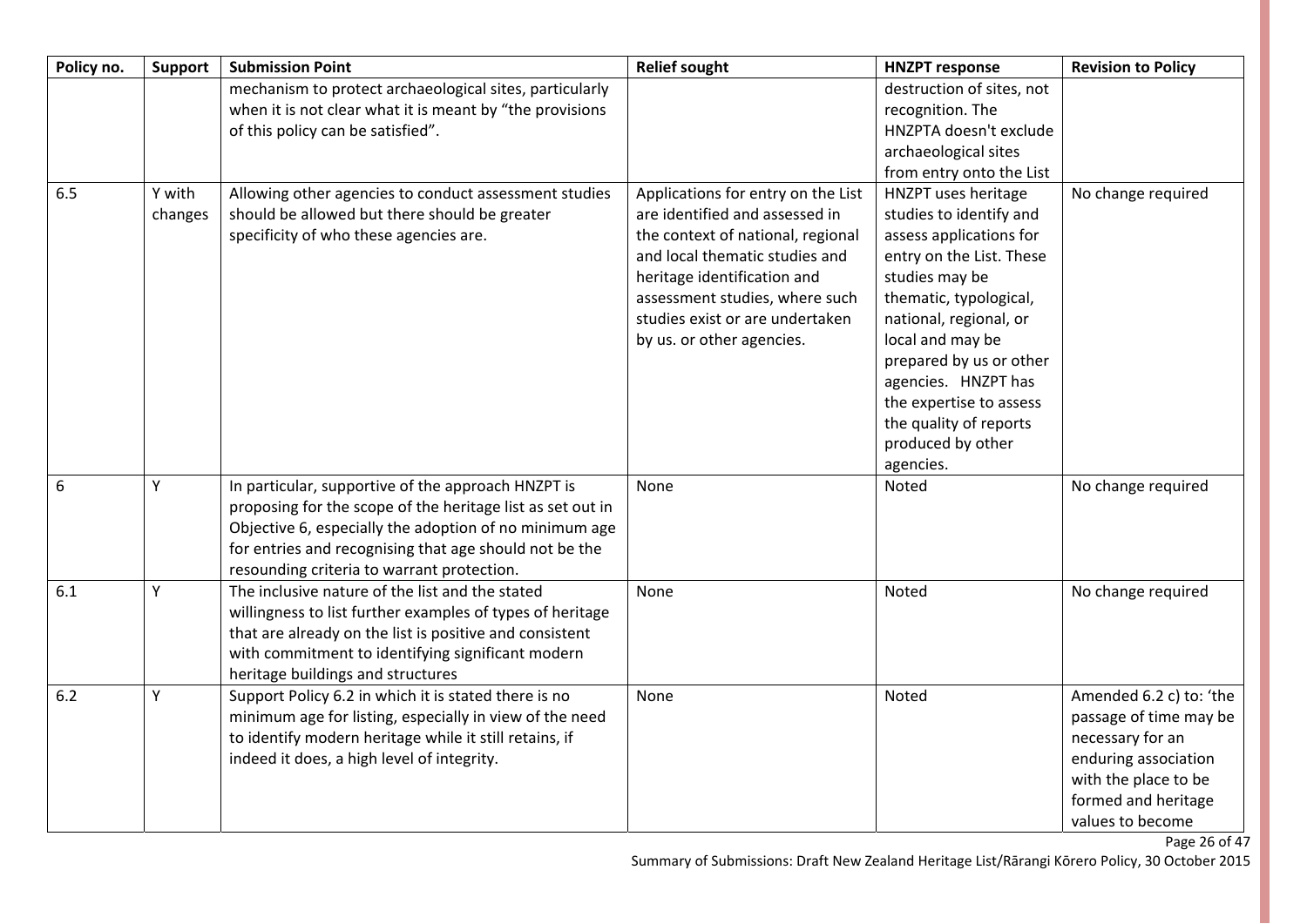| Policy no. | <b>Support</b>    | <b>Submission Point</b>                                                                                                                                                                                                                                                                                                                                                                                                | <b>Relief sought</b>                                                                                                                                                                                                                                                                      | <b>HNZPT response</b>                                         | <b>Revision to Policy</b>                                                                     |
|------------|-------------------|------------------------------------------------------------------------------------------------------------------------------------------------------------------------------------------------------------------------------------------------------------------------------------------------------------------------------------------------------------------------------------------------------------------------|-------------------------------------------------------------------------------------------------------------------------------------------------------------------------------------------------------------------------------------------------------------------------------------------|---------------------------------------------------------------|-----------------------------------------------------------------------------------------------|
|            |                   |                                                                                                                                                                                                                                                                                                                                                                                                                        |                                                                                                                                                                                                                                                                                           |                                                               | apparent'.                                                                                    |
| 6.5        | Y                 | Policy 6.5 usefully signals the value of thematic studies<br>to aid in assessing significance and is an approach that<br>the submitter also takes.                                                                                                                                                                                                                                                                     | None                                                                                                                                                                                                                                                                                      | Noted                                                         | No change required                                                                            |
| 6.2(b)     | Y with<br>changes | It is not clear what the term 'historiography' means in<br>the context of this policy. Historiography is commonly<br>understood as being the study of the writing of history.                                                                                                                                                                                                                                          | Perhaps the phrase should be<br>revised to read 'inconsistent with<br>contemporary conservation<br>philosophy and historical<br>practice' Some revision of this<br>sentence is called for to clarify its<br>meaning.                                                                      | Agree                                                         | delete 'historiography'                                                                       |
| 6.1        | Y                 | Policies 1.1 and 6.1 recognise locally significant heritage<br>and will not exclude further examples of heritage<br>already listed. This is positive for local authorities and<br>communities. Anyone can propose an entry and owners<br>are informed but their permission is not a requirement<br>for advancing a nomination through the listing process.<br>However, justification has to be made in an application. | None                                                                                                                                                                                                                                                                                      | Noted                                                         | No change required                                                                            |
| 6.4        | Y with<br>changes | Only properties that make a contribution to the<br>historical and cultural heritage of New Zealand should<br>be owned by Heritage New Zealand. All properties in its<br>portfolio therefore should be entered on the List rather<br>than simply considered for entry on the List.                                                                                                                                      | If properties are of insufficient<br>heritage or cultural value to<br>justify entering on the List then<br>they should be disposed of.                                                                                                                                                    | The relief sought is<br>relevant to the<br>Properties Policy. | No change required                                                                            |
| 6          | Y with<br>changes | For some New Zealanders (both those born and bred,<br>and immigrants alike), items on the heritage list may<br>not represent their heritage. Further, the paragraph as<br>worded suggests that each locality must have an item<br>included on the List. However, some localities, such as<br>new settlements or townships, may not have heritage<br>items that warrant inclusion on the List.                          | Amend as follows:<br>As the New Zealand Heritage List<br>represents the heritage of all<br>New Zealanders, it should<br>include historical and cultural<br>heritage of national, regional and<br>local significance to people and<br>communities in all localities<br>across New Zealand. | Noted                                                         | Amend wording to<br>ensure it is not<br>interpreted in the way<br>the submitter<br>describes. |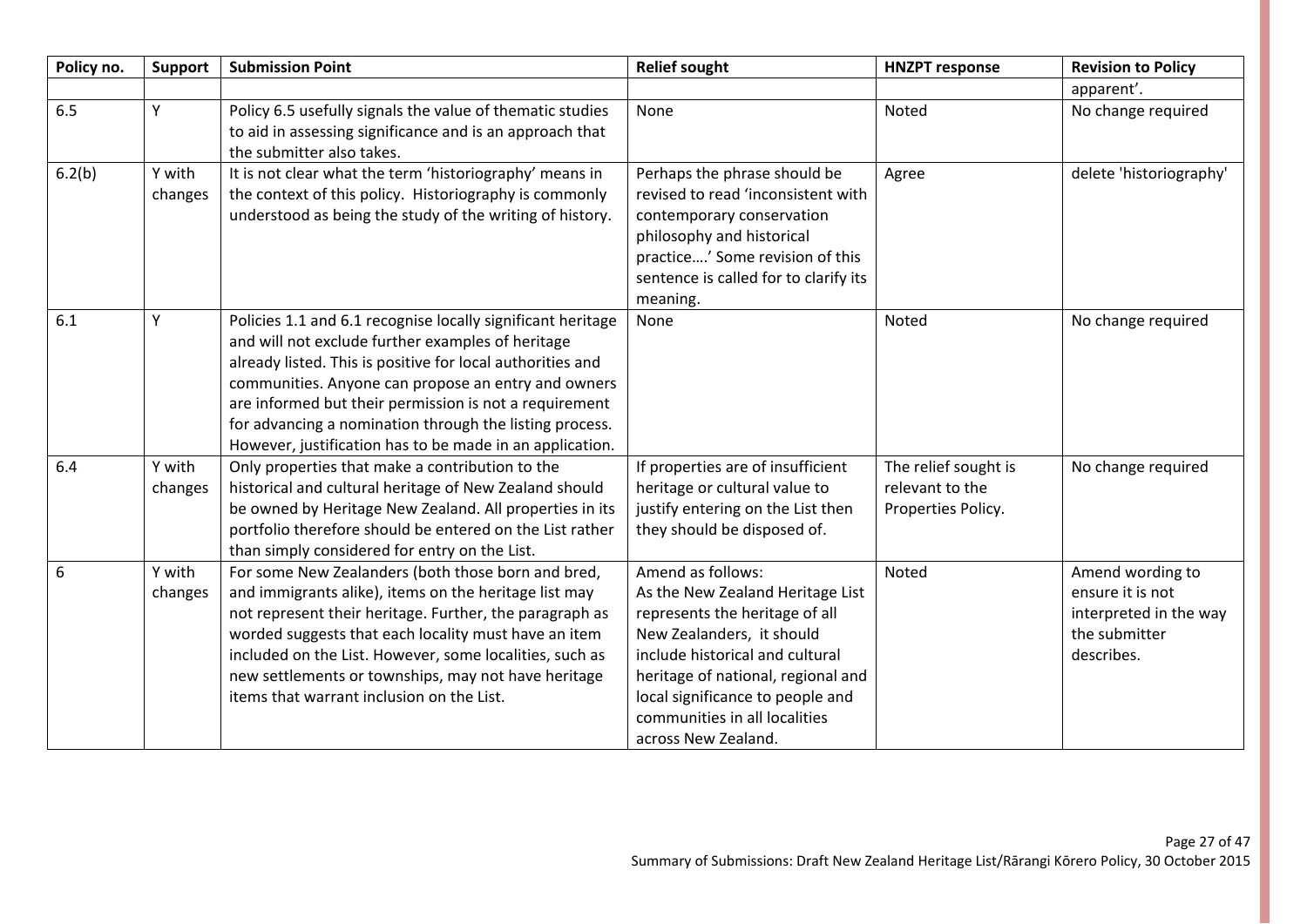### Objective 7: The application process

| Policy no.            | <b>Support</b>         | <b>Submission Point</b>                                                                                                                                                                                                                                                                                  | <b>Relief sought</b>                                                                                                                                                                                                                                                                                                                                        | <b>HNZPT response</b>                                                                                                                        | <b>Revision to Policy</b>                    |
|-----------------------|------------------------|----------------------------------------------------------------------------------------------------------------------------------------------------------------------------------------------------------------------------------------------------------------------------------------------------------|-------------------------------------------------------------------------------------------------------------------------------------------------------------------------------------------------------------------------------------------------------------------------------------------------------------------------------------------------------------|----------------------------------------------------------------------------------------------------------------------------------------------|----------------------------------------------|
| 7.5<br>$\overline{7}$ | Y with<br>changes<br>Y | Policy 7.5 notes the potential for cases where the<br>applicant is not the owner, requiring HNZPT upon<br>receipt of the application to "inform the owner that an<br>application has been received for their property as soon<br>as practicable".<br>Fully support Objective 7 where any person can make | In cases where the applicant is<br>not the owner, HNZPT informs<br>the owner that an application<br>has been received for their<br>property upon receipt as soon as<br>practicable.<br>None                                                                                                                                                                 | In order to meaningfully<br>inform owner(s), HNZPT<br>may need to do initial<br>research upon the<br>receipt of an<br>application.<br>Noted  | No change required<br>No change required     |
|                       |                        | an application to nominate an historic place (etc.) to the<br>NZ Heritage List                                                                                                                                                                                                                           |                                                                                                                                                                                                                                                                                                                                                             |                                                                                                                                              |                                              |
| 7.13                  | Y with<br>changes      | Support policy 7.13 in general, but also proposed that it<br>is amended so that applications for the List are not<br>progressed if resource consents are held for substantial<br>physical change to the place, in order to avoid abortive<br>costs.                                                      | Amend to: "Applications should<br>not be progressed where<br>proposals for entry on the New<br>Zealand Heritage List for any<br>property are undergoing, or<br>subject to resource consent/s or<br>certificates of compliance for,<br>substantial physical change at<br>the time of application which<br>could impact on an assessment<br>of significance." | The focus of this policy<br>is on physical change,<br>not whether a Resource<br>consent has been<br>signed off or not.                       | No change required                           |
| 7.10                  | Y with<br>changes      | Support the process described in section 7.10 to<br>prioritise applications. However, we recommend the<br>wording be amended to reflect that at times HNZPT<br>may not receive more applications than it can process.                                                                                    | Amend 7.10 to: When HNZPT<br>receives more applications than<br>can be processed annually, it will<br>undertake a preliminary<br>assessment                                                                                                                                                                                                                 | This policy is not<br>dependant on the<br>number of applications<br>received in any one year<br>and should be<br>rephrased.                  | Amended to 7.10 to<br>clarify policy intent. |
| 7.14                  | Y with<br>changes      | We note and support HNZPT advising applicants and<br>owners as to whether their application has been<br>prioritised, if it has been accepted for progression. We<br>are unclear what happens to proposals that are not<br>accepted for progression.                                                      | We suggest a process diagram be<br>included in the Policy as this may<br>make the processing, prioritising,<br>adopting, rejecting and advising<br>of applicants/owner stages much<br>clearer.                                                                                                                                                              | A diagram could be<br>considered as part of a<br>guideline document to<br>these processes, but is<br>not necessary for a<br>policy document. | No change required                           |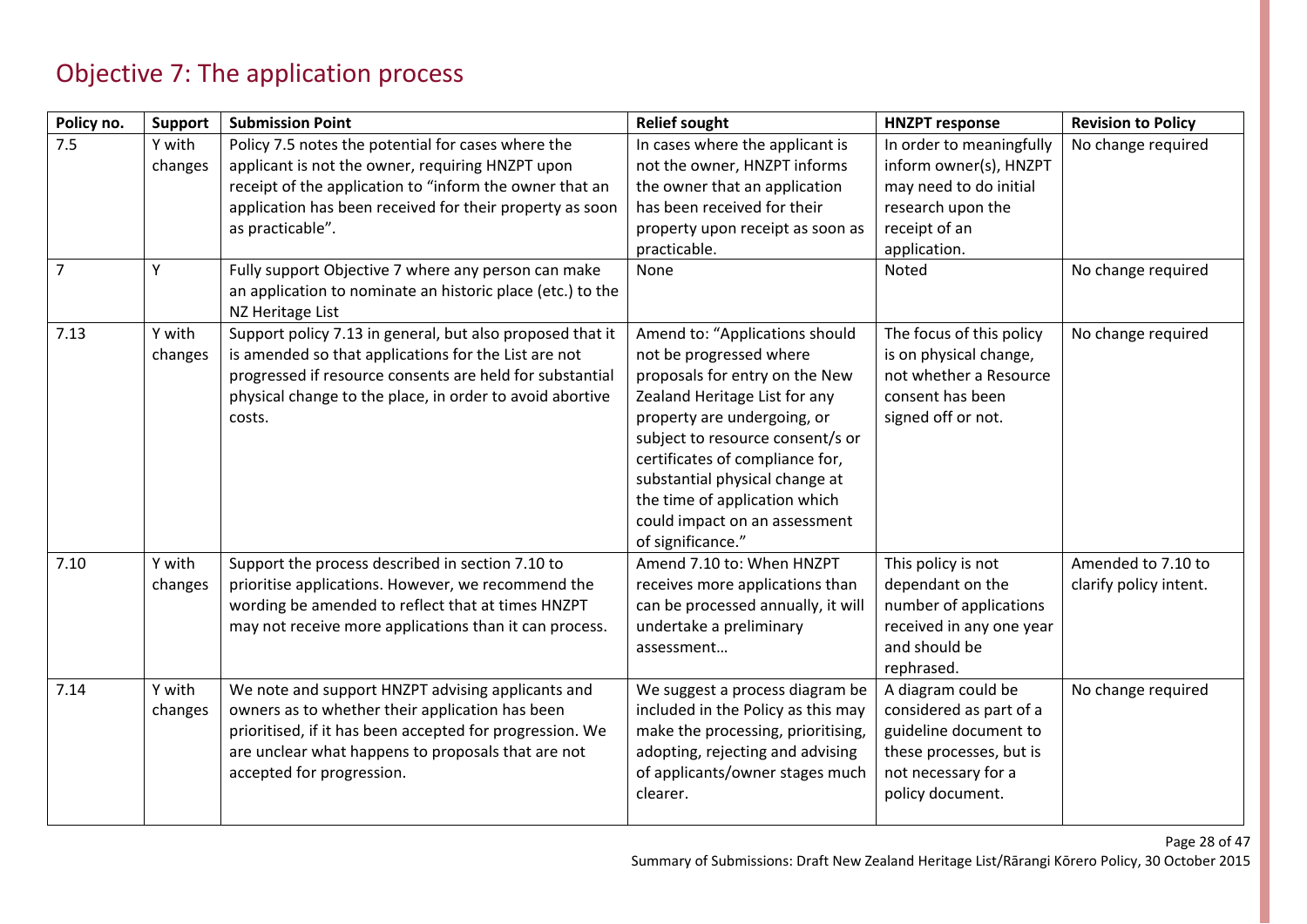| Policy no.     | <b>Support</b>    | <b>Submission Point</b>                                                                                                                                                                                                                                                                                                                                                                                                                                                                                                                                                                                                             | <b>Relief sought</b>                                                                                                                                                                                                                                                                                                                                                                                                                                                                                          | <b>HNZPT response</b>                                                                                                                                                                           | <b>Revision to Policy</b> |
|----------------|-------------------|-------------------------------------------------------------------------------------------------------------------------------------------------------------------------------------------------------------------------------------------------------------------------------------------------------------------------------------------------------------------------------------------------------------------------------------------------------------------------------------------------------------------------------------------------------------------------------------------------------------------------------------|---------------------------------------------------------------------------------------------------------------------------------------------------------------------------------------------------------------------------------------------------------------------------------------------------------------------------------------------------------------------------------------------------------------------------------------------------------------------------------------------------------------|-------------------------------------------------------------------------------------------------------------------------------------------------------------------------------------------------|---------------------------|
| 7.5, 7.6       | Y with<br>changes | If the third party applicant was always required to<br>approach the owner prior to making heritage<br>application to gain knowledge of the site or building<br>concerned then some applications may not be followed<br>through, thus reducing administration and assessment<br>workloadRequiring the applicant to approach the<br>owner would seem reasonable given the potential use<br>limitations and cost implications when a building is<br>heritage listed. The owner should be given the right to<br>comment point-by-point on the specific views and<br>justifications of the applicant.                                    | Review this policy position<br>(together with 7.6 and $11.2(c)$ )<br>with a view to requiring all<br>applicants that are not the<br>owner to consult with the<br>owner. The application needs to<br>facilitate transparency of views<br>and include the owner's support<br>or opposition and the owner's<br>justification for their position. A<br>secondary policy would then be<br>that HNZPT communicates<br>directly with the owner to obtain<br>directly information pertinent for<br>its deliberations. | The HNZPTA does not<br>require applicants to<br>consult with owners.<br>HNZPT always contacts<br>owners as soon as<br>practicable of a<br>nomination and<br>consults them during<br>assessment. | No change required        |
| 7.5            | Y with<br>changes | Consider that heritage listing should be a meaningful<br>consultative process. If an application is received, the<br>owner should not be merely informed, but adequately<br>consulted before an application is progressed.                                                                                                                                                                                                                                                                                                                                                                                                          | Policy 7.5 should be amended to<br>read, "Where the applicant is not<br>the owner, the application<br>process must provide for the<br>involvement of the owner."                                                                                                                                                                                                                                                                                                                                              | The HNZPTA does not<br>require applicants to<br>consult with owners.<br>HNZPT always contacts<br>owners as soon as<br>practicable of a<br>nomination and<br>consults them during<br>assessment. | No change required        |
| $\overline{7}$ | Y                 | The draft application process is also key in ensuring that<br>the protection of heritage is both an open and inclusive<br>process; and that it is the heritage, and not ownership,<br>that is the key determinant of whether an item is<br>protected or not. The submitter is fully supportive of<br>this approach, whilst ensuring that the owner's rights<br>are considered and they are fully engaged with the<br>process. In particular, policy 7.12 that sets out when an<br>item should not be listed. This provides clear guidelines<br>and parameters for the nominee, owners, public<br>interest and Heritage New Zealand. | None                                                                                                                                                                                                                                                                                                                                                                                                                                                                                                          | <b>Noted</b>                                                                                                                                                                                    | No change required        |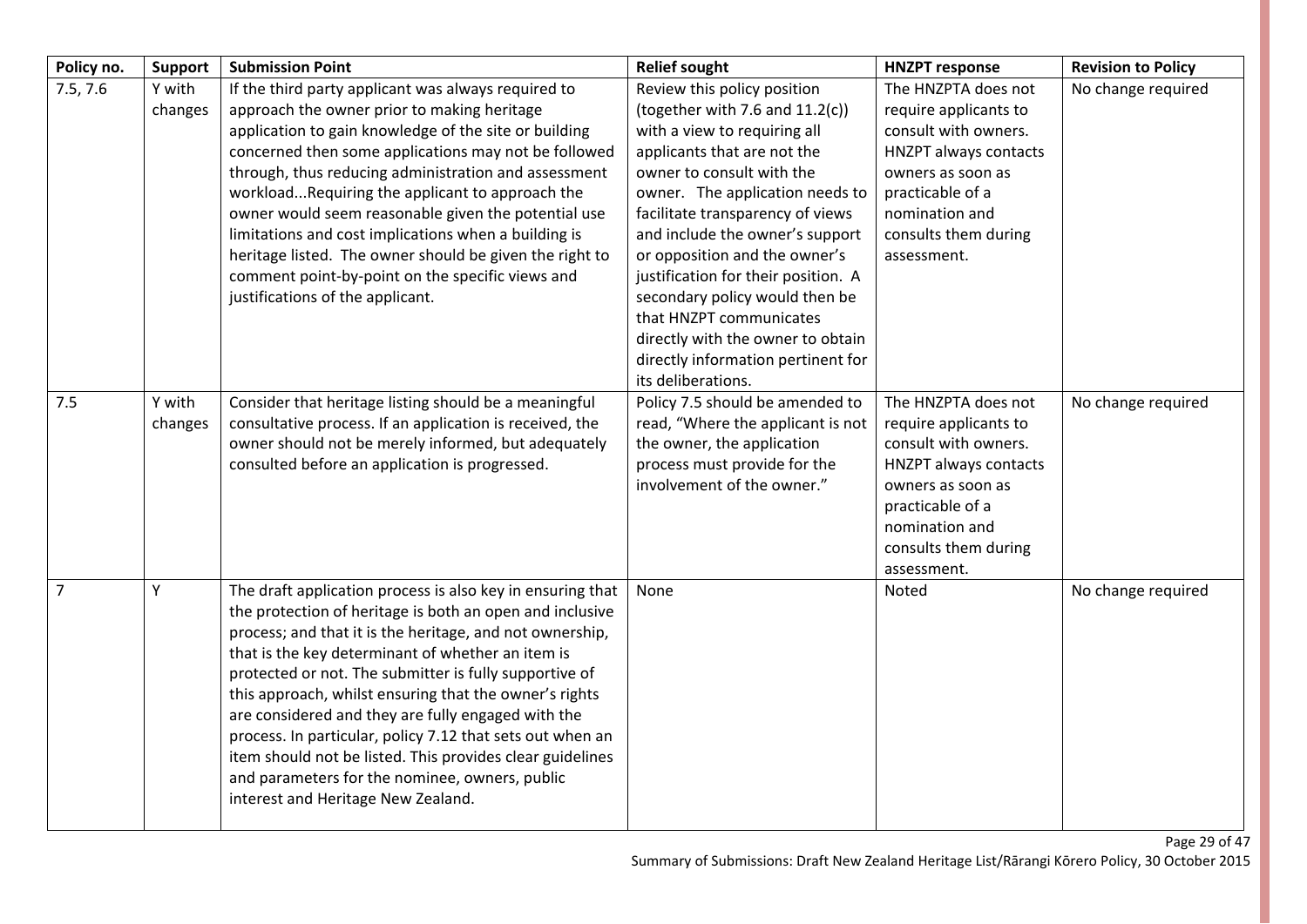| Policy no. | <b>Support</b>    | <b>Submission Point</b>                                                                                                                                                                                                                                                                                                                | <b>Relief sought</b>                                                                                                                                                                                                                                                                                               | <b>HNZPT response</b>                                                                                                                                                          | <b>Revision to Policy</b>                                                                 |
|------------|-------------------|----------------------------------------------------------------------------------------------------------------------------------------------------------------------------------------------------------------------------------------------------------------------------------------------------------------------------------------|--------------------------------------------------------------------------------------------------------------------------------------------------------------------------------------------------------------------------------------------------------------------------------------------------------------------|--------------------------------------------------------------------------------------------------------------------------------------------------------------------------------|-------------------------------------------------------------------------------------------|
|            | Y with<br>changes | External applications alone will not ensure that the List<br>is 'authoritative, respected and comprehensive'<br>[Objective 4] and has sufficient scope [Objective 6].                                                                                                                                                                  | While the ability of other parties<br>to submit applications for entry<br>to the list is supported by [us],<br>the section headed 'The<br>Application Policy' needs to<br>clearly state that HNZPT will also<br>submit applications each year so<br>that the list can develop in a<br>logical and rigorous manner. | Agreed                                                                                                                                                                         | Amend policy 7.1 for<br>clarity                                                           |
| 7.1        | Υ                 | Support Policy 7.1, in which it is stated that anyone can<br>propose entry to the list and that owners are informed<br>but that their permission is not a requirement for<br>advancing a nomination through the listing process.<br>This may be particularly critical in listing significant<br>modern movement residential buildings. | None                                                                                                                                                                                                                                                                                                               | Noted                                                                                                                                                                          | No change required                                                                        |
| 7.5        | Y with<br>changes | Support the inclusion of the landowner in the<br>application process, however it considers that the<br>landowner needs to be actively involved in the dialogue<br>surrounding this process.                                                                                                                                            | Retain as drafted, but amend<br>Policy 7.5 as follows: In cases<br>where the applicant is not the<br>owner, HNZPT informed the<br>owner that an application has<br>been received for their property<br>as soon as practicable- and takes<br>into consideration any feedback<br>received from the owner.            | Noted                                                                                                                                                                          | Amended policy 9.4 to<br>take feedback into<br>account (note new<br>policy number is 9.6) |
| 7.14       | Υ                 | Support the notification of owners of the outcome of<br>any assessment process.                                                                                                                                                                                                                                                        | None                                                                                                                                                                                                                                                                                                               | Noted                                                                                                                                                                          | No change required                                                                        |
| 7.10-7.11  | Y with<br>changes | Efficiency is an objective yet applications can take over<br>a year to be processed. We suggest that preliminary<br>assessment and prioritisation should occur more often<br>than annually.                                                                                                                                            | It would be more efficient if<br>HNZPT could work with hapū to<br>list a group of sites rather than<br>being assessed and prioritised<br>individually.                                                                                                                                                             | Increasing the number<br>of preliminary<br>assessments every year<br>is an operational<br>matter. HNZPT often<br>groups assessments of<br>sites in a region for<br>efficiency. | No change required                                                                        |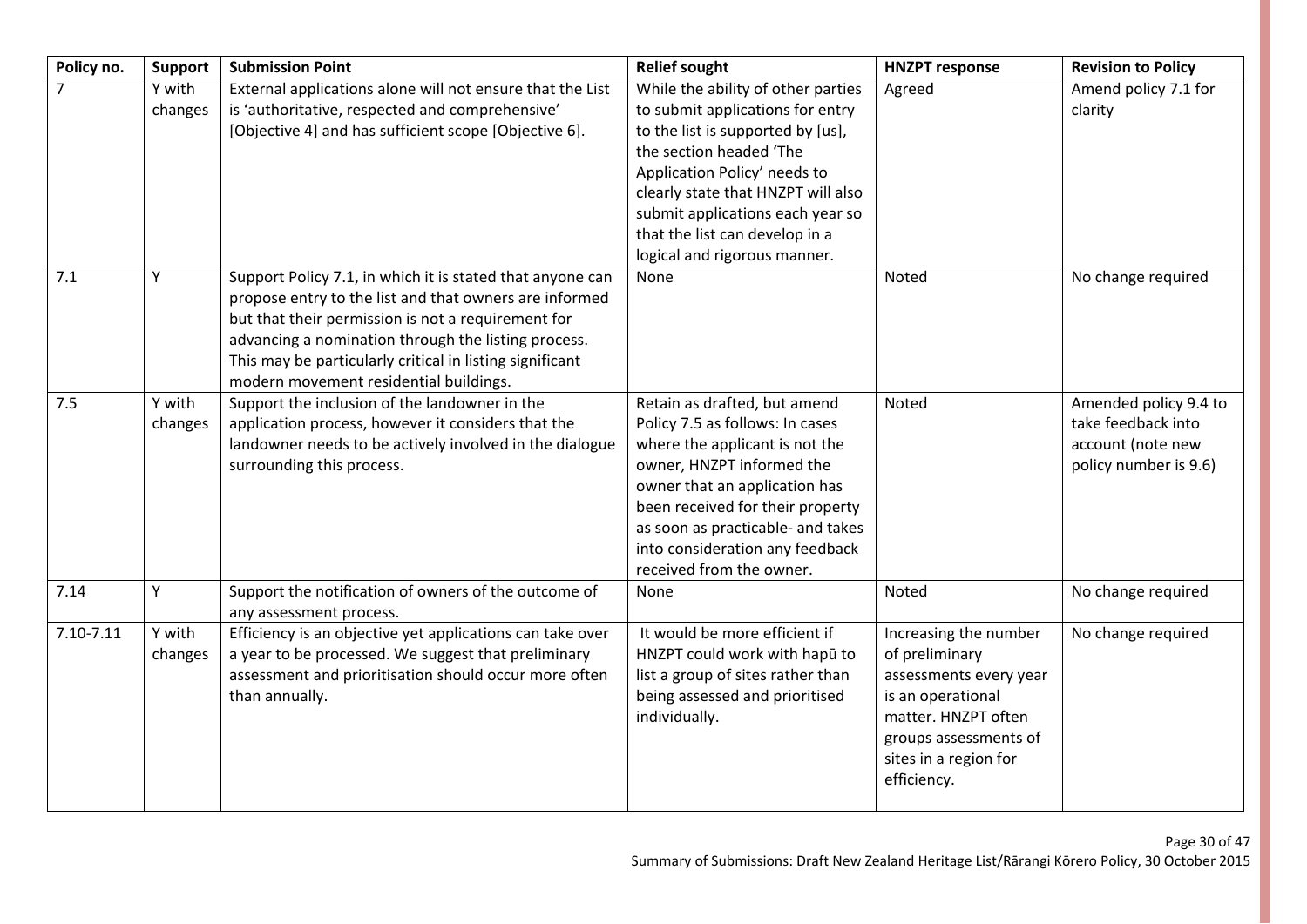| Policy no.     | <b>Support</b>    | <b>Submission Point</b>                                                                                                                                                                                                                                                                                        | <b>Relief sought</b>                                                                                                                                                                                         | <b>HNZPT response</b>                                                                                                                                                           | <b>Revision to Policy</b> |
|----------------|-------------------|----------------------------------------------------------------------------------------------------------------------------------------------------------------------------------------------------------------------------------------------------------------------------------------------------------------|--------------------------------------------------------------------------------------------------------------------------------------------------------------------------------------------------------------|---------------------------------------------------------------------------------------------------------------------------------------------------------------------------------|---------------------------|
| 7.11           | Y with<br>changes | Wherever possible, mana whenua views should have a<br>more clearly articulated role in decision-making in<br>relation to properties within their rohe.                                                                                                                                                         | add 'mana whenua views' to the<br>list of factors taken into account                                                                                                                                         | Views are taken into<br>account when an<br>application is<br>progressed, not when<br>an application is<br>received. This is covered<br>under policies in<br>Objective 8         | No change required        |
| $\overline{7}$ | Y with<br>changes | To enable HNZPT to carry out its statutory functions,<br>s.67(1) of the HNZPTA states that: "Heritage New<br>Zealand Pouhere Taonga or any other person may apply<br>to Heritage New Zealand Pouhere Taonga to enter a<br>historic place or historic area on the New Zealand<br>Heritage List/Rārangi Kōrero". | The wording from the Act should<br>be adopted in the policy to<br>clarify that besides property<br>owners or members of the<br>public, HNZPT generates its own<br>applications for entries onto the<br>List. | Agreed                                                                                                                                                                          | Amended Policy 7.1        |
| 7.11           | Y with<br>changes | Policy 7.11 identifies the desirability of generating<br>agreement and support in prioritisation of applications.<br>Heritage values exist independent of an owner's<br>agreement as to the existence of those values.                                                                                         | Heritage New Zealand's<br>prioritisation of applications<br>should not give undue weight to<br>an owner's agreement to any<br>application that would result in<br>risk to significant heritage fabric.       | Policy 7.11 outlines<br>HNZPT's approach to<br>applications. All criteria<br>are considered.                                                                                    | No change required        |
| 7.13           | Y with<br>changes | Plans for heritage places evolve and change, and<br>improved outcomes are often achievable through well-<br>informed discussion and negotiation.                                                                                                                                                               | The threshold for "substantial<br>physical change" therefore<br>should be consented change and<br>not merely planned change.                                                                                 | HNZPT are focused on<br>actual changes, not<br>planned ones.<br>Therefore there is no<br>need to refer to<br>consented change, as<br>some changes may not<br>require consents.  | No change required        |
| 7.5            | Y with<br>changes | If the owner is not the applicant, it is appropriate that<br>the owner is consulted before a decision to progress<br>the application is made.                                                                                                                                                                  | Amend as follows:<br>that an application has been<br>received for their property as<br>soon as practicable, and consults<br>with the owner before the<br>application is progressed.                          | HNZPT always contacts<br>owners upon receipt of<br>a nomination, when an<br>application is prioritised<br>and consults during<br>assessment. This is<br>covered by policies 7.5 | No change required        |

Page 31 of 47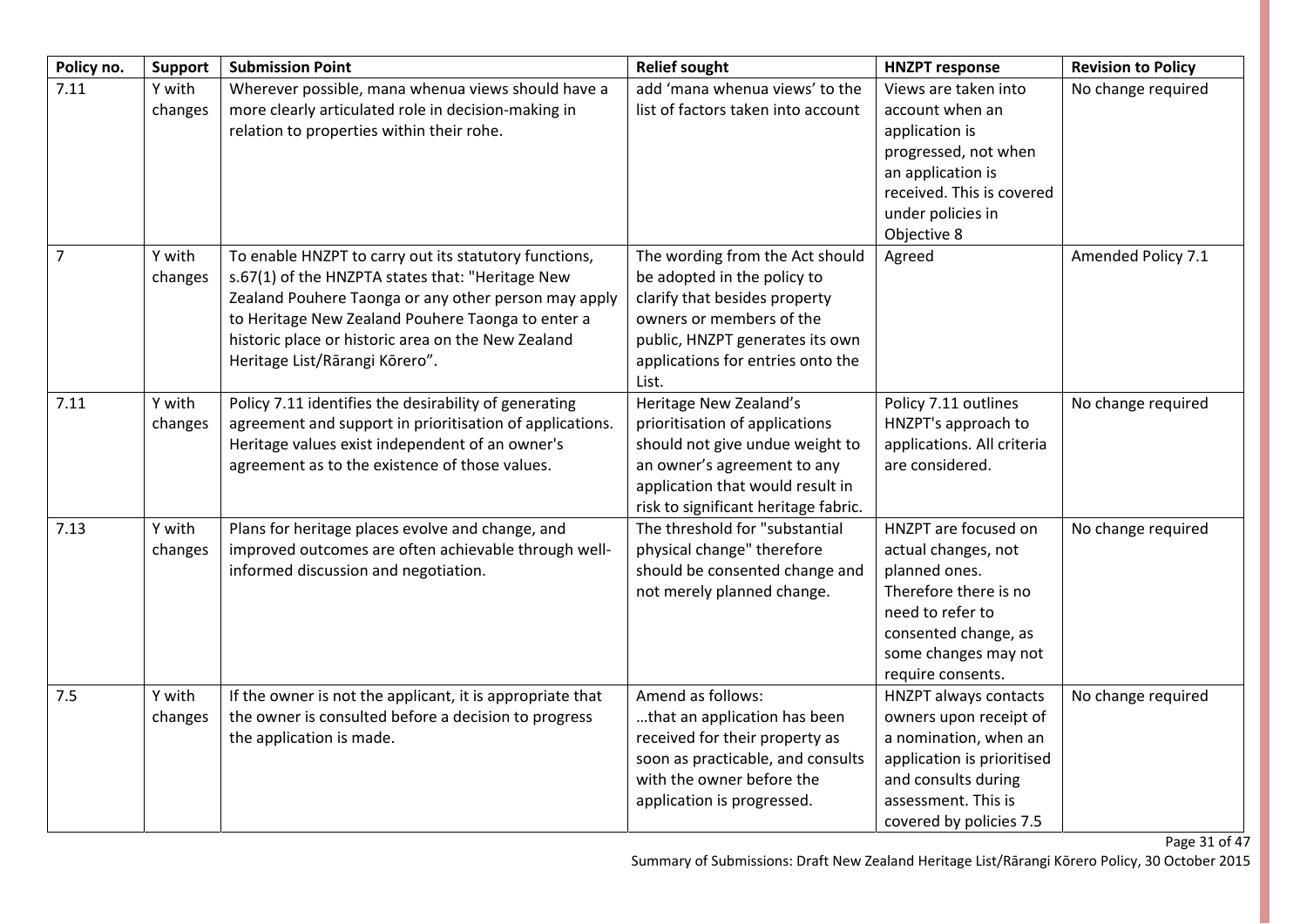| Policy no. | Support           | <b>Submission Point</b>                                                                                                         | <b>Relief sought</b>                                                                                                                                                                                                  | <b>HNZPT response</b>                                                                                                                                                                           | <b>Revision to Policy</b> |
|------------|-------------------|---------------------------------------------------------------------------------------------------------------------------------|-----------------------------------------------------------------------------------------------------------------------------------------------------------------------------------------------------------------------|-------------------------------------------------------------------------------------------------------------------------------------------------------------------------------------------------|---------------------------|
|            |                   |                                                                                                                                 |                                                                                                                                                                                                                       | & 9.3                                                                                                                                                                                           |                           |
| 7.12       | Y with<br>changes | This [change sought] is consistent with, and reinforces,<br>the other policies and the objective in section 7 of the<br>Policy. | Insert new subparagraph (e) as<br>follows:<br>e) the owner has been<br>consulted.                                                                                                                                     | Agree                                                                                                                                                                                           | Added 7.12(e)             |
| 7.14       | Y with<br>changes | If the owner is not the applicant, it is appropriate that<br>the owner is involved in the process and adequately<br>consulted.  | Insert New Policy [called 7.14,<br>then renumber the current 7.14<br>to $7.15$ ] as follows:<br>Where the applicant is not the<br>owner, the application process<br>must provide for the<br>involvement of the owner. | <b>HNZPT always contacts</b><br>owners upon receipt of<br>a nomination, when an<br>application is prioritised<br>and consults during<br>assessment. This is<br>covered by policies 7.5<br>& 9.3 | No change required        |

## Objective 8: Assessment of proposals

| Policy no. | <b>Support</b>    | <b>Submission Point</b>                                                                                                                                                                                                                                                                                                                                                  | <b>Relief sought</b>                                                             | <b>HNZPT response</b>                                                                                                                                                             | <b>Revision to Policy</b>                          |
|------------|-------------------|--------------------------------------------------------------------------------------------------------------------------------------------------------------------------------------------------------------------------------------------------------------------------------------------------------------------------------------------------------------------------|----------------------------------------------------------------------------------|-----------------------------------------------------------------------------------------------------------------------------------------------------------------------------------|----------------------------------------------------|
| 8          | Y with<br>changes | We note there is no comprehensive description of<br>Category 1 & 2 and no indication what is "significance"<br>or meaning of "special or outstanding". All heritage is<br>intrinsically local so if a community has a very "special<br>or outstanding" cultural and historical attachment to a<br>heritage building would it qualify as Category 1? If not -<br>why not? | Insert a comprehensive set of<br>definition of the Categories 1 & 2              | The policy restates the<br>HNZPTA. However,<br>guidelines will be<br>created to assist<br>clarification.                                                                          | No change required                                 |
| 8          |                   | Fully support all the proposals listed under Policies -<br>Objective 8                                                                                                                                                                                                                                                                                                   | None                                                                             | Noted                                                                                                                                                                             | No change required                                 |
| 8.8        | Y with<br>changes | The policy in relation to the List needs to include<br>recognition that our sites are in some cases of<br>international significance.                                                                                                                                                                                                                                    | Recognise that some sites are in<br>some cases of international<br>significance. | Agree that some sites<br>have international<br>significance. 8.8 simply<br>states that proposals<br>must meet the criteria<br>in the Act to be eligible<br>for entry on the List. | Amended Policy 1.1 to<br>include 'internationally' |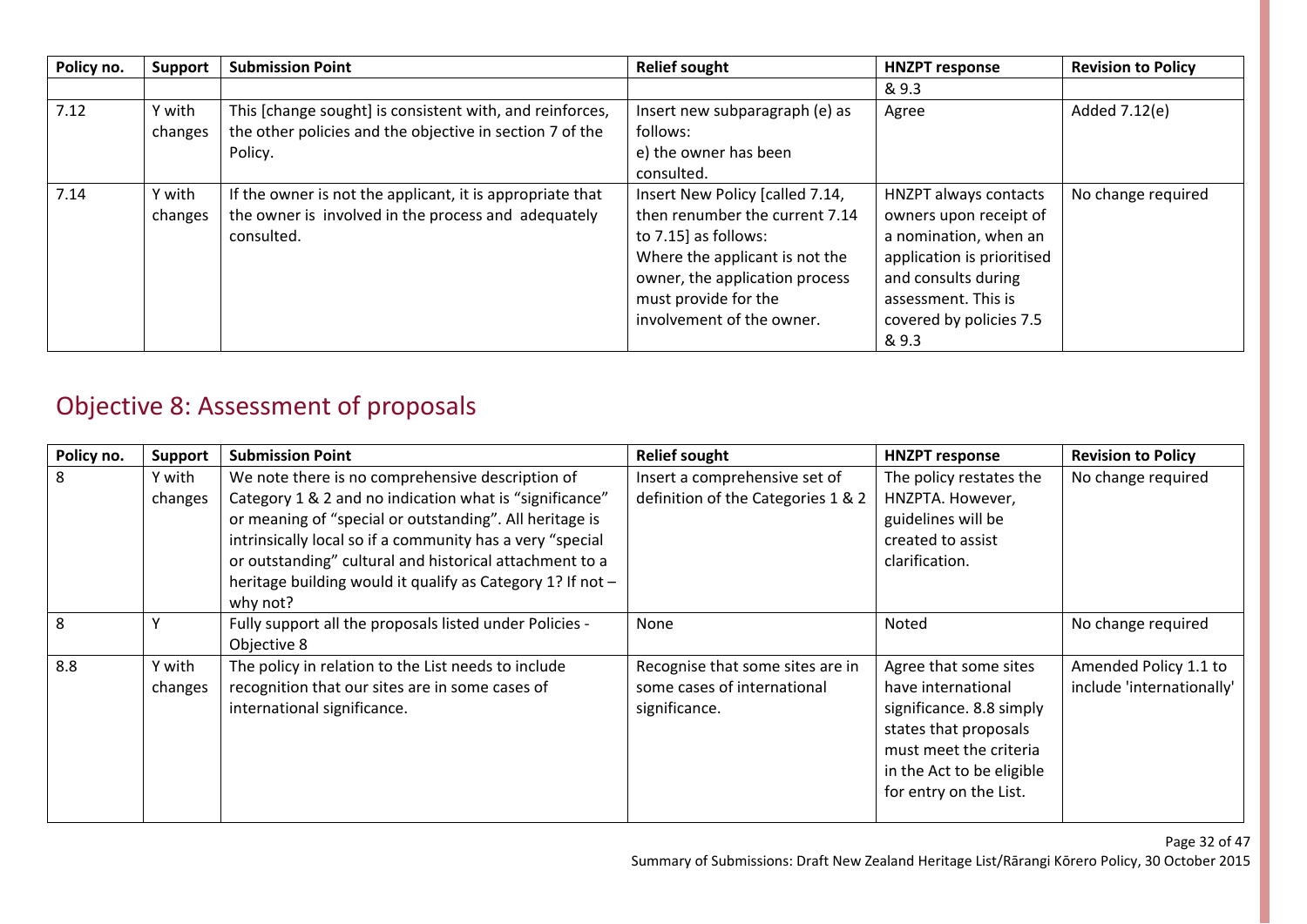| Policy no. | <b>Support</b>    | <b>Submission Point</b>                                                                                                                                                                                                                          | <b>Relief sought</b>                    | <b>HNZPT response</b>                                                                                                                                                                                                                                                                  | <b>Revision to Policy</b>                                            |
|------------|-------------------|--------------------------------------------------------------------------------------------------------------------------------------------------------------------------------------------------------------------------------------------------|-----------------------------------------|----------------------------------------------------------------------------------------------------------------------------------------------------------------------------------------------------------------------------------------------------------------------------------------|----------------------------------------------------------------------|
| 8          | Y with<br>changes | The use of the term "significance or value" in the first<br>bullet point of paragraph 1 of the preamble seems<br>redundant, since significance assessment are based on<br>values assessments.                                                    | Revision for clarification              | Agree, however this is<br>wording direct from the<br>HNZPTA.                                                                                                                                                                                                                           | No change required                                                   |
| 8.2        | Y with<br>changes | Policy 8.2, what is meant by the "merits" of a proposal?                                                                                                                                                                                         | Request for clarification               | By 'merits' we simply<br>mean the dictionary<br>meaning. The intent of<br>the policy is that look at<br>each proposal on a case<br>by case supporting<br>another policy under<br>the scope of the List in<br>that more than one<br>type of heritage may be<br>represented on the List. | No change required                                                   |
| 8.2        | Y with<br>changes | Policy 8.2, the two parts of the policy don't seem to go<br>together, they should be separated.                                                                                                                                                  | Revision for clarification              | Noted                                                                                                                                                                                                                                                                                  | Separated into two<br>policies 8.2 and 8.3.                          |
| 8.7        | N                 | Policy 8.7 makes no sense                                                                                                                                                                                                                        | Request for clarification               | Policies 8.7, 8.12, 8.14 &<br>8.22 (now nos. 8.9,<br>8.14, 8.16 & 8.24) set<br>out guidance to the<br>appropriate part of the<br>List a proposal may fit.<br>While 'wordy' they do<br>make sense.                                                                                      | Some amendments<br>made to increase<br>clarity.                      |
| 8.11       | Y with<br>changes | Policy 8.11 makes a tautological argument                                                                                                                                                                                                        | Revision for clarification              | Noted                                                                                                                                                                                                                                                                                  | Revised policy - now<br>8.13. Also clarified<br>point in policy 8.5. |
| 8.12       | Y with<br>changes | In Policy 8.12 it is not clear why the List entry needs to<br>be contiguous. This effectively rules out interrelated<br>historic places that are non-contiguous, e.g., the Tamaki<br>Tupuna Maunga, which could be a single entry on the<br>list | That List entries not be<br>contiguous. | The HNZPTA does not<br>allow for serial Listings.<br>Therefore a contiguous<br>area is required for all<br>entries.                                                                                                                                                                    | No change required                                                   |
| 8.15       | Y with<br>changes | Policy 8.15 there is no need to repeat the HNZPTA, this<br>is policy, which should develop the Act.                                                                                                                                              | Revision for clarification              | This policy is included<br>for completeness and to                                                                                                                                                                                                                                     | No change required                                                   |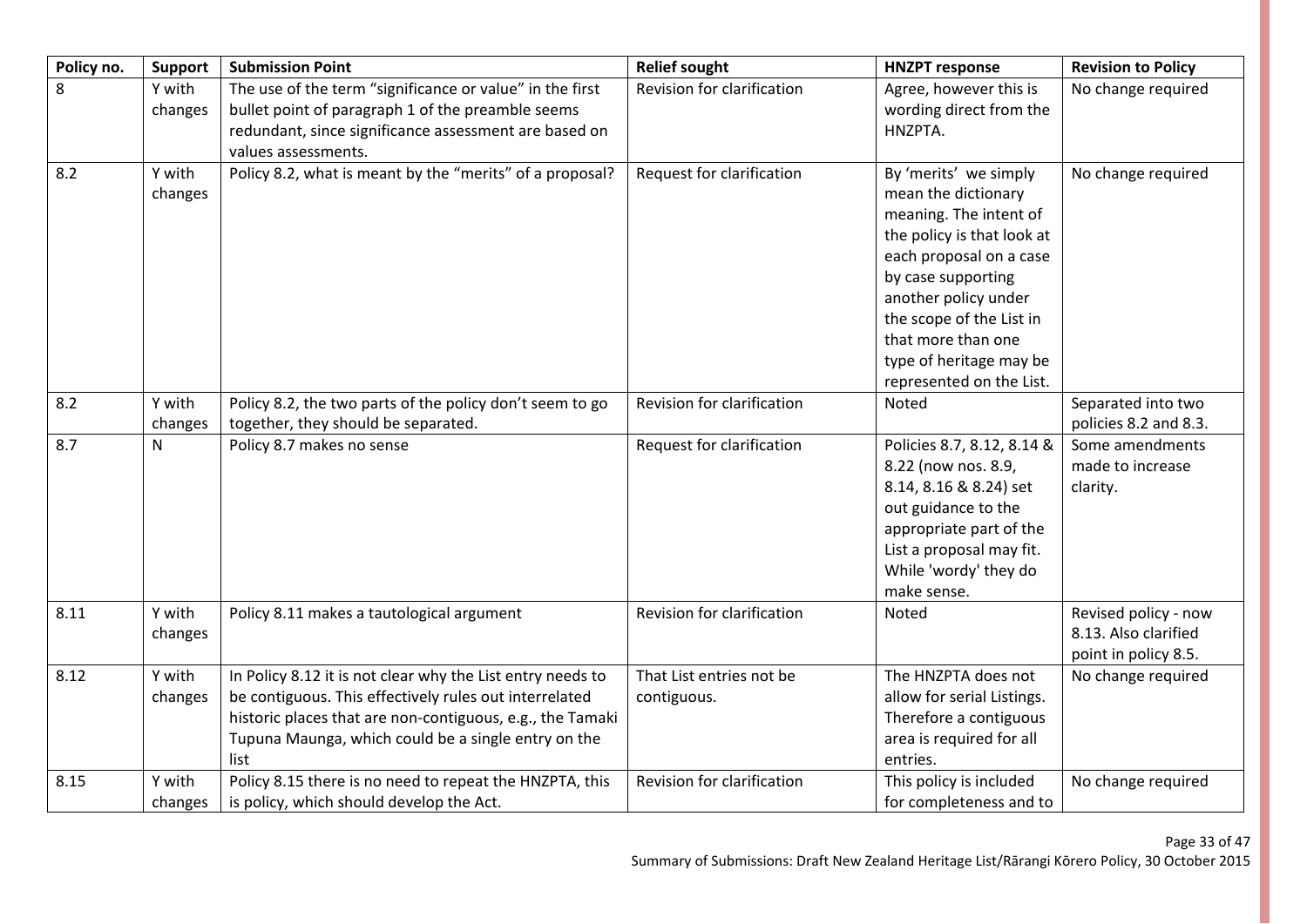| Policy no. | Support           | <b>Submission Point</b>                                                                                                                                                                                                                                                                        | <b>Relief sought</b>                                                                                                                                                                                                                                                                                                                                                                              | <b>HNZPT response</b>                                                                                                   | <b>Revision to Policy</b>               |
|------------|-------------------|------------------------------------------------------------------------------------------------------------------------------------------------------------------------------------------------------------------------------------------------------------------------------------------------|---------------------------------------------------------------------------------------------------------------------------------------------------------------------------------------------------------------------------------------------------------------------------------------------------------------------------------------------------------------------------------------------------|-------------------------------------------------------------------------------------------------------------------------|-----------------------------------------|
|            |                   |                                                                                                                                                                                                                                                                                                |                                                                                                                                                                                                                                                                                                                                                                                                   | aid understanding                                                                                                       |                                         |
| 8.19       | $\mathsf{N}$      | Policy 8.19 makes no sense                                                                                                                                                                                                                                                                     | Request for clarification                                                                                                                                                                                                                                                                                                                                                                         | Noted.                                                                                                                  | Amended policy to aid<br>clarity.       |
| 8.16       | Y with<br>changes | This is an unnecessary policy considering both the Act at<br>section 66(5) and policy 8.15 indicate it is necessary for<br>all three criteria need to be met as the word 'and' is<br>used.                                                                                                     | Policy 8.16 should be removed in<br>its entirety                                                                                                                                                                                                                                                                                                                                                  | Noted                                                                                                                   | Consider merging the<br>two policies    |
| 8.18       | Y with<br>changes | Suggest rewording Policy 8.18 to remove the word "we"                                                                                                                                                                                                                                          | Suggest rewording Policy 8.18 to<br>remove the word "we"                                                                                                                                                                                                                                                                                                                                          | Agree                                                                                                                   | Reword policies across<br>the document. |
| 8.27       | Y with<br>changes | Suggest use of commas as follows,                                                                                                                                                                                                                                                              | The Māori Heritage Council will<br>have regard to public use of, and<br>public access to, water bodies or<br>land comprising streets or<br>roadways proposed for entry on<br>the List, as wāhi tapu or wāhi<br>tapu areas.                                                                                                                                                                        | Agree                                                                                                                   | Reworded 8.27 (Now<br>8.29              |
| 8.7        | Y with<br>changes | Policy 8.7 recognises that a historic place 'is comprised<br>of a single, integrated whole' but it would be prudent to<br>include a policy that specifically excludes the<br>identification of individual parts of a building as was<br>done in the past in the case of the Canterbury Museum. | The identification of the relative<br>heritage significance of<br>individual parts of an historic<br>place should be undertaken in a<br>conservation plan, not through<br>listing. It is also important, in<br>recognising that some of our<br>most significant heritage<br>buildings have been added to<br>over many decades, that the<br>listing of a place is subject to a<br>single category. | Noted                                                                                                                   | No change required                      |
| $\,8\,$    | Y                 | Support this Objective as it provides certainty to<br>landowners and other interested parties.                                                                                                                                                                                                 | None                                                                                                                                                                                                                                                                                                                                                                                              | Noted                                                                                                                   | No change required                      |
| 8.1        | Y with<br>changes | It would be helpful if the guidelines and application<br>form for requests to list wāhi tīpuna, wāhi tapu and<br>wāhi tapu areas was on the website. The guidelines on<br>the website seem to apply to historic buildings instead.                                                             | The guidelines and application<br>form for requests to list wāhi<br>tīpuna, wāhi tapu and wāhi tapu<br>areas should be available from<br>the website.                                                                                                                                                                                                                                             | Noted. The application<br>and guidelines for wāhi<br>tapu, wāhi tapu areas<br>and wāhi tupuna are<br>referred to on the | No change required                      |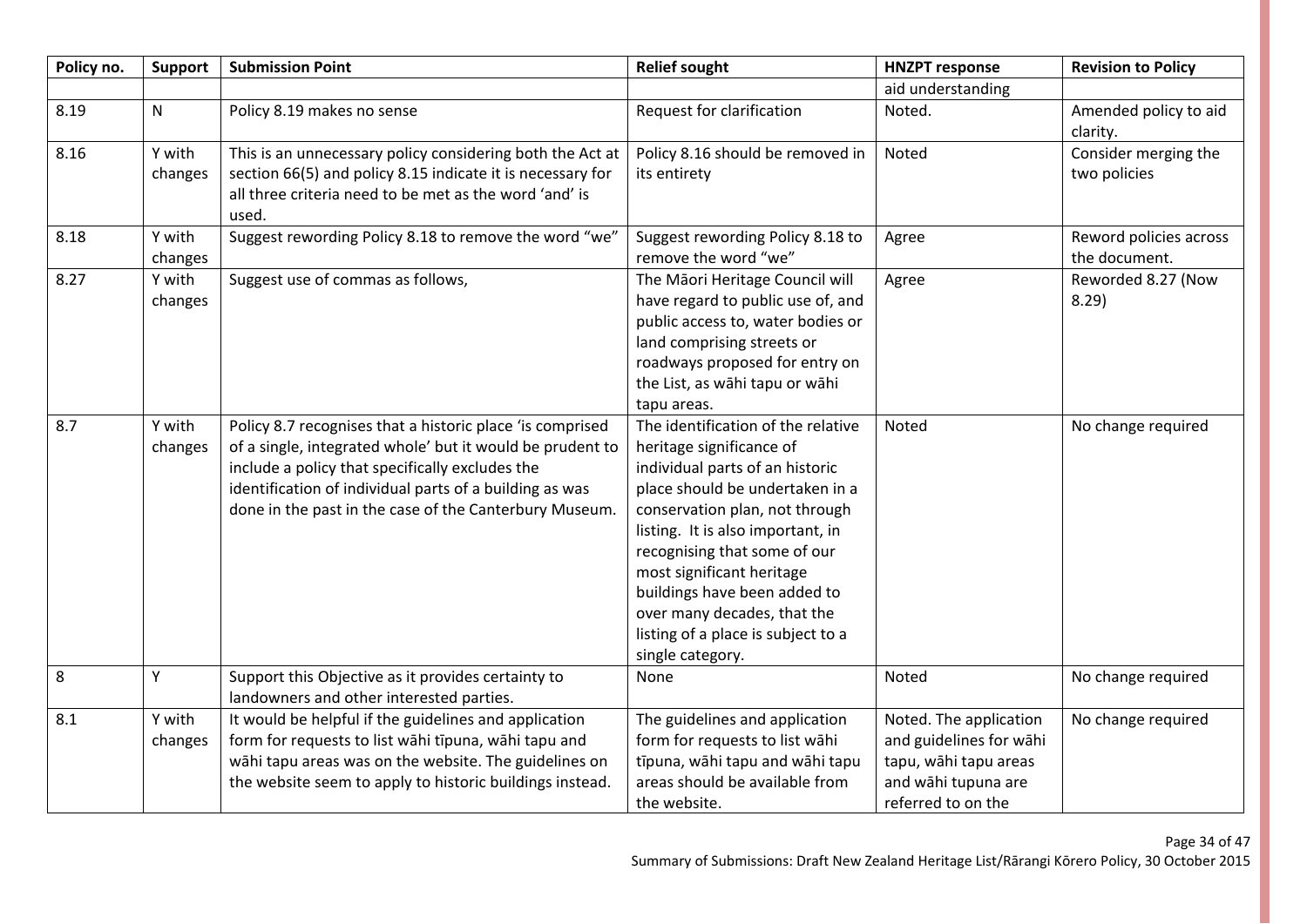| Policy no.     | <b>Support</b>    | <b>Submission Point</b>                                                                                                                                                                                                                                                                                                    | <b>Relief sought</b>                                                                                                                                          | <b>HNZPT response</b>                                                                                                                                                                               | <b>Revision to Policy</b>                                            |
|----------------|-------------------|----------------------------------------------------------------------------------------------------------------------------------------------------------------------------------------------------------------------------------------------------------------------------------------------------------------------------|---------------------------------------------------------------------------------------------------------------------------------------------------------------|-----------------------------------------------------------------------------------------------------------------------------------------------------------------------------------------------------|----------------------------------------------------------------------|
|                |                   |                                                                                                                                                                                                                                                                                                                            |                                                                                                                                                               | HNZPT website as being<br>available from the<br>Registrar. This is to<br>allow for a conversation<br>to be had, because of<br>the special nature of<br>these places.                                |                                                                      |
| 8.24 &<br>8.26 | Y with<br>changes | The policies 8.24 and 8.26 concerning wahi tapu and<br>wāhi tapu areas and what can be included is confusing,<br>should be clarified and may benefit from some<br>explanation.                                                                                                                                             | Request for clarification                                                                                                                                     | Agreed                                                                                                                                                                                              | Revision to policies<br>made to aid clarity.                         |
| 8.1            | Y with<br>changes | Policy 8.14 states: "HNZPT maintains guidelines for the<br>entry of historic places, historic areas, wāhi tūpuna,<br>wāhi tapu, and wāhi tapu areas on the New Zealand<br>Heritage List". [submitter probably meant to quote<br>'8.14', but wrote the text from '8.1']                                                     | It is assumed that, as a matter of<br>process, those decisions are<br>made by the Board of HNZPT<br>upon the recommendation of<br>the Māori Heritage Council. | Decisions are made by<br>the Maori Heritage<br>Council in the case of<br>wāhi tapu, wāhi tapu<br>areas and wāhi tupuna,<br>and by the Board in the<br>case of historic places<br>and historic areas | No change required                                                   |
| 8.7            | Y with<br>changes | While curtilage is used in the HNZPTA, 'grounds' is more<br>user friendly for people referring to the policy, and<br>more people know what it means. It would be more<br>appropriate to use grounds in the policy and have a<br>footnote which references curtilage and cross-refers to<br>the definition in the glossary. | Amend as follows:<br>including, where appropriate,<br>its curtilage grounds or setting if<br>necessary                                                        | While 'grounds' may be<br>an appropriate term for<br>churches, 'curtilage' is<br>more widely applicable<br>to other types of places.                                                                | Heritage definition of<br>curtilage added to the<br>Glossary section |
| 8.24           | Y with<br>changes | Grammatical amendment - it seems like a word is<br>missing                                                                                                                                                                                                                                                                 | Amend line 1 as follows:<br>the New Zealand Heritage List<br>should not include residential<br>sites or dwelling places                                       | Agreed                                                                                                                                                                                              | Revision to Policy made                                              |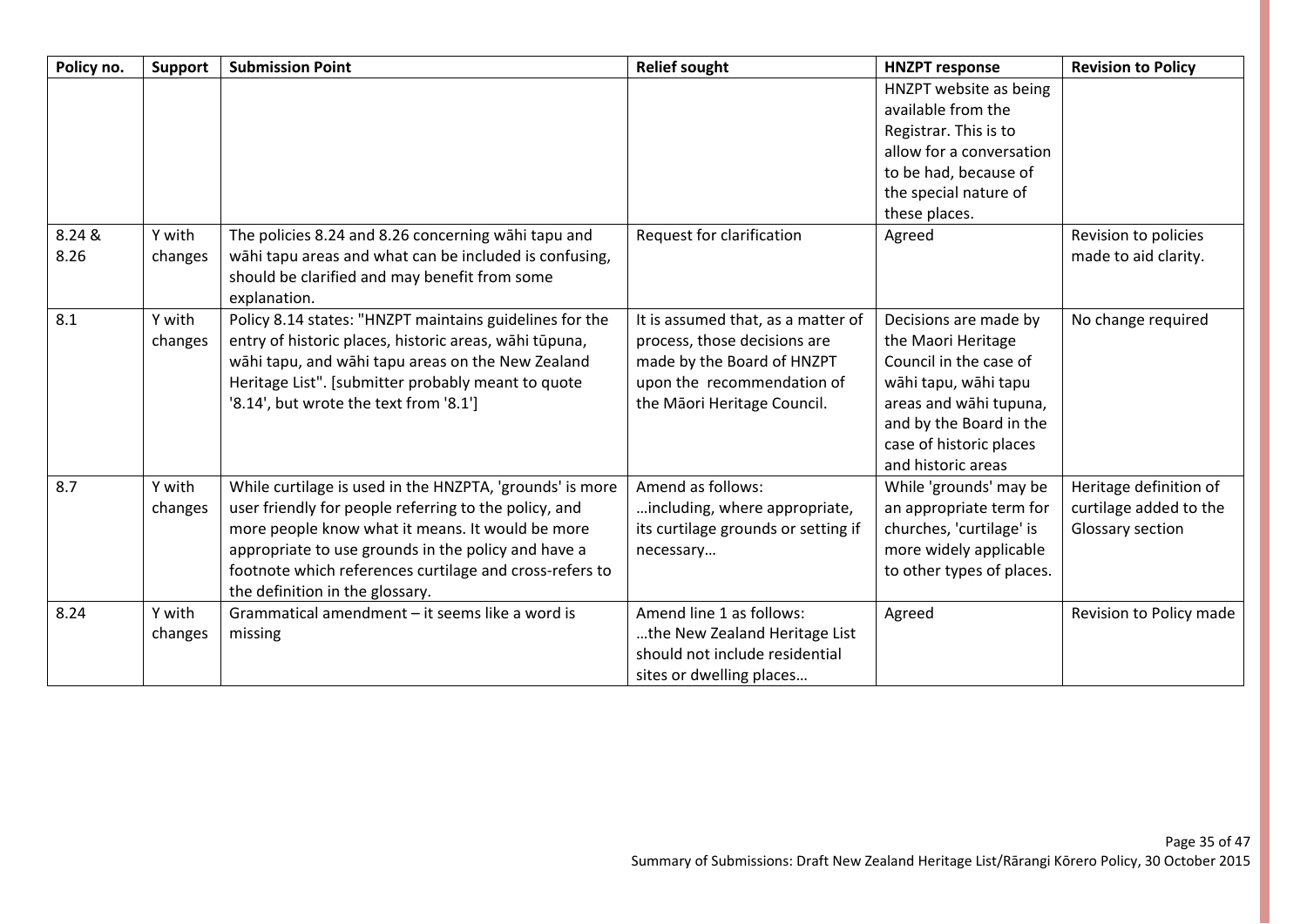### Objective 9: Consultation

| Policy no. | Support | <b>Submission Point</b>                                   | <b>Relief sought</b>             | <b>HNZPT response</b>    | <b>Revision to Policy</b> |
|------------|---------|-----------------------------------------------------------|----------------------------------|--------------------------|---------------------------|
| 9          | N       | In 2013 the submitter put the building on the market,     | Provide more guidance on what    | Policies 9.1 & 9.3 (Now  | No change required        |
|            |         | as they had seriously outgrown it. The Council CV was     | listing means.                   | 9.1 & 9.4) give the      |                           |
|            |         | \$1.57 million, the highest offer received was \$800,000  |                                  | opportunity for all      |                           |
|            |         | due to the fact it is Grade 1. You should all be utterly  |                                  | interested parties to    |                           |
|            |         | ashamed of yourselves for not disclosing to owners of     |                                  | make written             |                           |
|            |         | heritage buildings what really happens to them when       |                                  | submissions and          |                           |
|            |         | you get put your stamp on it.                             |                                  | undertake consultation   |                           |
|            |         |                                                           |                                  | with interested parties. |                           |
|            |         |                                                           |                                  | Further, Policy 12.5     |                           |
|            |         |                                                           |                                  | recognises that          |                           |
|            |         |                                                           |                                  | decisions may have       |                           |
|            |         |                                                           |                                  | consequences for         |                           |
|            |         |                                                           |                                  | owners. When a place is  |                           |
|            |         |                                                           |                                  | proposed for listing     |                           |
|            |         |                                                           |                                  | HNZPT is upfront with    |                           |
|            |         |                                                           |                                  | owners about the         |                           |
|            |         |                                                           |                                  | implications of entry on |                           |
|            |         |                                                           |                                  | the List.                |                           |
| 9.4        | Y with  | Our [organisation] is not just any other "agency" with    | Former branch committees         | Noted.                   | New policy 1.6 added      |
|            | changes | an interest in heritage identification.                   | should be included to a greater  |                          |                           |
|            |         |                                                           | extent than other local heritage |                          |                           |
|            |         |                                                           | groups                           |                          |                           |
| 9.3        | Y with  | Support in part Policy 9.3 as it relates to consultation  | Retain Policy 9.3 but amend as   | Agree                    | Revised for clarity       |
|            | changes | during the consideration of an item for listing. It notes | follows: HNZPT consults with     |                          |                           |
|            |         | that owners (and other parties) will be consulted at      | owners at each of the following  |                          |                           |
|            |         | various stages "as appropriate to the circumstances".     | stages and with, iwi and hapū,   |                          |                           |
|            |         | The stages include receipt of the application, prior to   | and others having an interest at |                          |                           |
|            |         | public notification, prior to making a recommendation     | the following stages, as         |                          |                           |
|            |         | to local or regional councils, following independent      | appropriate to the               |                          |                           |
|            |         | assessment of the proposal, and prior to deciding         | circumstances: a)[as before]     |                          |                           |
|            |         | whether to confirming entry onto the list.                | b)[as before] c)[as before]      |                          |                           |
|            |         | However, it is appropriate for the owner of a site        | d)[as before] e)[as before]      |                          |                           |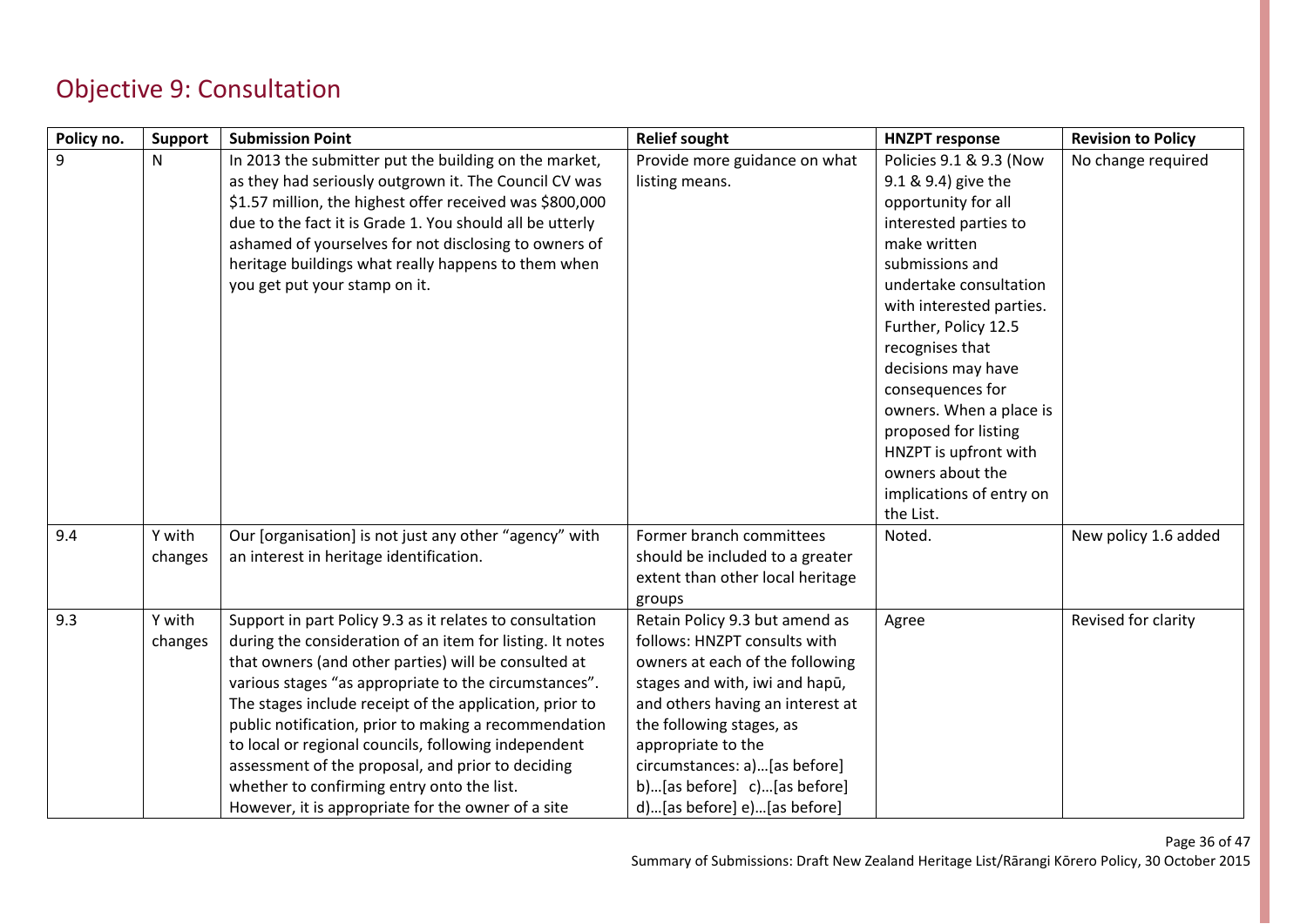| Policy no. | <b>Support</b> | <b>Submission Point</b>                                                                                | <b>Relief sought</b>                | <b>HNZPT response</b>   | <b>Revision to Policy</b> |
|------------|----------------|--------------------------------------------------------------------------------------------------------|-------------------------------------|-------------------------|---------------------------|
|            |                | subject to an application to be involved during each of                                                |                                     |                         |                           |
|            |                | the above stages given their direct interest.<br>Consultation with other listed parties (iwi, hapu and |                                     |                         |                           |
|            |                |                                                                                                        |                                     |                         |                           |
|            |                | others having an interest) should remain with the as                                                   |                                     |                         |                           |
|            |                | appropriate status.                                                                                    |                                     |                         |                           |
| General    | Y              | [We] support objective 9                                                                               | None                                | Noted                   | No change required        |
| General    | Y with         | There is a lot of process included in this section and the                                             | Statement                           | Noted.                  | Reviewed policies to      |
|            | changes        | next two that probably shouldn't be there. This is a                                                   |                                     |                         | ensure they are not       |
|            |                | General Policy document that should be setting high                                                    |                                     |                         | overly process            |
|            |                | level policies. The process material should be included                                                |                                     |                         | focussed.                 |
|            |                | in guidelines.                                                                                         |                                     |                         |                           |
| General    | Y with         | greater recognition and certainty needs to be given to                                                 | Opinions should instead by          | Agree                   | Policy 9.5 altered to     |
|            | changes        | property owners when identifying properties which are                                                  | obtained and sought from expert     |                         | refer to consultation     |
|            |                | to be included on the list. Moreover, believe that it is                                               | and specialist in these fields only |                         | rather than opinions      |
|            |                | unnecessary to just obtain the opinion of any individual.                                              | and this should be defined in the   |                         | and added a new 9.6       |
|            |                |                                                                                                        | definitions as to who is eligible.  |                         | policy regarding          |
|            |                |                                                                                                        |                                     |                         | feedback                  |
| 9.4        | Y with         | Greater specificity of who is an agency/individual with                                                | Landowners are consulted as         | Agree                   | Policy 9.5 altered to     |
|            | changes        | an interest in heritage identification and assessment is                                               | part of the identification process  |                         | refer to consultation     |
|            |                | needed.                                                                                                | and their views are taken into      |                         | rather than opinions      |
|            |                |                                                                                                        | account prior to the item being     |                         | and added a new 9.6       |
|            |                |                                                                                                        | listed.                             |                         | policy regarding          |
|            |                |                                                                                                        |                                     |                         | feedback                  |
| 9          | Y with         | Heritage listing of church properties can lead to                                                      | Statement                           | Listing doesn't create  | No change required        |
|            | changes        | imposing requirements without due regard to the                                                        |                                     | regulatory              |                           |
|            |                | owners' ability to fund, or modern worship needs.                                                      |                                     | requirements.           |                           |
|            |                |                                                                                                        |                                     | Regulatory              |                           |
|            |                |                                                                                                        |                                     | requirements arise from |                           |
|            |                |                                                                                                        |                                     | scheduling under a      |                           |
|            |                |                                                                                                        |                                     | district plan; this is  |                           |
|            |                |                                                                                                        |                                     | covered by the RMA.     |                           |
| 9          | Υ              | Support this objective and policies and considers that                                                 | Support                             | Noted                   | No change required        |
|            |                | consultation and early input is key to an efficient and                                                |                                     |                         |                           |
|            |                | streamlined approach. It helps maintain positive                                                       |                                     |                         |                           |
|            |                | relationships between parties and helps avoid ongoing                                                  |                                     |                         |                           |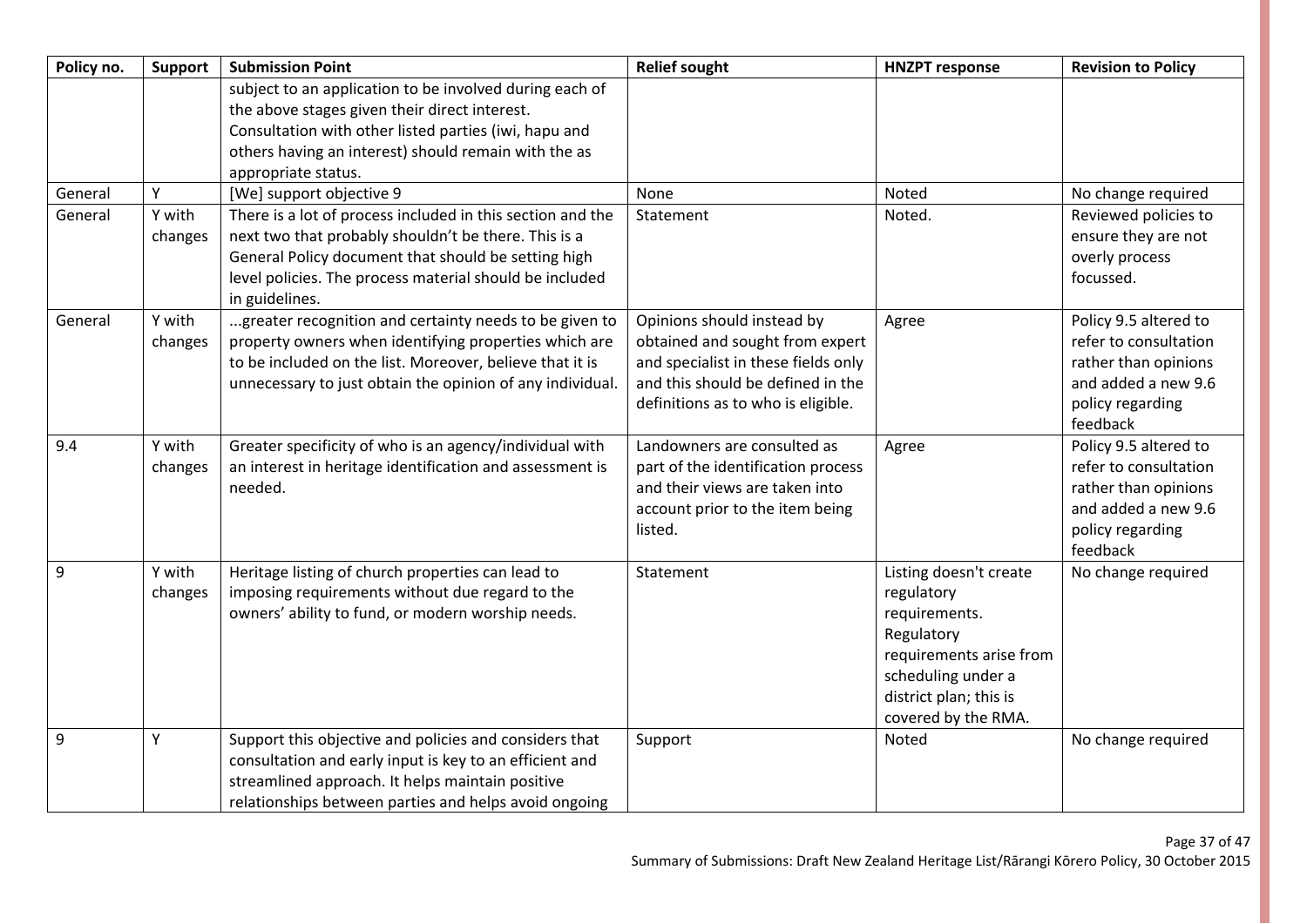| Policy no. | <b>Support</b>    | <b>Submission Point</b>                                                                                                                                                                                                                                                                                                                                                          | <b>Relief sought</b>                                                                                                                                                                                                                                                                                                  | <b>HNZPT response</b>                                                                                                                                                                                                                                                                                                                                                                                                                                                                                   | <b>Revision to Policy</b> |
|------------|-------------------|----------------------------------------------------------------------------------------------------------------------------------------------------------------------------------------------------------------------------------------------------------------------------------------------------------------------------------------------------------------------------------|-----------------------------------------------------------------------------------------------------------------------------------------------------------------------------------------------------------------------------------------------------------------------------------------------------------------------|---------------------------------------------------------------------------------------------------------------------------------------------------------------------------------------------------------------------------------------------------------------------------------------------------------------------------------------------------------------------------------------------------------------------------------------------------------------------------------------------------------|---------------------------|
|            |                   | disputes.                                                                                                                                                                                                                                                                                                                                                                        |                                                                                                                                                                                                                                                                                                                       |                                                                                                                                                                                                                                                                                                                                                                                                                                                                                                         |                           |
| 9.3        | Y with<br>changes | wherever possible, mana whenua views should have a<br>more clearly articulated role in decision-making in<br>relation to properties within their rohe.                                                                                                                                                                                                                           | Amend opening statement to:<br>HNZPT consults with those<br>having an<br>interestcircumstances, always<br>giving particular regard to the<br>views of owners and of iwi/hapu:                                                                                                                                         | HNZPT adopts a case by<br>case approach to<br>consultation depending<br>on the nature of the<br>heritage place.                                                                                                                                                                                                                                                                                                                                                                                         | No change required        |
| 9.2        | Y with<br>changes | Policy 9.2 states: "HNZPT will consider entry by<br>agreement with the owners and any registered<br>interests in each case, but if there are several owners or<br>registered interests, or if the New Zealand Heritage List<br>entry proposal is of particular interest to the public and<br>it would be of benefit to notify, then public notification<br>will be considered".  | Explanation could be usefully<br>provided as to the broad<br>principles applied by HNZPT in<br>assessing whether or not there is<br>a "particular interest to the<br>public".                                                                                                                                         | Noted. It is difficult to<br>define 'particular<br>interest to the public'<br>succinctly.                                                                                                                                                                                                                                                                                                                                                                                                               | No change required        |
| 9          | Y with<br>changes | Seek that the Policy is amended to better provide for<br>consultation with the owner, in the event that a party<br>other than the owner makes an application for a site to<br>be entered on the List. It would also be appropriate for<br>HNZPT to keep the owner of a heritage building<br>informed of all communications with third parties in<br>relation heritage buildings. | Amend to better provide for<br>consultation with the owner, in<br>the event that a party other than<br>the owner makes an application<br>for a site to be entered on the<br>List. Keep the owner of a<br>heritage building informed of all<br>communications with third<br>parties in relation heritage<br>buildings. | HNZPT fields a large<br>number of calls from<br>people about places for<br>a variety of reasons. It<br>would not be efficient<br>for us to contact the<br>owners of sites about<br>these communications<br>in all cases. HNZPT uses<br>its discretion and<br>contacts owners when it<br>is deemed important to<br>do so. Policy 7.5 insures<br>that we notify owners<br>of any nomination we<br>receive for their<br>property and 9.4 states<br>when we notify owners<br>during the listing<br>process. | No change required        |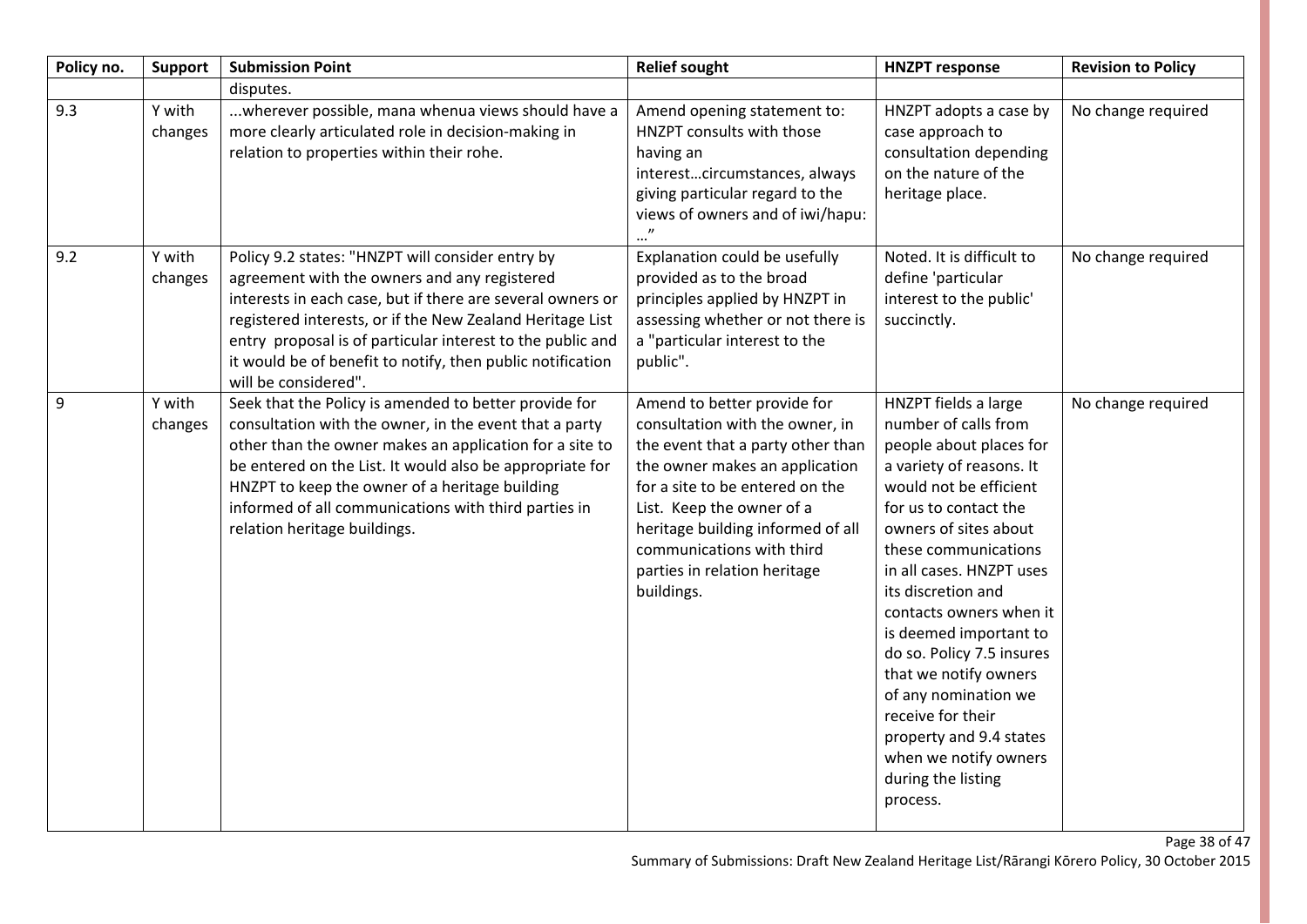| Policy no. | <b>Support</b> | <b>Submission Point</b>                                 | <b>Relief sought</b>             | <b>HNZPT response</b> | <b>Revision to Policy</b> |
|------------|----------------|---------------------------------------------------------|----------------------------------|-----------------------|---------------------------|
| 9.1        | Y with         | Under the HNZPTA, HNZPT must follow the process as      | Amend into line 2 as follows:    | Agree                 | Revised as stated         |
|            | changes        | set out in the Act, and not merely a process consistent | HNZPT gives notice by a          |                       |                           |
|            |                | with it.                                                | process consistent in accordance |                       |                           |
|            |                |                                                         | with the requirements of the     |                       |                           |
|            |                |                                                         | Act                              |                       |                           |
| 9.3        | Y with         | Amendments better reflect the provisions of the         | Delete and insert into line 1 as | Agree                 | Revised this policy $-$   |
|            | changes        | HNZPTA, see section 67(4).                              | follows:                         |                       | now 9.4.                  |
|            |                |                                                         | with owners, iwi and hapu, and   |                       |                           |
|            |                |                                                         | others having an a registered    |                       |                           |
|            |                |                                                         | interest at the following stages |                       |                           |
| 9.4        | Y with         |                                                         | Amend last word as follows:      | Agree                 | Revised this policy-      |
|            | changes        |                                                         | heritage identification and      |                       | now 9.5.                  |
|            |                |                                                         | assessment is sought whenever    |                       |                           |
|            |                |                                                         | possible appropriate.            |                       |                           |

### Objective 10: Consultation

| Policy no. | <b>Support</b> | <b>Submission Point</b>                             | <b>Relief sought</b>              | <b>HNZPT response</b>    | <b>Revision to Policy</b> |
|------------|----------------|-----------------------------------------------------|-----------------------------------|--------------------------|---------------------------|
| $10.3$ and | Y with         |                                                     | Suggest rewording Policy 10.3     | Noted                    | Revised throughout        |
| 10.5       | changes        |                                                     | and 10.5 to remove the word       |                          | document.                 |
|            |                |                                                     | "we".                             |                          |                           |
| 10.1 &     | Y with         | Wherever possible, mana whenua views should have a  | 10.1 add: "having regard to       | These policies relate to | No change required        |
| 10.4       | changes        | more clearly articulated role in decision-making in | mana whenua views and to          | consultation, where we   |                           |
|            |                | relation to properties within their rohe.           | tikanga a iwi"                    | take all views into      |                           |
|            |                |                                                     | 10.4 add: HNZPT "gives notice to, | account. Policies 2.3,   |                           |
|            |                |                                                     | consults with, and does not       | 2.4 & 10.2 cover         |                           |
|            |                |                                                     | override the views of any         | consultation with iwi    |                           |
|            |                |                                                     | holders"                          | and hapu groups. All     |                           |
|            |                |                                                     |                                   | HNZPT staff are given    |                           |
|            |                |                                                     |                                   | guidance to give regard  |                           |
|            |                |                                                     |                                   | to tikanga.              |                           |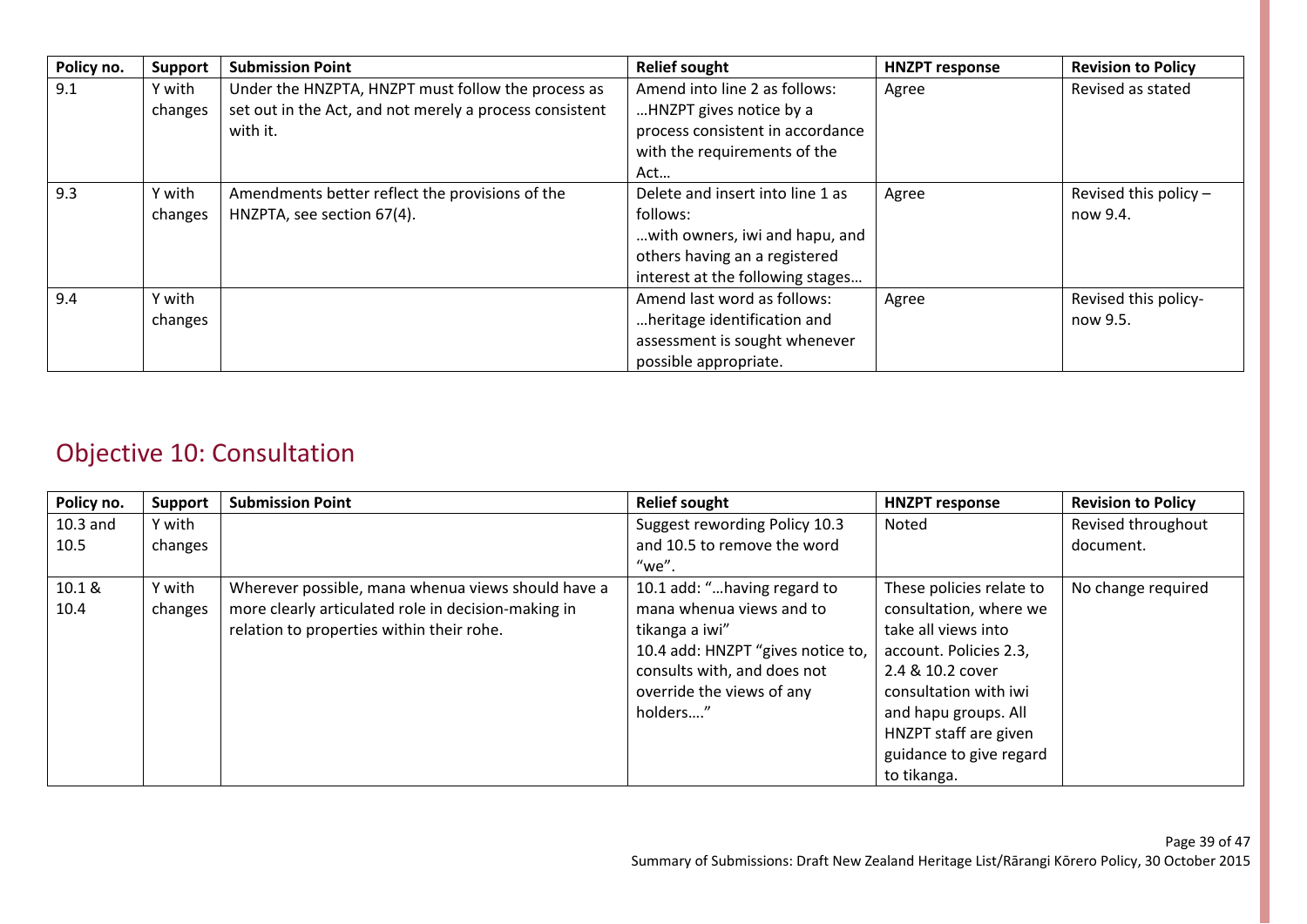### Objective 11: Decision making

| Policy no.    | <b>Support</b>    | <b>Submission Point</b>                                                                                                                                                                                                                                                                                   | <b>Relief sought</b>                                                                                                                                                                                               | <b>HNZPT response</b>                                                                                                                                                                                                                   | <b>Revision to Policy</b>                                                                |
|---------------|-------------------|-----------------------------------------------------------------------------------------------------------------------------------------------------------------------------------------------------------------------------------------------------------------------------------------------------------|--------------------------------------------------------------------------------------------------------------------------------------------------------------------------------------------------------------------|-----------------------------------------------------------------------------------------------------------------------------------------------------------------------------------------------------------------------------------------|------------------------------------------------------------------------------------------|
| 11.2          | Y                 | Support Policy 11.2 in that it requires evidence of<br>consultation with the owner(s) of land affected and<br>their views expressed. This ensures the owner(s) views<br>are considered as part of the decision process.                                                                                   | None                                                                                                                                                                                                               | Noted                                                                                                                                                                                                                                   | No change required                                                                       |
| 11            | Υ                 | Support Objective 11                                                                                                                                                                                                                                                                                      | None                                                                                                                                                                                                               | Noted                                                                                                                                                                                                                                   | No change required                                                                       |
| 11            | Y with<br>changes | Would like to see a clear policy statement on the need<br>for documentation of the list to include high quality<br>photographs.                                                                                                                                                                           | High quality photographs should<br>be included in the list of<br>documentation for listing.                                                                                                                        | Availability of resources<br>impacts upon our ability<br>to document places on<br>the List to the highest<br>standards. The policy is<br>expected to last for 10<br>years and the standard<br>may change with<br>changes in technology. | 11.3(c) (Now Policy No.<br>$11.4(b)$ ) amended to<br>include 'high quality of<br>photos' |
| 11.3          | Y with<br>changes | The list that follows in policy 11.3 does not expressly<br>consider the known history of refurbishments,<br>modifications, alterations, changes in use and site<br>movements and changes to the surrounding<br>environment. Despite the generality of subclause (a),<br>this omission should be addressed | Insert a new subclause to policy<br>11.3 that covers the known<br>history of refurbishments,<br>modifications, alterations,<br>changes in use and site<br>movements and changes to the<br>surrounding environment. | Agreed                                                                                                                                                                                                                                  | Included reference to<br>physical description                                            |
| General       | Y with<br>changes | In Objective 11, clear guidelines need to be prepared to<br>ensure that information supporting List decisions is<br>sufficient and appropriate to the circumstances of the<br>proposed entry.                                                                                                             | Prepare clear guidelines to<br>ensure that information<br>supporting List decisions is<br>sufficient and appropriate to the<br>circumstances of the proposed<br>entry.                                             | Policies under Objective<br>11 outline how this<br>objective is to be<br>reached                                                                                                                                                        | No change required                                                                       |
| 11.6          | Y with<br>changes | Although support this policy, there should be greater<br>specificity about what "appropriate comparative<br>analysis" entails.                                                                                                                                                                            | There should be greater<br>specificity about what<br>"appropriate comparative<br>analysis" entails.                                                                                                                | Noted                                                                                                                                                                                                                                   | Comparative analysis<br>briefly explained see<br>11.9.                                   |
| $11.1 - 11.3$ | Υ                 | support Objective 11. With respect to the policies<br>11.1, 11.2 (a) and 11.3 where the wording refers to                                                                                                                                                                                                 | None                                                                                                                                                                                                               | Noted                                                                                                                                                                                                                                   | No change required                                                                       |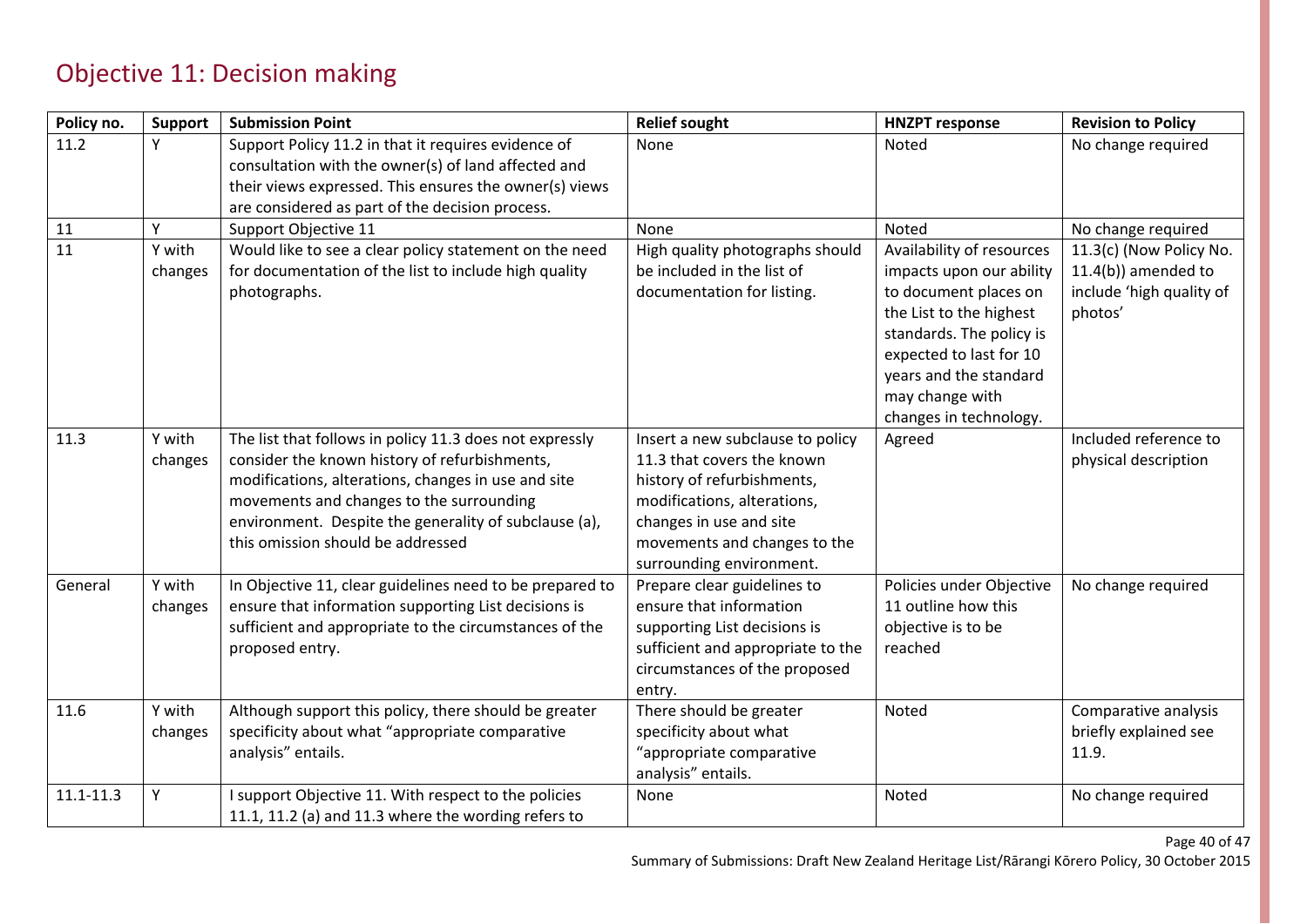| Policy no. | <b>Support</b>    | <b>Submission Point</b>                                                                                                                                | <b>Relief sought</b>                                                             | <b>HNZPT response</b>                                                                                                                   | <b>Revision to Policy</b>                                                                                                                                                                                                                          |
|------------|-------------------|--------------------------------------------------------------------------------------------------------------------------------------------------------|----------------------------------------------------------------------------------|-----------------------------------------------------------------------------------------------------------------------------------------|----------------------------------------------------------------------------------------------------------------------------------------------------------------------------------------------------------------------------------------------------|
|            |                   | 'sufficient' evidence                                                                                                                                  |                                                                                  |                                                                                                                                         |                                                                                                                                                                                                                                                    |
| 11.2c      | Y with<br>changes | wherever possible, mana whenua views should have a<br>more clearly articulated role in decision-making in<br>relation to properties within their rohe. | add: "consultation with the<br>owner(s) and mana whenua of<br>the land affected" | Noted                                                                                                                                   | Amended policy 11.2 c<br>(Now Policy No. 11.3c)<br>includes evidence of<br>consultation with the<br>owner(s) of the land<br>and relevant iwi and<br>hapu groups as well as<br>others affected by the<br>proposal and states the<br>views expressed |
| 11.3d      | Y with<br>changes | wherever possible, mana whenua views should have a<br>more clearly articulated role in decision-making in<br>relation to properties within their rohe. | add: " the account relies, with<br>specific reference to mana<br>whenua views"   | Noted. All sources are<br>referenced. If a<br>reference has come<br>from a mana whenua<br>source, this would be<br>noted.               | No change required                                                                                                                                                                                                                                 |
| 11.8       | Y with<br>changes | wherever possible, mana whenua views should have a<br>more clearly articulated role in decision-making in<br>relation to properties within their rohe. | amend: "includes sufficient<br>evidence of support by the<br>appropriate"        | Noted. Views of mana<br>whenua will be<br>considered and HNZPT<br>require evidence of that<br>consultation before<br>making a decision. | No change required                                                                                                                                                                                                                                 |

## Objective 12: Decision making

| Policy no. | <b>Support</b> | <b>Submission Point</b>                                                                                                                                                                                  | <b>Relief sought</b>       | <b>HNZPT response</b>  | <b>Revision to Policy</b> |
|------------|----------------|----------------------------------------------------------------------------------------------------------------------------------------------------------------------------------------------------------|----------------------------|------------------------|---------------------------|
| 12.5       |                | Policy 12.5 acknowledges that decisions have<br>consequences for owners and that decisions should<br>therefore be consistent with the "general principles of<br>administrative law and natural justice". | None                       | Noted                  | No change required        |
| 12.7       |                | Policy 12.7 notes that decisions take into account issues<br>identified during the consultation process.                                                                                                 | None                       | Noted                  | No change required        |
|            | Y with         | The overall decision as to whether or not a historic                                                                                                                                                     | The overall decision as to | Policy 12.7 undertakes | No change required        |

Page 41 of 47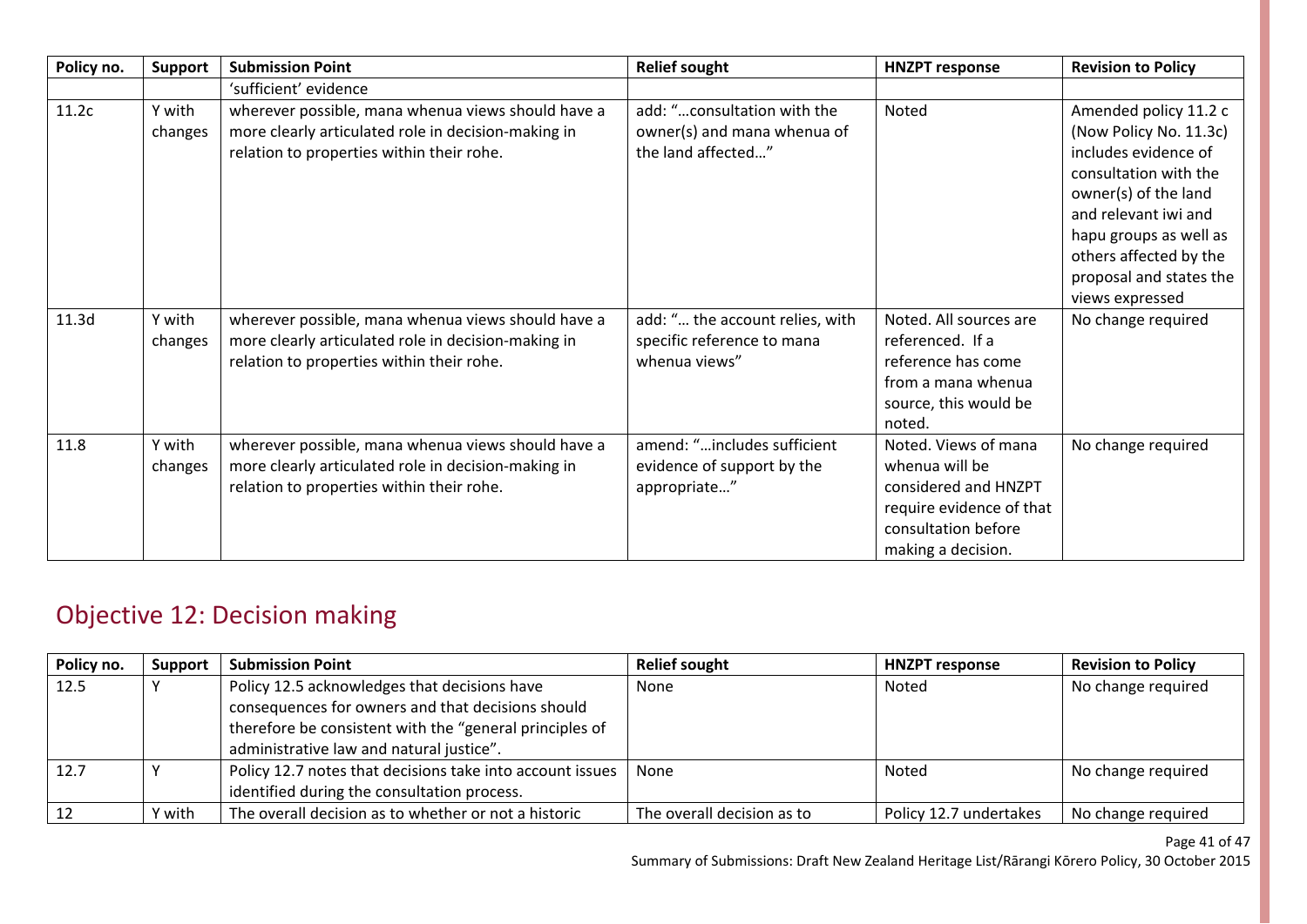| Policy no. | <b>Support</b>    | <b>Submission Point</b>                                                                                                                                                                                                                                                                            | <b>Relief sought</b>                                                                                                                                                                                                                                            | <b>HNZPT response</b>                                                                                                                                                                                                                                                                                                                              | <b>Revision to Policy</b> |
|------------|-------------------|----------------------------------------------------------------------------------------------------------------------------------------------------------------------------------------------------------------------------------------------------------------------------------------------------|-----------------------------------------------------------------------------------------------------------------------------------------------------------------------------------------------------------------------------------------------------------------|----------------------------------------------------------------------------------------------------------------------------------------------------------------------------------------------------------------------------------------------------------------------------------------------------------------------------------------------------|---------------------------|
| 12         | changes<br>Y with | place or area is of Māori interest should be made<br>alongside iwi and hapū, and not be left to the Māori<br>Heritage Council or its delegated authority to determine<br>alone.<br>Consider that decisions regarding the preservation of                                                           | whether or not a historic place<br>or area is of Māori interest<br>should be made alongside iwi<br>and hapū, and not be left to the<br>Māori Heritage Council or its<br>delegated authority to<br>determine alone.<br>Statement                                 | to take into account<br>issues raisedduring<br>the consultation<br>process when making<br>decisions on List entries.<br>(Refer to Objective 2,<br>particularly 2.2 & 2.3)<br>Noted. This is outside                                                                                                                                                | No change required        |
|            | changes           | heritage building are sometimes driven by enthusiasts<br>with no consideration as to the financial consequences<br>to the owner. This may lead to a sense of resentment<br>from those associated with the building that may in<br>turn adversely affect the care and maintenance of a<br>building. |                                                                                                                                                                                                                                                                 | the scope of the policy                                                                                                                                                                                                                                                                                                                            |                           |
| 12.1       | Y with<br>changes | wherever possible, mana whenua views should have a<br>more clearly articulated role in decision-making in<br>relation to properties within their rohe.                                                                                                                                             | add a provision: Where mana<br>whenua have expressed an<br>interest in another historic place<br>or area [i.e., other than wahi<br>tupuna, etc.], the Board and the<br>Maori Heritage Council make the<br>decision together using<br>consensus decision-making. | Noted. The Maori<br>Heritage Council has a<br>mandate to make<br>decisions on wāhi tapu<br>places/areas and wāhi<br>tupuna as derived from<br>the HNZPTA. The Board<br>makes decisions on<br>Historic Places/Areas,<br>but the Maori Heritage<br>Council is consulted it a<br>Historic Place/Area is of<br>interest to Maori. (See<br>policy 12.2) | No change required        |
| 12.1       | Y with<br>changes | Policy 12.11 addresses decisions on List proposals.<br>Informing the public of decisions "by way of notice"<br>should be extended to encompass such advice on<br>HNZPT's website.                                                                                                                  | Policy 12.11 addresses decisions<br>on List proposals. Informing the<br>public of decisions "by way of<br>notice" should be extended to<br>encompass such advice on<br>HNZPT's website.                                                                         | Agree                                                                                                                                                                                                                                                                                                                                              | Revision made to 12.11    |
| 12.6       | Y with<br>changes | Amendments better reflect the provisions of the Act.                                                                                                                                                                                                                                               | Delete part as follows:<br>with regard to the particular                                                                                                                                                                                                        | Decisions take into<br>account all matters                                                                                                                                                                                                                                                                                                         | No change required        |

Page 42 of 47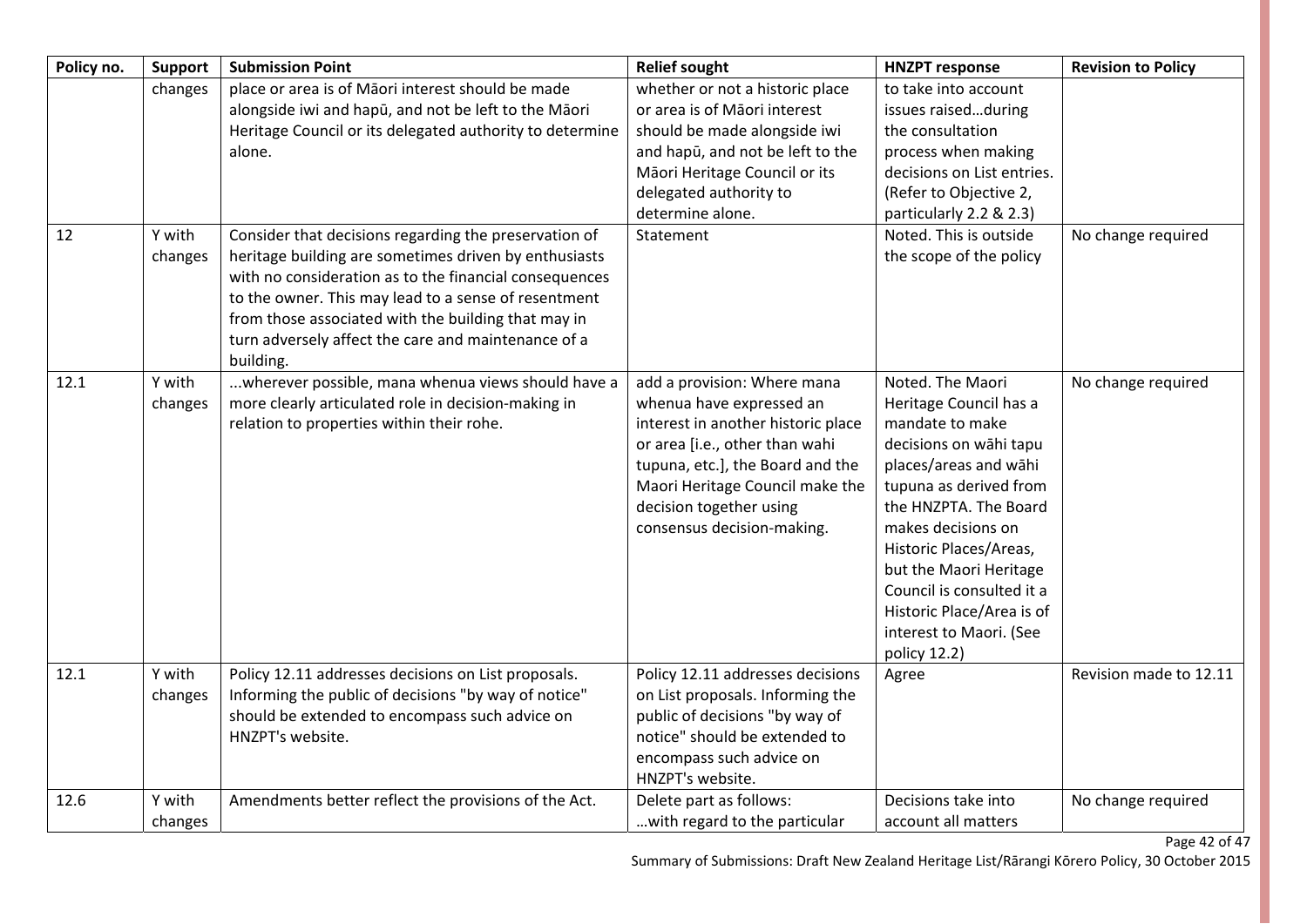| Policy no. | <b>Support</b> | <b>Submission Point</b> | <b>Relief sought</b>             | <b>HNZPT response</b>    | <b>Revision to Policy</b> |
|------------|----------------|-------------------------|----------------------------------|--------------------------|---------------------------|
|            |                |                         | merits of the case, and are fair | raised during the        |                           |
|            |                |                         | and reasonable. in the public    | process. This policy     |                           |
|            |                |                         | interest.                        | seeks to ensure that all |                           |
|            |                |                         |                                  | decisions are            |                           |
|            |                |                         |                                  | considered by the        |                           |
|            |                |                         |                                  | public to be reasonable. |                           |

### Objective 13: Maintenance of the New Zealand Heritage List

| Policy no. | <b>Support</b> | <b>Submission Point</b>                                    | <b>Relief sought</b>               | <b>HNZPT response</b>     | <b>Revision to Policy</b> |
|------------|----------------|------------------------------------------------------------|------------------------------------|---------------------------|---------------------------|
| 13.3       | Y with         | That an inspection schedule be established as part of      | That an inspection schedule be     | With 7,000 places on      | No change required        |
|            | changes        | the maintenance of the list to include all listed items.   | established as part of the         | the List we are unable    |                           |
|            |                | That this be actively implemented on a regular basis       | maintenance of the list to         | to commit to regular      |                           |
|            |                | (five yearly reviews) and not just before or after there   | include all listed items, actively | inspections of Heritage   |                           |
|            |                | are major changes to a feature.                            | implemented on a regular basis     | Places and therefore      |                           |
|            |                |                                                            | (five yearly reviews) and not just | focus our attention on    |                           |
|            |                |                                                            | before or after there are major    | places where              |                           |
|            |                |                                                            | changes to a feature.              | substantial change is     |                           |
|            |                |                                                            |                                    | proposed.                 |                           |
| General    | Y with         | There is a need for a specific policy on regular review of | Add policy                         | With 7,000 places on      | No change required        |
|            | changes        | the list. The policy document recognises the need to       |                                    | the List we are unable    |                           |
|            |                | update the list to take into account changes to buildings  |                                    | to commit to regular      |                           |
|            |                | or sites on the list but [we] believe there is a need to   |                                    | inspections of Heritage   |                           |
|            |                | build in a process of planned review and augmentation      |                                    | Places and therefore      |                           |
|            |                | of the list based on a developing understanding of our     |                                    | focus our attention on    |                           |
|            |                | history to ensure that the list is relevant and            |                                    | places where              |                           |
|            |                | representative. The policy as expressed seems reactive     |                                    | substantial change is     |                           |
|            |                | rather than proactive, relying on others to promote the    |                                    | proposed.                 |                           |
|            |                | addition of buildings or sites to the list. This would     |                                    |                           |                           |
|            |                | inevitably be ad hoc.                                      |                                    |                           |                           |
| General    | Y with         | A policy is required here that sets out a process of       | Add policy                         | This is covered by policy | Revised policy for        |
|            | changes        | internal review to ensure that all listings are supported  |                                    | 13.2                      | clarity (now 13.1).       |
|            |                | by the standard of information required for new            |                                    |                           |                           |
|            |                | listings.                                                  |                                    |                           |                           |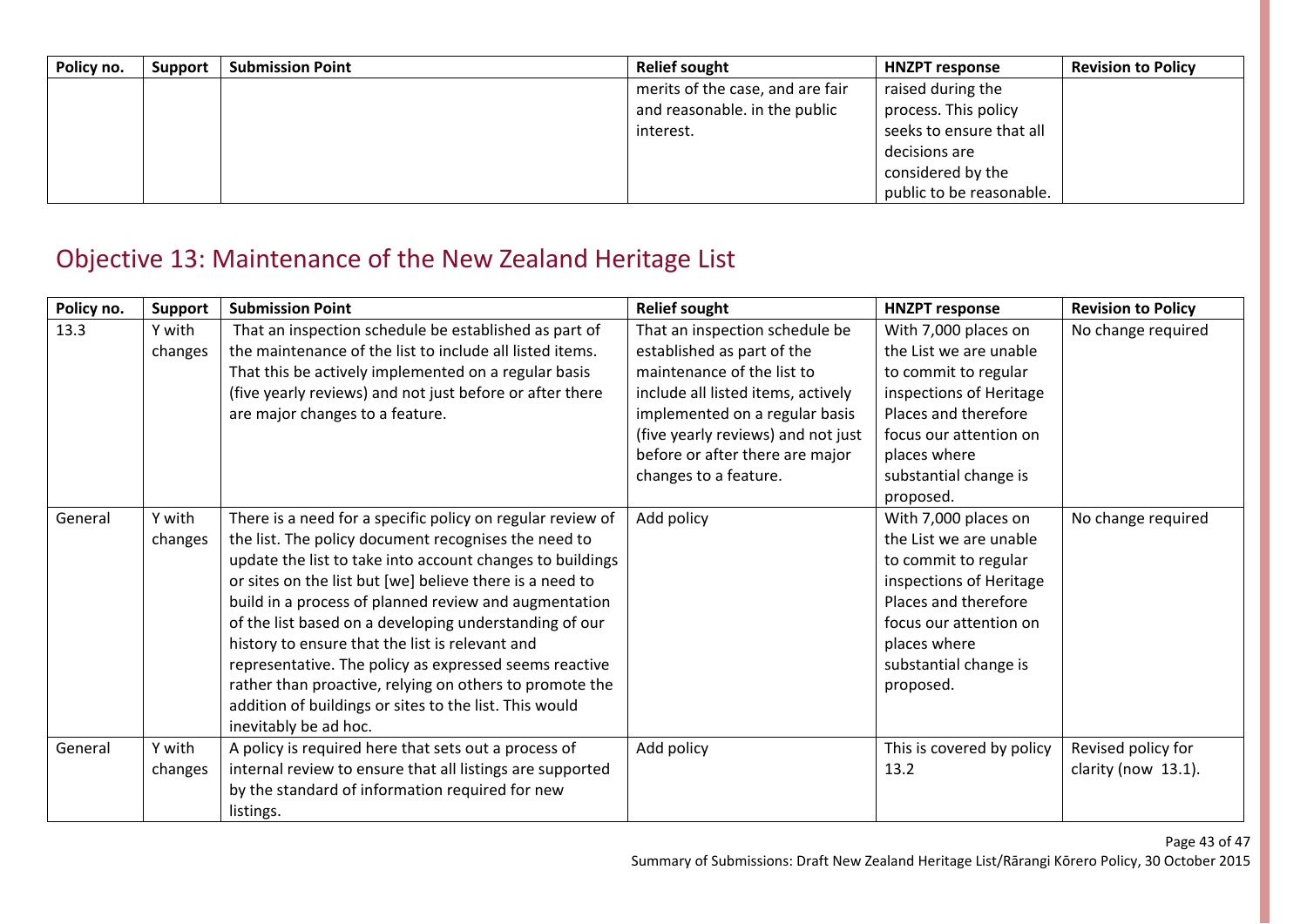| Policy no. | <b>Support</b>    | <b>Submission Point</b>                                                                                                                                                                                                                                                                                                                                                                                    | <b>Relief sought</b>                                                                     | <b>HNZPT response</b>                                               | <b>Revision to Policy</b> |
|------------|-------------------|------------------------------------------------------------------------------------------------------------------------------------------------------------------------------------------------------------------------------------------------------------------------------------------------------------------------------------------------------------------------------------------------------------|------------------------------------------------------------------------------------------|---------------------------------------------------------------------|---------------------------|
| 13.2, 13.4 | Y with            | Suggest re-wording to remove the word "we"                                                                                                                                                                                                                                                                                                                                                                 | Suggest re-wording to remove                                                             | Noted                                                               | Changed throughout        |
| and 13.5   | changes           |                                                                                                                                                                                                                                                                                                                                                                                                            | the word "we"                                                                            |                                                                     | document.                 |
| 13.4       |                   | [We] support the explicit recognition of the role of<br>landowners and the impact that owning heritage sites<br>and places can have.                                                                                                                                                                                                                                                                       | None                                                                                     | Noted                                                               | No change required        |
| 13         | Y with<br>changes | This Objective appropriately recognises that HNZPT<br>operates, maintains, and develops the List to the<br>"highest standards achievable within available<br>resources".<br>The phrase "within available resources" appropriately<br>recognises the constraints placed upon HNZPT in<br>carrying out its duties, which may include feasibility,<br>time, personnel, financial and practicality restraints. | This phrase should also apply to<br>private owners of historic and<br>cultural heritage. | Noted, but this is<br>outside the scope of<br>this policy document. | No change required        |

### Objective 14: Maintenance of the New Zealand Heritage List

| Policy no. | <b>Support</b> | <b>Submission Point</b>                                  | <b>Relief sought</b>              | <b>HNZPT response</b>    | <b>Revision to Policy</b> |
|------------|----------------|----------------------------------------------------------|-----------------------------------|--------------------------|---------------------------|
| 14.8       | N              | Does not support Policy 14.8 s.79 review to remove an    | That the existence of tupuna is   | Agreed. This issue is    | No change required        |
|            |                | entry from the NZ Heritage List. Our tuupuna still exist | still recognised after a place is | known to us and          |                           |
|            |                | on the lands in their metaphysical form and still        | physically demolished or          | addressed in             |                           |
|            |                | communicate with mana whenua through wairua when         | removed                           | operational procedures.  |                           |
|            |                | mana whenua are given the opportunity to reconnect       |                                   | We take a values based   |                           |
|            |                | to the land and the koorero of our tuupuna. Whilst their |                                   | approach to reviews      |                           |
|            |                | physical footprint may have disappeared their wairua     |                                   | and recognise intangible |                           |
|            |                | will/may remain. To totally remove that 'X' from a       |                                   | values and only remove   |                           |
|            |                | register that is meant to retain an historical record of |                                   | places from the List     |                           |
|            |                | NZ effectively denies the existence of our tuupuna in    |                                   | where there are no       |                           |
|            |                | that time and space.                                     |                                   | longer sufficient        |                           |
|            |                |                                                          |                                   | heritage values for the  |                           |
|            |                |                                                          |                                   | plan to remain on the    |                           |
|            |                |                                                          |                                   | List.                    |                           |
| 14.7       | Y with         | We note local authorities and regional councils have     | We suggest this should be         | Noted                    | Reworded policy to        |
|            | changes        | significant interest in historic places as they have the | reflected by specifically         |                          | include specific          |
|            |                | legislative powers under the Resource Management Act     | mentioning them in the list of    |                          | reference to the          |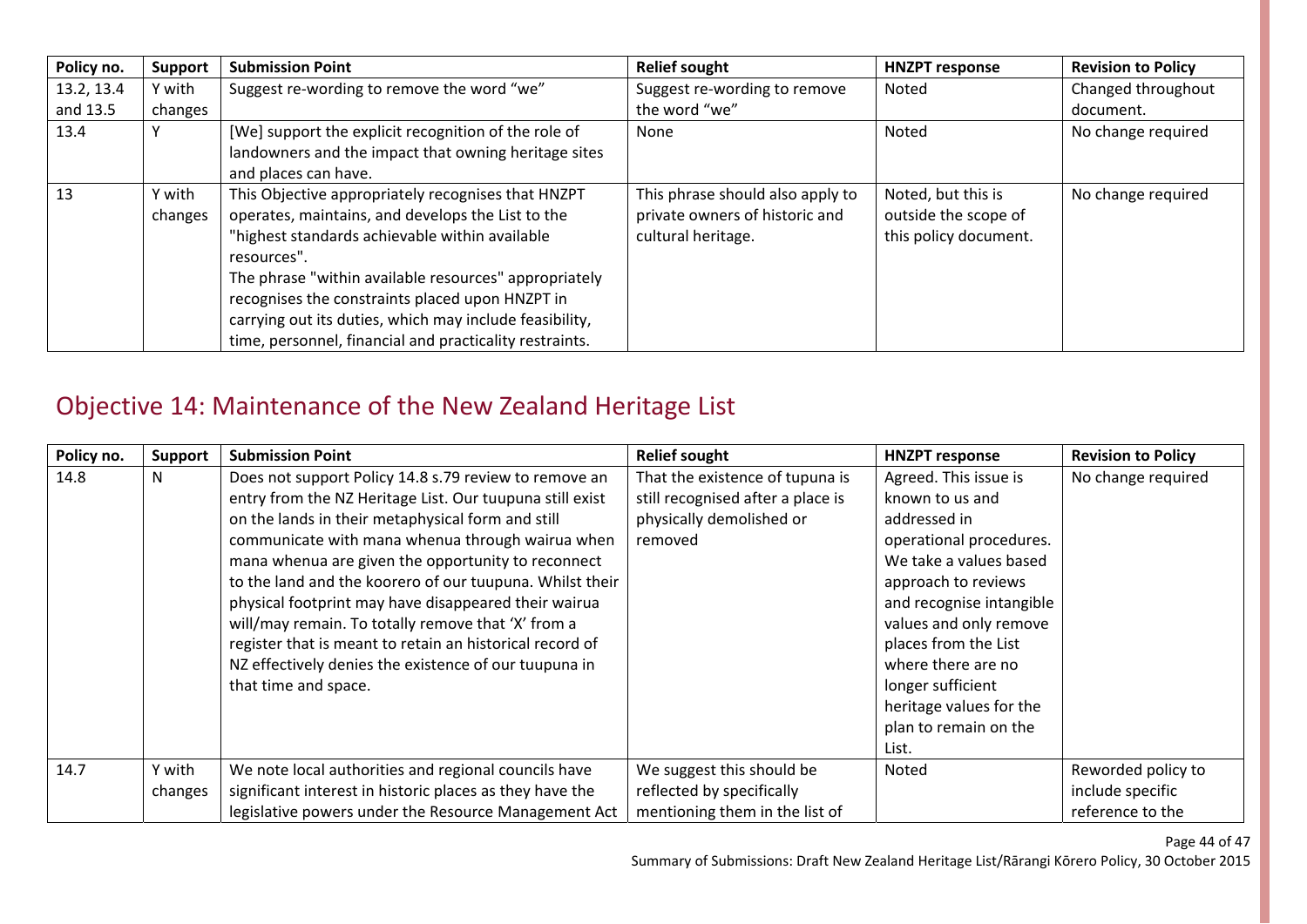| Policy no. | <b>Support</b>    | <b>Submission Point</b>                                                                                                                                                                                                                                                      | <b>Relief sought</b>                                                                                                                                                                   | <b>HNZPT response</b>                                                                                                      | <b>Revision to Policy</b>                                                                                        |
|------------|-------------------|------------------------------------------------------------------------------------------------------------------------------------------------------------------------------------------------------------------------------------------------------------------------------|----------------------------------------------------------------------------------------------------------------------------------------------------------------------------------------|----------------------------------------------------------------------------------------------------------------------------|------------------------------------------------------------------------------------------------------------------|
|            |                   | 1991 to protect Heritage List items.                                                                                                                                                                                                                                         | important stakeholders, rather<br>than grouping them in the catch-<br>all of "others having an interest".<br>We recommend the wording in<br>section 14.7 be amended to this<br>effect. |                                                                                                                            | territorial authority,<br>and regional council.                                                                  |
| 14.1       | Y with<br>changes | [We] agree that entries on the Heritage List should be<br>subject to review and removed if appropriate,<br>particularly following a destructive event.                                                                                                                       | The policy should allow for<br>owners to be consulted before<br>any review is initiated.                                                                                               | Agree                                                                                                                      | Policy 14.1 now<br>specifies that the<br>owner will be<br>contacted when a<br>review application is<br>received. |
| 14.3       | Y with<br>changes | The proposed one year decision timeframe is too long                                                                                                                                                                                                                         | and should be reduced to<br>three months.                                                                                                                                              | Noted. However, the<br>timeframe is specified<br>by the Act.                                                               | No change required                                                                                               |
| 14.5       | Y with<br>changes | The proposed one year decision timeframe is too long                                                                                                                                                                                                                         | Likewise, a review once initiated<br>should be completed within six<br>months.                                                                                                         | Some reviews require<br>extensive consultation,<br>hence the need for 12<br>months.                                        | No change required                                                                                               |
| 14.9       | Y with<br>changes | Remove the word 'given' (as it appears twice)                                                                                                                                                                                                                                | Remove the word 'given' (as it<br>appears twice)                                                                                                                                       | Agreed                                                                                                                     | Wording revised.                                                                                                 |
| 14.3       | Y with<br>changes | The policy 14.3 concerns applications for review of a<br>listing.                                                                                                                                                                                                            | Clarification should be provided<br>that is consistent with the<br>HNZPTA, as any person can make<br>an application for review.                                                        | Noted                                                                                                                      | Reworded policy for<br>clarity                                                                                   |
| 14.1       | Y with<br>changes | wherever possible, mana whenua views should have a<br>more clearly articulated role in decision-making in<br>relation to properties within their rohe.                                                                                                                       | add: "Maori Heritage Council<br>(in the case of  or any other<br>historic place or historic area of<br>particular interest to mana<br>whenua)"                                         | This distinction is<br>specified by the<br>HNZPTA.                                                                         | No change required                                                                                               |
| 14         | Y with<br>changes | [We] consider that the timeframes included in the<br>policy are excessive, particularly as entry on the<br>Heritage List gives rise to statutory requirements and<br>obligations (including under the Resource Management<br>Act 1991) and may restrict the use of the land. | Shorter timeframes will provide<br>more certainty to owners,<br>applicants, local authorities and<br>directly affected persons,<br>especially where the entry has                      | Some reviews require<br>extensive consultation,<br>hence the need for 12<br>months. There are no<br>direct consequences of | No change required                                                                                               |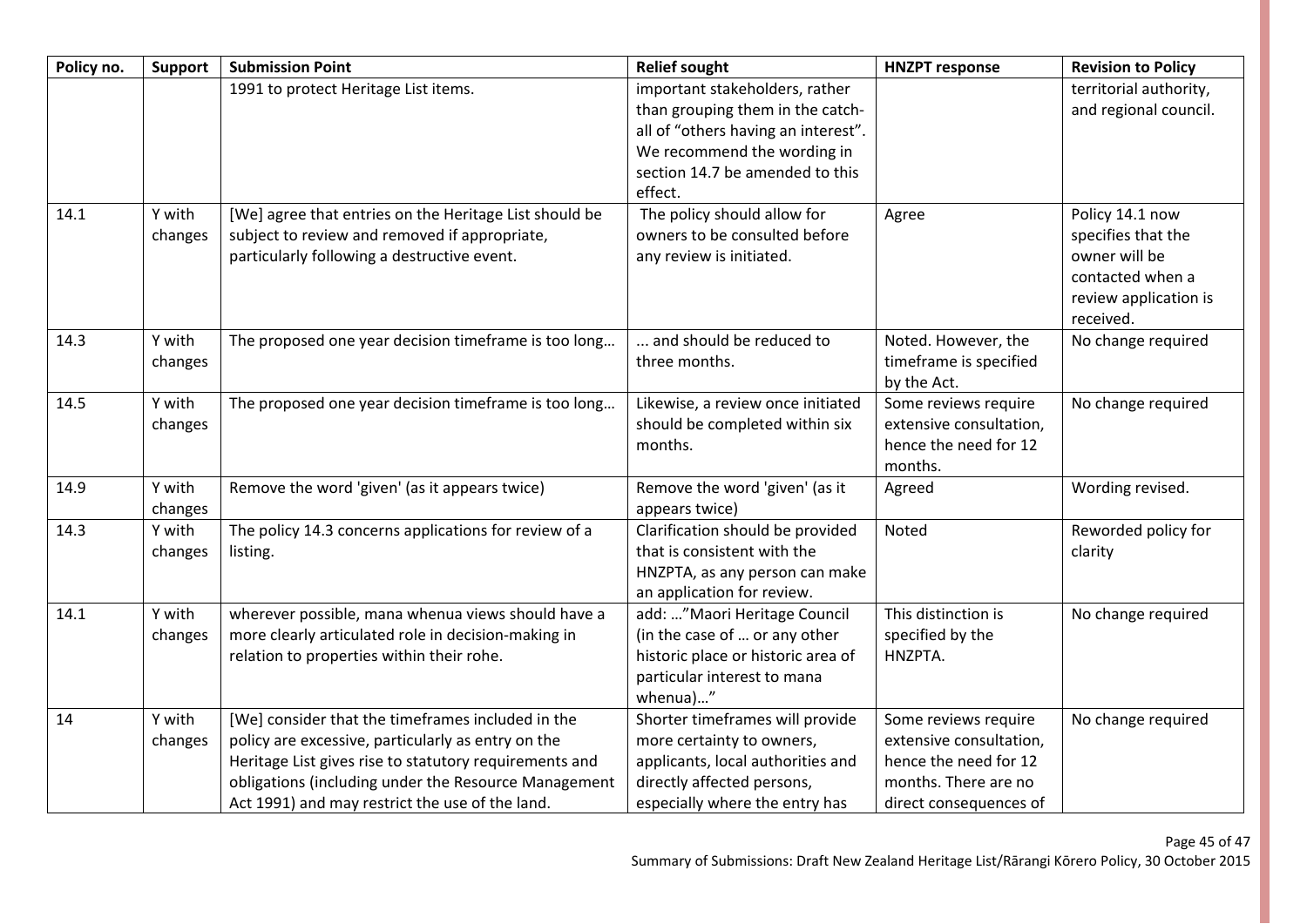| Policy no. | <b>Support</b> | <b>Submission Point</b>                                    | <b>Relief sought</b>             | <b>HNZPT response</b>           | <b>Revision to Policy</b> |
|------------|----------------|------------------------------------------------------------|----------------------------------|---------------------------------|---------------------------|
|            |                |                                                            | been demolished                  | List. This is covered by        |                           |
|            |                |                                                            |                                  | District Plan scheduling.       |                           |
| 14.1       | Y with         | The owner should be consulted before a review is           | Amend as follows:                | Noted                           | Policy 14.1 now           |
|            | changes        | initiated.                                                 | a review of any New Zealand      |                                 | specifies that the        |
|            |                |                                                            | Heritage List entry after        |                                 | owner will be             |
|            |                |                                                            | consulting with the owner and    |                                 | contacted when a          |
|            |                |                                                            | making such inspections and      |                                 | review application is     |
|            |                |                                                            | enquiries and engaging in such   |                                 | received.                 |
|            |                |                                                            | other consultation               |                                 |                           |
| 14.3       | Y with         | It is unduly onerous for owners, occupiers and iwi and     | Amend line 3 as follows:         | Noted. The timeframe is         | No change required        |
|            | changes        | hapu to wait one year for HNZPT to decide whether to       | will decide whether or not to    | specified by the Act.           |                           |
|            |                | initiate a review. This timeframe should be shorter. It is | initiate the review within one   |                                 |                           |
|            |                | also appropriate that the owner is advised of whether a    | year three months, and the       |                                 |                           |
|            |                | review has been initiated or not.                          | applicant and owner will be      |                                 |                           |
|            |                |                                                            | advised of the outcome           |                                 |                           |
| 14.5       | Y with         | It is unduly onerous for owners, occupiers and iwi and     | Amend as follows:                | Some reviews require            | No change required        |
|            | changes        | hapu to wait one year for HNZPT to complete its            | When a review is initiated under | extensive consultation,         |                           |
|            |                | decision on a review. This timeframe should be shorter.    | section 78 of the Act, it should | hence the need for 12           |                           |
|            |                |                                                            | be completed expeditiously and   | months. There are no            |                           |
|            |                |                                                            | usually within one year six      | direct consequences of          |                           |
|            |                |                                                            | months from the date of          | List. This is covered by        |                           |
|            |                |                                                            | initiation.                      | <b>District Plan scheduling</b> |                           |
| 14.8       | Y with         | Under the HNZPTA, section 79 is referred to as a           | Amend line 1 and line 2 as       | Noted. The word                 | Revised policy.           |
|            | changes        | "removal" that HNZPT makes inquiries into, and not a       | follows:                         | 'removal' is used by the        |                           |
|            |                | review.                                                    | An inquiry under section 79 of   | HNZPTA and policy               |                           |
|            |                | The timeframe for HNZPT to inquire into the removal        | the Act to remove an entry from  | should reflect this. The        |                           |
|            |                | from the List of a historic place etc. that has been       | the New Zealand Heritage List    | work required for a             |                           |
|            |                | demolished or destroyed should be shorter. There are       | should be completed as soon      | Section 79 removal is           |                           |
|            |                | various statutory protections and obligations that arise   | as possible and normally within  | not as potentially              |                           |
|            |                | from being included on the List (e.g. planning and         | one year three months of HNZPT   | lengthy as Section 78           |                           |
|            |                | consenting decisions under the Resource Management         | receiving confirmation           | review, and so agree            |                           |
|            |                | Act 1991).                                                 |                                  | that this could be              |                           |
|            |                | If a historic place etc. has been demolished or            |                                  | achieved in a shorter, 6        |                           |
|            |                | destroyed, it is unduly onerous for owners, occupiers,     |                                  | month, timeframe.               |                           |
|            |                | and those with a registered interest in the property, to   |                                  |                                 |                           |
|            |                | wait up to one year for HNZPT to make a decision to        |                                  |                                 |                           |